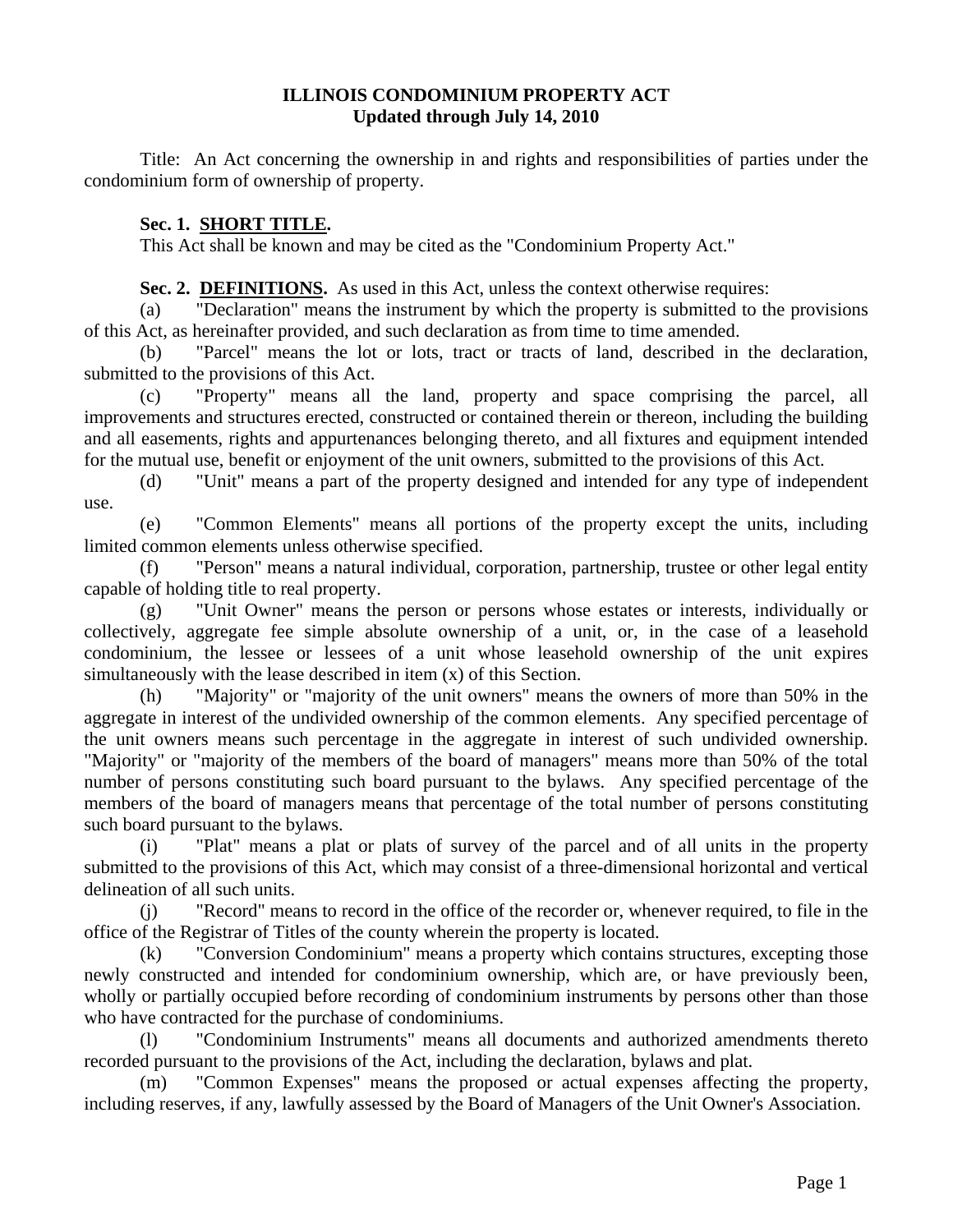(n) "Reserves" means those sums paid by unit owners which are separately maintained by the board of managers for purposes specified by the board of managers or the condominium instruments.

 (o) "Unit Owners' Association" or "Association" means the association of all the unit owners, acting pursuant to bylaws through its duly elected board of managers.

 (p) "Purchaser" means any person or persons other than the Developer who purchase a unit in a bona fide transaction for value.

 (q) "Developer" means any person who submits property legally or equitably owned in fee simple by the developer, or leased to the developer under a lease described in item (x) of this Section, to the provisions of this Act, or any person who offers units legally or equitably owned in fee simple by the developer, or leased to the developer under a lease described in item (x) of this Section, for sale in the ordinary course of such person's business, including any successor or successors to such developers' entire interest in the property other than the purchaser of an individual unit.

 (r) "Add-on Condominium" means a property to which additional property may be added in accordance with condominium instruments and this Act.

 (s) "Limited Common Elements" means a portion of the common elements so designated in the declaration as being reserved for the use of a certain unit or units to the exclusion of other units, including but not limited to balconies, terraces, patios and parking spaces or facilities.

(t) "Building" means all structures, attached or unattached, containing one or more units.

 (u) "Master Association" means an organization described in Section 18.5 whether or not it is also an association described in Section 18.3.

 (v) "Developer Control" means such control at a time prior to the election of the Board of Managers provided for in Section 18.2(b) of this Act.

 (w) "Meeting of Board of Managers or Board of Master Association" means any gathering of a quorum of the members of the Board of Managers or Board of the Master Association held for the purpose of conducting board business.

 (x) "Leasehold Condominium" means a property submitted to the provisions of this Act which is subject to a lease, the expiration or termination of which would terminate the condominium and the lessor of which is (i) exempt from taxation under Section 501(c)(3) of the Internal Revenue Code of 1986, as amended, (ii) a limited liability company whose sole member is exempt from taxation under Section 501 (c)(3) of the Internal Revenue Code of 1986, as amended, or (iii) a Public Housing Authority created pursuant to the Housing Authorities Act that is located in a municipality having a population in excess of 1,000,000 inhabitants.

**Sec. 2.1. APPLICABILITY.** Unless otherwise expressly provided in another Section, the provisions of this Act are applicable to all condominiums in this State. Any provisions of a condominium instrument that contains provisions inconsistent with the provisions of this Act are void as against public policy and ineffective.

**Sec. 3. SUBMISSION OF PROPERTY.** Whenever the owner or owners in fee simple, or the sole lessee or all lessees of a lease described in item (x) of Section 2, of a parcel intend to submit such property to the provisions of this Act, they shall do so by recording a declaration, duly executed and acknowledged, expressly stating such intent and setting forth the particulars enumerated in Section 4. If the condominium is a leasehold condominium, then every lessor of the lease creating a leasehold interest as described in item (x) of Section 2 shall also execute the declaration and such lease shall be recorded prior to the recording of the declaration.

 The execution of a declaration required under this Section by the lessor under a lease as described in item (x) of Section 2 does not make the lessor a developer for purposes of this Act.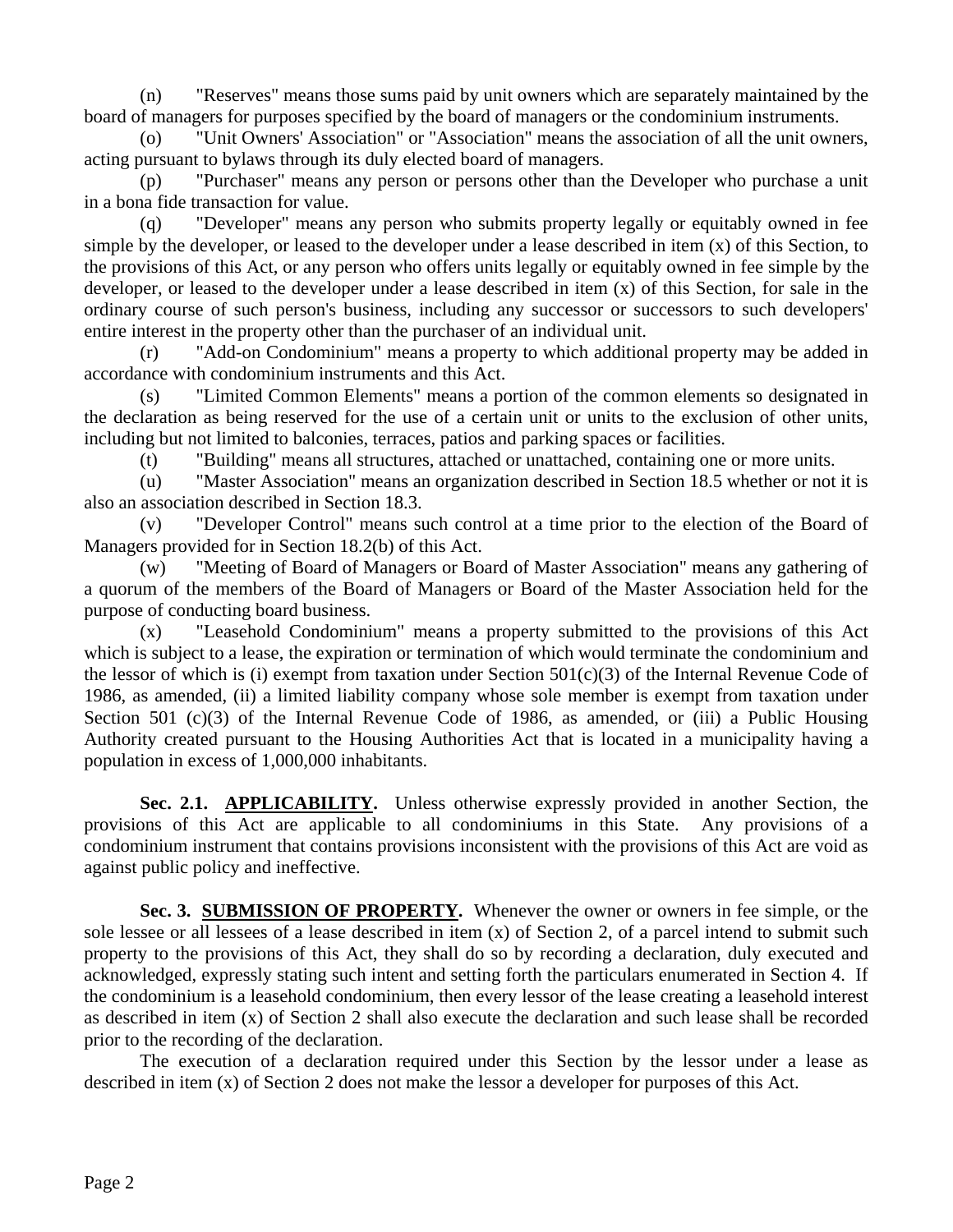#### **Sec. 4. DECLARATION - CONTENTS.** The declaration shall set forth the following particulars:

(a) The legal description of the parcel.

 (b) The legal description of each unit, which may consist of the identifying number or symbol of such unit as shown on the plat.

 (c) The name of the condominium, which name shall include the word "Condominium" or be followed by the words "a Condominium".

(d) The name of the city and county or counties in which the condominium is located.

 (e) The percentage of ownership interest in the common elements allocated to each unit. Such percentages shall be computed by taking as a basis the value of each unit in relation to the value of the property as a whole, and having once been determined and set forth as herein provided, such percentages shall remain constant unless otherwise provided in this Act or thereafter changed by agreement of all unit owners.

(f) If applicable, all matters required by this Act in connection with an add-on condominium.

 (g) A description of both the common and limited common elements, if any, indicating the manner of their assignment to a unit or units.

 (h) If applicable, all matters required by this Act in connection with a conversion condominium.

(h-5) If the condominium is a leasehold condominium, then:

 (1) The date of recording and recording document number for the lease creating a leasehold interest as described in item (x) of Section 2;

(2) The date on which the lease is scheduled to expire;

(3) The legal description of the property subject to the lease;

 (4) Any right of the unit owners to redeem the reversion and the manner whereby those rights may be exercised, or a statement that the unit owners do not have such rights;

 (5) Any right of the unit owners to remove any improvements within a reasonable time after the expiration or termination of the lease, or a statement that the unit owners do not have such rights;

 (6) Any rights of the unit owners to renew the lease and the conditions of any renewal, or a statement that the unit owners do not have such rights; and

 (7) A requirement that any sale of the property pursuant to Section 15 of this Act, or any removal of the property pursuant to Section 16 of this Act, must be approved by the lessor under the lease.

 (i) Such other lawful provisions not inconsistent with the provisions of this Act as the owner or owners may deem desirable in order to promote and preserve the cooperative aspect of ownership of the property and to facilitate the proper administration thereof.

#### **Sec. 4.1. CONSTRUCTION, INTERPRETATION, AND VALIDITY OF CONDOMINIUM INSTRUMENTS.**

 (a) Except to the extent otherwise provided by the declaration or other condominium instruments:

 (1) The terms defined in Section 2 of this Act shall be deemed to have the meaning specified therein unless the context otherwise requires.

 (2) To the extent that perimeter and partition walls, floors or ceilings are designated as the boundaries of the units or of any specified units, all decorating, wall and floor coverings, paneling, molding, tiles, wallpaper, paint, finished flooring and any other materials constituting any part of the finished surfaces thereof, shall be deemed a part of such units, while all other portions of such walls, floors or ceilings and all portions of perimeter doors and all portions of windows in perimeter walls shall be deemed part of the common elements.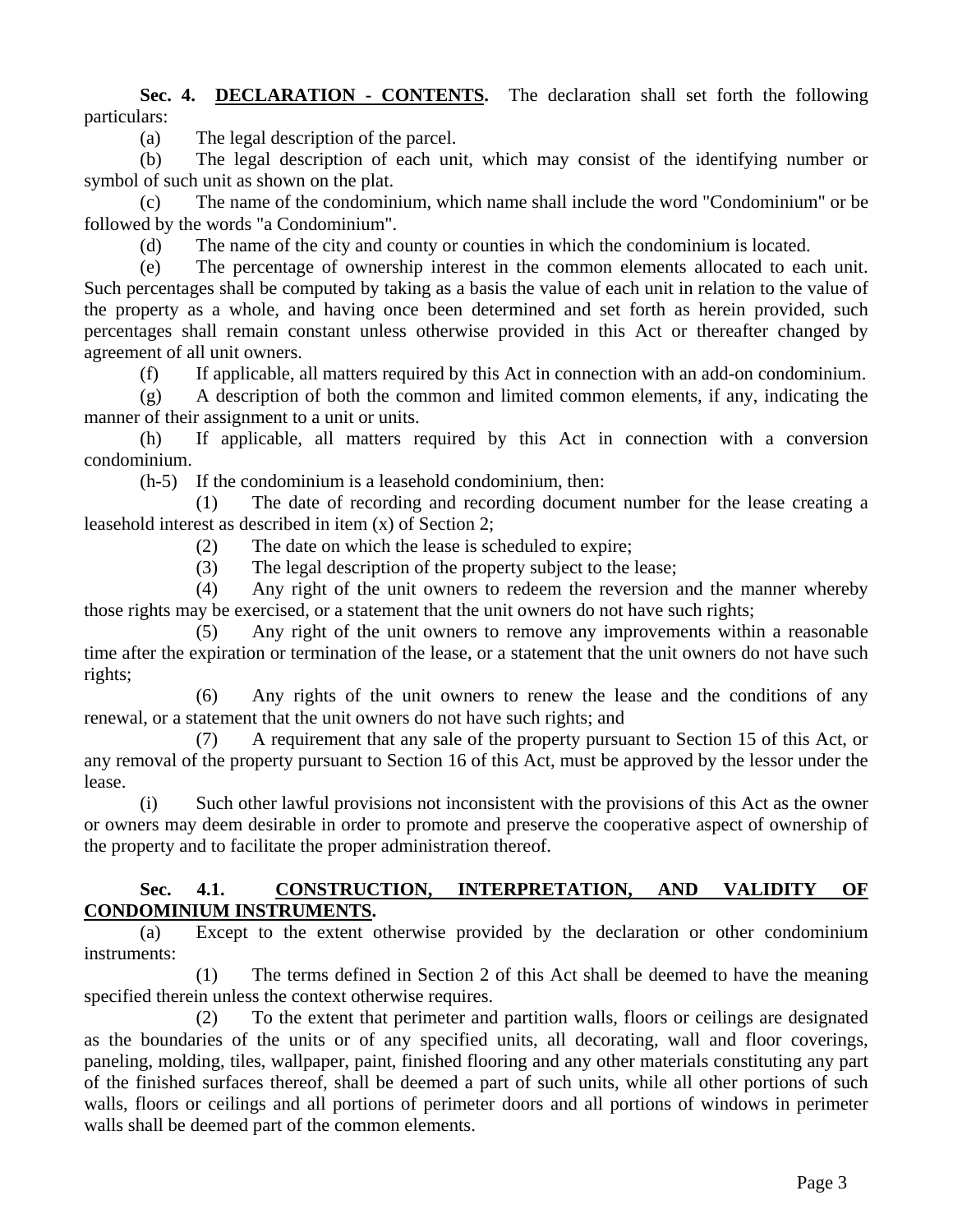(3) If any chutes, flues, ducts, conduits, wires, bearing walls, bearing columns, or any other apparatus lies partially within and partially outside of the designated boundaries of a unit, any portions thereof serving only that unit shall be deemed a part of that unit, while any portions thereof serving more than one unit or any portion of the common elements shall be deemed a part of the common elements.

 (4) Subject to the provisions of paragraph (3) of subsection (a), all space and other fixtures and improvements within the boundaries of a unit shall be deemed a part of that unit.

 (5) Any shutters, awnings, window boxes, doorsteps, porches, balconies, patios, perimeter doors, windows in perimeter walls, and any other apparatus designed to serve a single unit shall be deemed a limited common element appertaining to that unit exclusively.

 (6) All provisions of the declaration, bylaws and other condominium instruments are severable.

 (b) Except to the extent otherwise provided by the declaration or by other condominium instruments recorded prior to the effective date of this amendatory Act of 1984, in the event of a conflict between the provisions of the declaration and the bylaws or other condominium instruments, the declaration prevails except to the extent the declaration is inconsistent with this Act.

 (c) A provision in the initial declaration limiting ownership, rental or occupancy of a condominium unit to a person 55 years of age or older shall be valid and deemed not to be in violation of Article 3 of the Illinois Human Rights Act provided that the person or the immediate family of a person owning, renting or lawfully occupying such unit prior to the recording of the initial declaration shall not be deemed to be in violation of such age restriction so long as they continue to own or reside in such unit.

**Sec. 5. PLAT TO BE RECORDED.** Simultaneously with the recording of the declaration there shall be recorded a plat as defined in Section 2, which plat shall be made by a Registered Illinois Land Surveyor and shall set forth (1) all angular and linear data along the exterior boundaries of the parcel; (2) the linear measurements and location, with reference to said exterior boundaries, of any buildings improvements and structures located on the parcel; and (3) the elevations at, above, or below official datum of the finished or unfinished interior surfaces of the floors and ceilings and the linear measurements of the finished or unfinished interior surfaces of the perimeter walls, and lateral extensions thereof or other monumental perimeter boundaries, where there are no wall surfaces, that part of every unit which is in any building on the parcel, and the locations of such wall surfaces or unit boundaries with respect to the exterior boundaries of the parcel projected vertically upward; (4) the elevations at, above, or below official datum and the linear measurements of the perimeter boundaries, of that part of the property which constitute a unit or a part thereof outside any building on the parcel and the location of the boundaries with respect to the exterior vertical boundaries of the parcel, projected vertically upward. Every such unit shall be identified on the plat by a distinguishing number or other symbol; (5) if the Registered Illinois Land Surveyor does not certify that such plat accurately depicts the matters set forth in subsection (3) and (4) above, such a certification for any particular unit or units as built shall be recorded prior to the first conveyance of such particular unit or units as part of an amended plat, thereby complying with the requirements of subsections (3) and (4) of this Section; (6) when adding additional property to an add-on condominium, the developer, or in the event of any other alteration in the boundaries or location of a unit, any building on the parcel or the parcel authorized in this Act, the president of the board of managers or other officer authorized and designated by the condominium instruments shall record an amended plat of survey conforming to the requirements of this Section, or shall provide a certificate of a plat previously recorded that is in accordance with the certification requirements of this subsection. Such amended plat or certificate shall be certified by a Registered Illinois Land Surveyor as to accuracy in depicting changes in boundary or location in the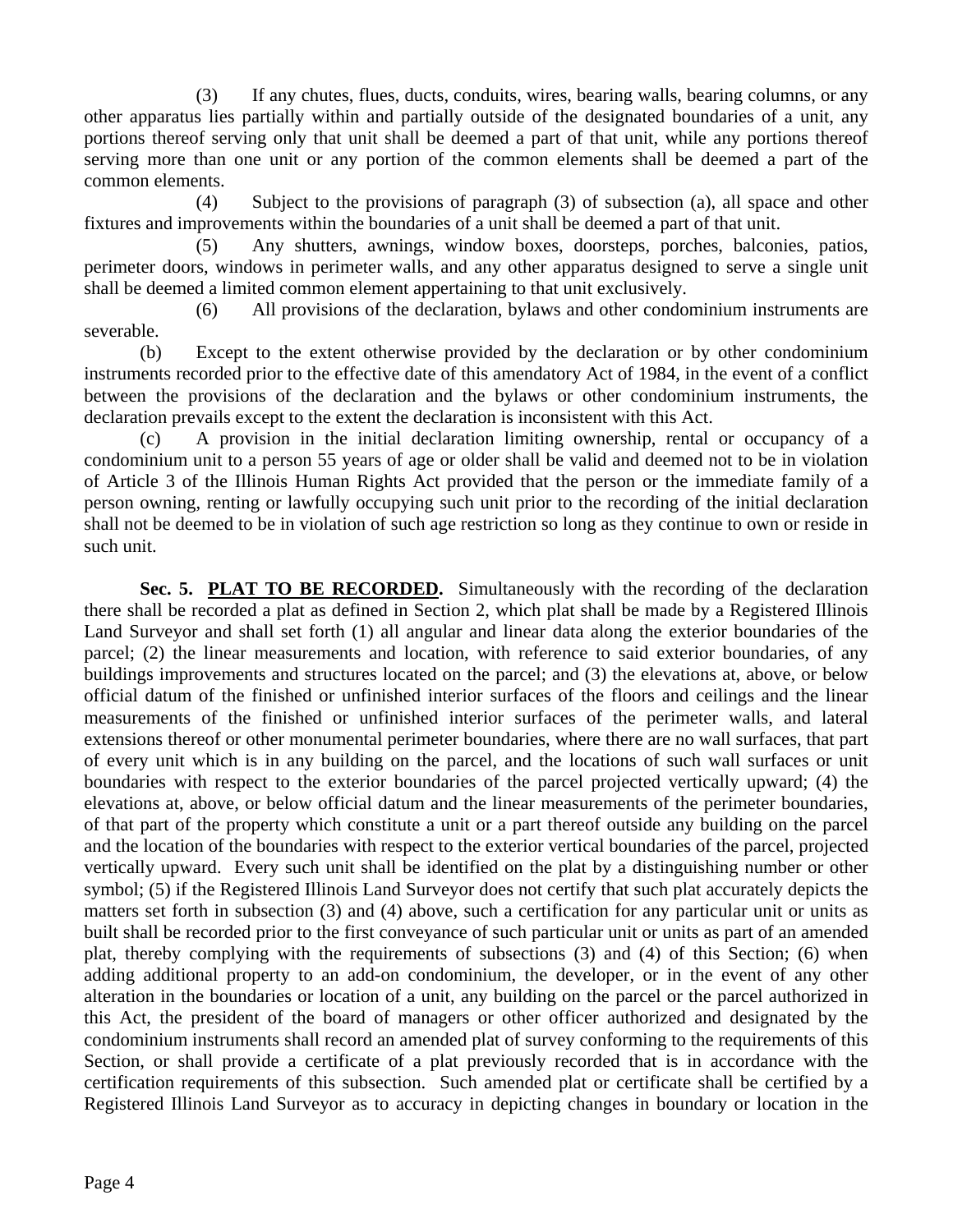portions of the property set forth in subsections (1), (2), (3) and (4) above, and that such changes have been completed.

**Sec. 6. RECORDING - EFFECT.** Upon compliance with the provisions of Sections 3, 4, and 5 and upon recording of the declaration and plat the property shall become subject to the provisions of this Act, and all units shall thereupon be capable of ownership in fee simple or any lesser estate, and may thereafter be conveyed, leased, mortgaged or otherwise dealt with in the same manner as other real property, but subject, however, to the limitations imposed by this Act.

 Each unit owner shall be entitled to the percentage of ownership in the common elements appertaining to such unit as computed and set forth in the declaration pursuant to subsection (e) of Section 4 hereof, and ownership of such unit and of the owner's corresponding percentage of ownership in the common elements shall not be separated, except as provided in this Act, nor, except by the recording of an amended declaration and amended plat approved in writing by all unit owners, shall any unit, by deed, plat, judgment of a court or otherwise, be subdivided or in any other manner separated into tracts or parcels different from the whole unit as shown on the plat, except as provided in this Act.

 The condominium instruments may contain provisions in accordance with this Act providing for the reallocation and adjustment of the percentage of ownership in the common elements appertaining to a unit or units in circumstances relating to the following transactions: an add-on condominium; condemnation; damage or destruction of all or a portion of the property; and the subdivision or combination of units. Interests in the common elements shall be re-allocated, and the transaction shall be deemed effective at the time of the recording of an amended plat depicting same pursuant to Section 5 of this Act. Simultaneously with the recording of the amended plat, the developer in the case of an add-on condominium, or the President of the board of managers or other officer in other instances authorized in this Act shall execute and record an amendment to the declaration setting forth all pertinent aspects of the transaction including the reallocation or adjustment of the common interest. The amendment shall contain legal descriptions sufficient to indicate the location of any property involved in the transaction.

Sec. 7. DESCRIPTIONS IN DEEDS, ETC. Every deed, lease, mortgage or other instrument may legally describe a unit by its identifying number or symbol as shown on the plat and as set forth in the declaration, and every such description shall be deemed good and sufficient for all purposes, and shall be deemed to convey, transfer, encumber or otherwise affect the owner's corresponding percentage of ownership in the common elements even though the same is not expressly mentioned or described therein.

Sec. 8. PARTITION OF COMMON ELEMENTS PROHIBITED. As long as the property is subject to the provisions of this Act the common elements shall, except as provided in Section 14 hereof, remain undivided, and no unit owner shall bring any action for partition or division of the common elements. Any covenant or agreement to the contrary shall be void.

## **Sec. 9. SHARING OF EXPENSES - LIEN FOR NONPAYMENT.**

 (a) All common expenses incurred or accrued prior to the first conveyance of a unit shall be paid by the developer, and during this period no common expense assessment shall be payable to the association. It shall be the duty of each unit owner including the developer to pay his proportionate share of the common expenses commencing with the first conveyance. The proportionate share shall be in the same ratio as his percentage of ownership in the common elements set forth in the declaration.

 (b) The condominium instruments may provide that common expenses for insurance premiums be assessed on a basis reflecting increased charges for coverage on certain units.

(c) Budget and reserves.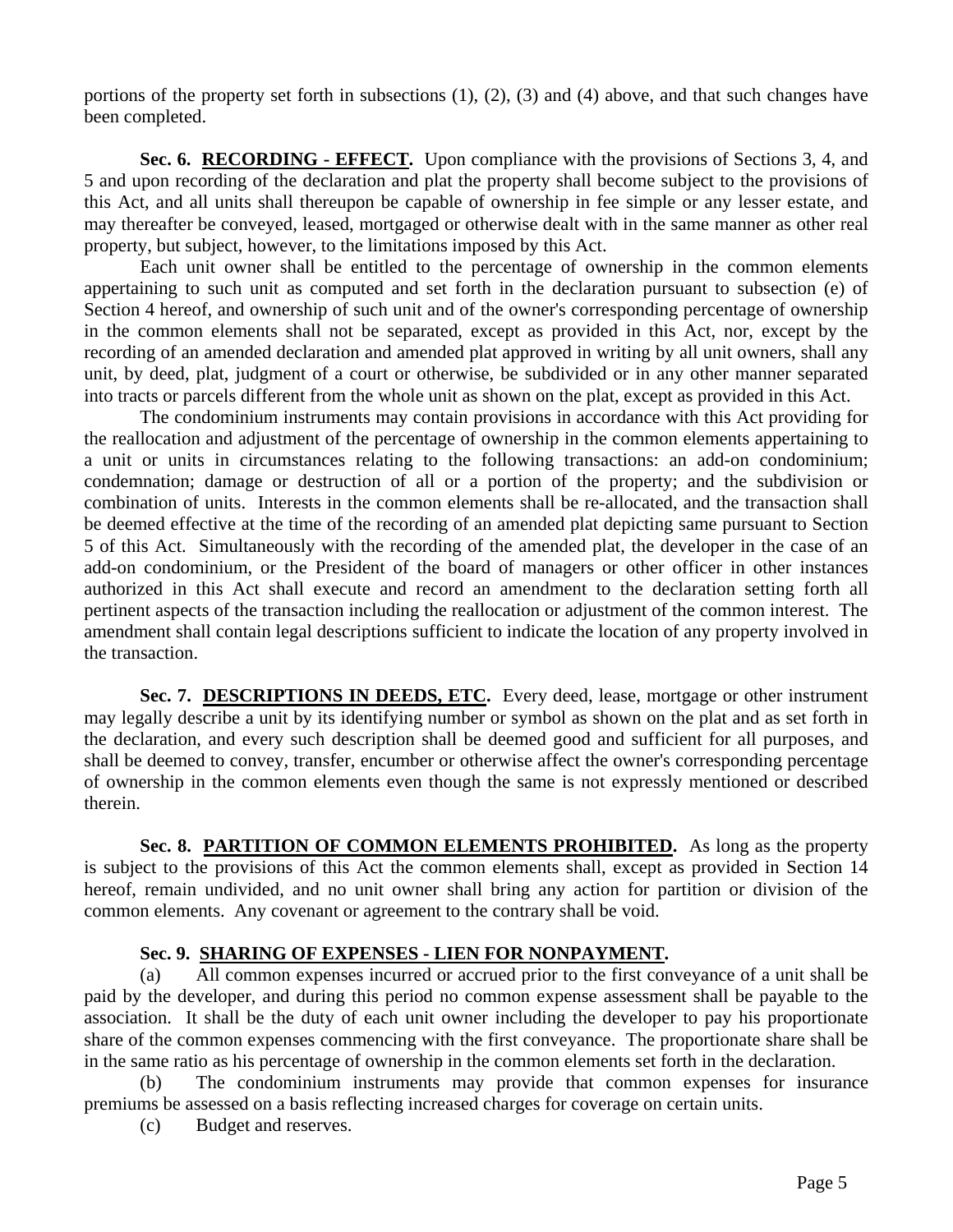(1) The board of managers shall prepare and distribute to all unit owners a detailed proposed annual budget, setting forth with particularity all anticipated common expenses by category as well as all anticipated assessments and other income. The initial budget and common expense assessment based thereon shall be adopted prior to the conveyance of any unit. The budget shall also set forth each unit owner's proposed common expense assessment.

 (2) All budgets adopted by a board of managers on or after July 1, 1990 shall provide for reasonable reserves for capital expenditures and deferred maintenance for repair or replacement of the common elements. To determine the amount of reserves appropriate for an association, the board of managers shall take into consideration the following: (i) the repair and replacement cost, and the estimated useful life, of the property which the association is obligated to maintain, including but not limited to structural and mechanical components, surfaces of the buildings and common elements, and energy systems and equipment; (ii) the current and anticipated return on investment of association funds; (iii) any independent professional reserve study which the association may obtain; (iv) the financial impact on unit owners, and the market value of the condominium units, of any assessment increase needed to fund reserves; and (v) the ability of the association to obtain financing or refinancing.

 (3) Notwithstanding the provisions of this subsection (c), an association without a reserve requirement in its condominium instruments may elect to waive in whole or in part the reserve requirements of this Section by a vote of 2/3 of the total votes of the association. Any association having elected under this paragraph (3) to waive the provisions of subsection (c) may by a vote of 2/3 of the total votes of the association elect to again be governed by the requirements of subsection (c).

 (4) In the event that an association elects to waive all or part of the reserve requirements of this Section, that fact must be disclosed after the meeting at which the waiver occurs by the association in the financial statements of the association and, highlighted in bold print, in the response to any request of a prospective purchaser for the information prescribed under Section 22.1; and no member of the board of managers or the managing agent of the association shall be liable, and no cause of action may be brought for damages against these parties, for the lack or inadequacy of reserve funds in the association budget.

(d) (Blank).

 (e) The condominium instruments may provide for the assessment, in connection with expenditures for the limited common elements, of only those units to which the limited common elements are assigned.

 (f) Payment of any assessment shall be in amounts and at times determined by the board of managers.

(g) Lien.

 (1) If any unit owner shall fail or refuse to make any payment of the common expenses or the amount of any unpaid fine when due, the amount thereof together with any interest, late charges, reasonable attorney fees incurred enforcing the covenants of the condominium instruments, rules and regulations of the board of managers, or any applicable statute or ordinance, and costs of collections shall constitute a lien on the interest of the unit owner in the property prior to all other liens and encumbrances, recorded or unrecorded, except only (a) taxes, special assessments and special taxes theretofore or thereafter levied by any political subdivision or municipal corporation of this State and other State or federal taxes which by law are a lien on the interest of the unit owner prior to preexisting recorded encumbrances thereon and (b) encumbrances on the interest of the unit owner recorded prior to the date of such failure or refusal which by law would be a lien thereon prior to subsequently recorded encumbrances. Any action brought to extinguish the lien of the association shall include the association as a party.

 (2) With respect to encumbrances executed prior to August 30, 1984 or encumbrances executed subsequent to August 30, 1984 which are neither bonafide first mortgages nor trust deeds and which encumbrances contain a statement of a mailing address in the State of Illinois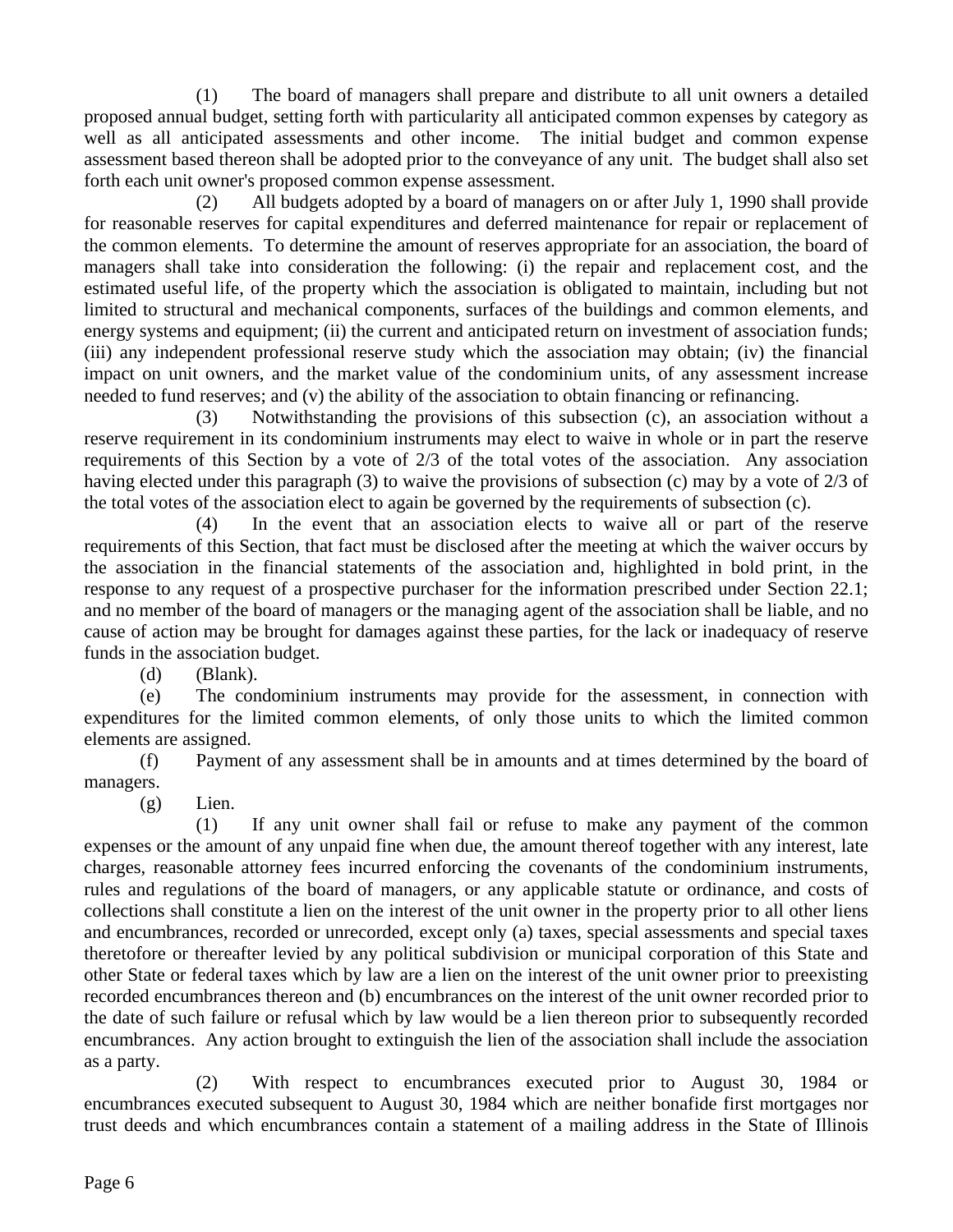where notice may be mailed to the encumbrancer thereunder, if and whenever and as often as the manager or board of managers shall send, by United States certified or registered mail, return receipt requested, to any such encumbrancer at the mailing address set forth in the recorded encumbrance a statement of the amounts and due dates of the unpaid common expenses with respect to the encumbered unit, then, unless otherwise provided in the declaration or bylaws, the prior recorded encumbrance shall be subject to the lien of all unpaid common expenses with respect to the unit which become due and payable within a period of 90 days after the date of mailing of each such notice.

 (3) The purchaser of a condominium unit at a judicial foreclosure sale, or a mortgagee who receives title to a unit by deed in lieu of foreclosure or judgment by common law strict foreclosure or otherwise takes possession pursuant to court order under the Illinois Mortgage Foreclosure Law, shall have the duty to pay the unit's proportionate share of the common expenses for the unit assessed from and after the first day of the month after the date of the judicial foreclosure sale, delivery of the deed in lieu of foreclosure, entry of a judgment in common law strict foreclosure, or taking of possession pursuant to such court order. Such payment confirms the extinguishment of any lien created pursuant to paragraph (1) or (2) of this subsection (g) by virtue of the failure or refusal of a prior unit owner to make payment of common expenses, where the judicial foreclosure sale has been confirmed by order of the court, a deed in lieu thereof has been accepted by the lender, or a consent judgment has been entered by the court.

 (4) The purchaser of a condominium unit at a judicial foreclosure sale, other than a mortgagee, who takes possession of a condominium unit pursuant to a court order or a purchaser who acquires title from a mortgagee shall have the duty to pay the proportionate share, if any, of the common expenses for the unit which would have become due in the absence of any assessment acceleration during the 6 months immediately preceding institution of an action to enforce the collection of assessments, and which remain unpaid by the owner during whose possession the assessments accrued. If the outstanding assessments are paid at any time during any action to enforce the collection of assessments, the purchaser shall have no obligation to pay any assessments which accrued before he or she acquired title.

 (5) The notice of sale of a condominium unit under subsection (c) of Section 151507 of the Code of Civil Procedure shall state that the purchaser of the unit other than a mortgagee shall pay the assessments and the legal fees required by subdivisions  $(g)(1)$  and  $(g)(4)$  of Section 9 of this Act. The statement of assessment account issued by the association to a unit owner under subsection (i) of Section 18 of this Act, and the disclosure statement issued to a prospective purchaser under Section 22.1 of this Act, shall state the amount of the assessments and the legal fees, if any, required by subdivisions  $(g)(1)$  and  $(g)(4)$  of Section 9 of this Act.

 (h) A lien for common expenses shall be in favor of the members of the board of managers and their successors in office and shall be for the benefit of all other unit owners. Notice of the lien may be recorded by the board of managers, or if the developer is the manager or has a majority of seats on the board of managers and the manager or board of managers fails to do so, any unit owner may record notice of the lien. Upon the recording of such notice the lien may be foreclosed by an action brought in the name of the board of managers in the same manner as a mortgage of real property.

 (i) Unless otherwise provided in the declaration, the members of the board of managers and their successors in office, acting on behalf of the other unit owners, shall have the power to bid on the interest so foreclosed at the foreclosure sale, and to acquire and hold, lease, mortgage and convey it.

 (j) Any encumbrancer may from time to time request in writing a written statement from the manager or board of managers setting forth the unpaid common expenses with respect to the unit covered by his encumbrance. Unless the request is complied with within 20 days, all unpaid common expenses which become due prior to the date of the making of such request shall be subordinate to the lien of the encumbrance. Any encumbrancer holding a lien on a unit may pay any unpaid common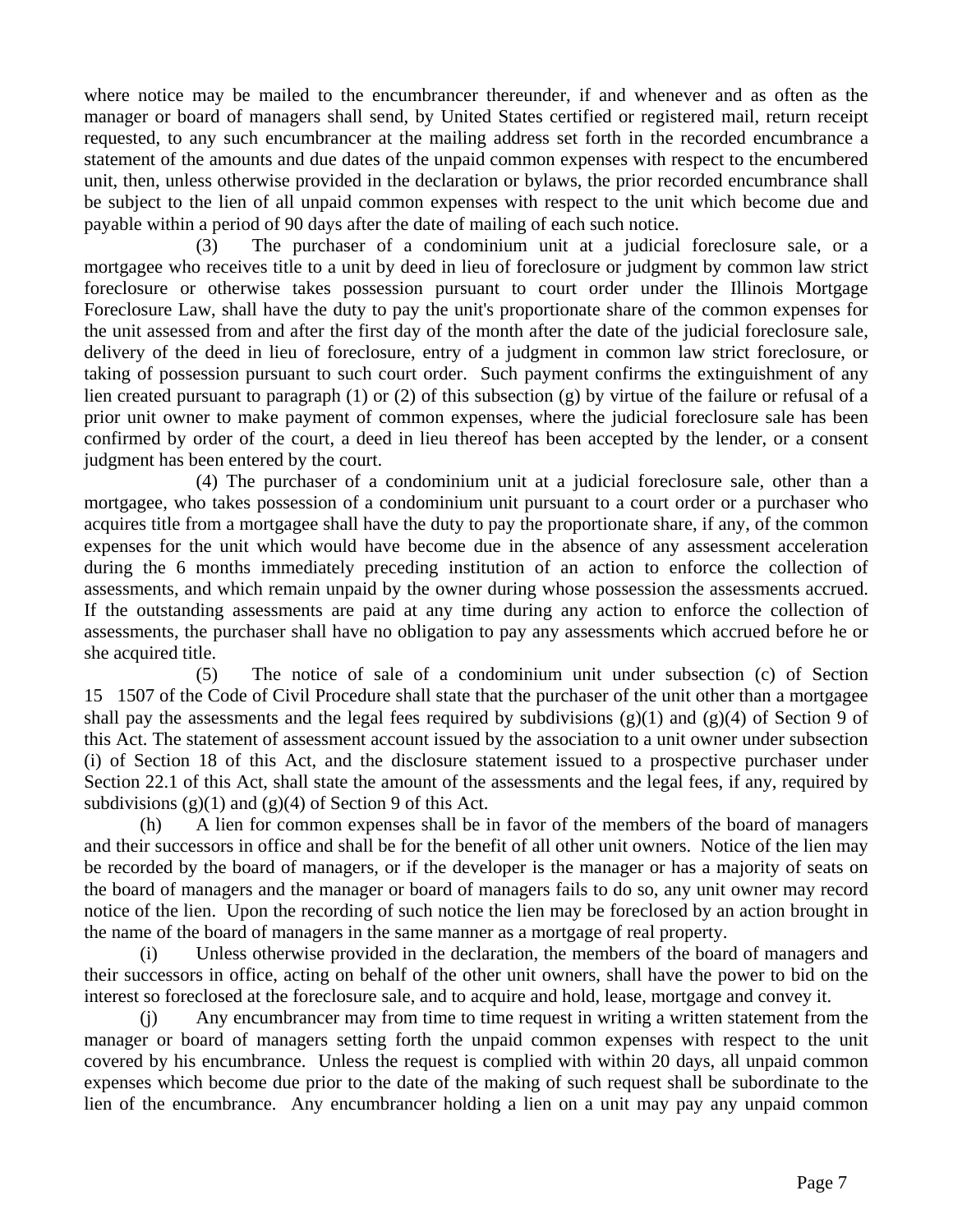expenses payable with respect to the unit, and upon payment the encumbrancer shall have a lien on the unit for the amounts paid at the same rank as the lien of his encumbrance.

 (k) Nothing in Public Act 83-1271 is intended to change the lien priorities of any encumbrance created prior to August 30, 1984.

Sec. 9.1. (a) Other liens; attachment and satisfaction. Subsequent to the recording of the declaration, no liens of any nature shall be created or arise against any portion of the property except against an individual unit or units. No labor performed or materials furnished with the consent or at the request of a particular unit owner shall be the basis for the filing of a mechanics' lien claim against any other unit. If the performance of the labor or furnishing of the materials is expressly authorized by the board of managers, each unit owner shall be deemed to have expressly authorized it and consented thereto, and shall be liable for the payment of his unit's proportionate share of any due and payable indebtedness as set forth in this Section.

 Each mortgage and other lien, including mechanics liens, securing a debt incurred in the development of the land submitted to the provisions of this Act for the sale of units shall be subject to the provisions of this Act, subsequent to the conveyance of a unit to the purchaser.

 In the event any lien exists against 2 or more units and the indebtedness secured by such lien is due and payable, the unit owner of any such unit so affected may remove such unit and the undivided interest in the common elements appertaining thereto from such lien by payment of the proportional amount of such indebtedness attributable to such unit. In the event such lien exists against the units or against the property, the amount of such proportional payment shall be computed on the basis of the percentages set forth in the declaration. Upon payment as herein provided, it is the duty of the encumbrancer to execute and deliver to the unit owner a release of such unit and the undivided interest in the common elements appertaining thereto from such lien, except that such proportional payment and release shall not prevent the encumbrancer from proceeding to enforce his rights against any unit or interest with respect to which such lien has not been so paid or released.

 The owner of a unit shall not be liable for any claims, damages, or judgments, including but not limited to State or local government fees or fines, entered as a result of any action or inaction of the board of managers of the association other than for mechanics' liens as set forth in this Section. Unit owners other than the developer, members of the board of managers other than the developer or developer representatives, and the association of unit owners shall not be liable for any claims, damages, or judgments, including but not limited to State or local government fees or fines, entered as result of any action or inaction of the developer other than for mechanics' liens as set forth in this Section. Each unit owner's liability for any judgment entered against the board of managers or the association, if any, shall be limited to his proportionate share of the indebtedness as set forth in this Section, whether collection is sought through assessment or otherwise. A unit owner shall be liable for any claim, damage or judgment entered as a result of the use or operation of his unit, or caused by his own conduct. Before conveying a unit, a developer shall record and furnish purchaser releases of all liens affecting that unit and its common element interest which the purchaser does not expressly agree to take subject to or assume, and the developer shall provide a surety bond or substitute collateral for or insurance against liens for which a release is not provided. After conveyance of such unit, no mechanics lien shall be created against such unit or its common element interest by reason of any subsequent contract by the developer to improve or make additions to the property.

 Each mortgagee or other lienholder of the unit of a common interest community or of a unit subject to the Condominium Property Act shall provide an address to the unit owners' association at the time the lien or mortgage is recorded at which address such unit owners' association shall send notice to such mortgagee or lienholder of any eminent domain proceeding to which the association thereafter becomes a party. If the mortgagee or lienholder has not provided an address for notice purposes to the association, then such notice shall be sent to all mortgagees or lienholders which are named insureds on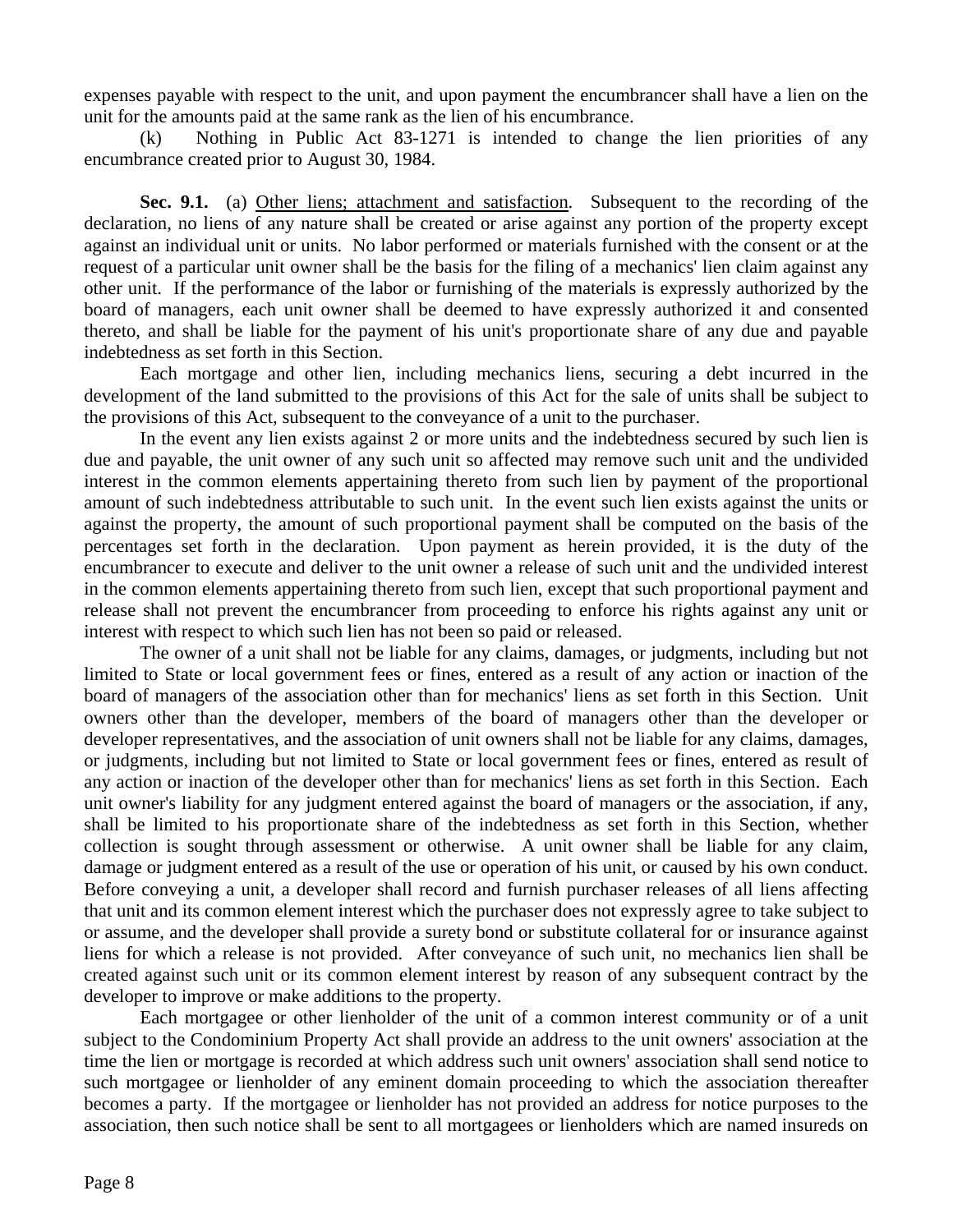the master policy of insurance which exists or may exist on the common interest community or unit subject to the Condominium Property Act.

 (b) Board of Managers' standing and capacity. The board of managers shall have standing and capacity to act in a representative capacity in relation to matters involving the common elements or more than one unit, on behalf of the unit owners, as their interests may appear.

## **Sec. 9.2. OTHER REMEDIES.**

 (a) In the event of any default by any unit owner, his tenant, invitee or guest in the performance of his obligations under this Act or under the declaration, bylaws, or the rules and regulations of the board of managers, the board of managers or its agents shall have such rights and remedies as provided in the Act or condominium instruments including the right to maintain an action for possession against such defaulting unit owner or his tenant for the benefit of all the other unit owners in the manner prescribed by Article IX of the Code of Civil Procedure.

 (b) Any attorneys' fees incurred by the Association arising out of a default by any unit owner, his tenant, invitee or guest in the performance of any of the provisions of the condominium instruments, rules and regulations or any applicable statute or ordinance shall be added to, and deemed a part of, his respective share of the common expense.

 (c) Other than attorney's fees, no fees pertaining to the collection of a unit owner's financial obligation to the Association, including fees charged by a manager or managing agent, shall be added to and deemed a part of an owner's respective share of the common expenses unless: (i) the managing agent fees relate to the costs to collect common expenses for the Association; (ii) the fees are set forth in a contract between the managing agent and the Association; and (iii) the authority to add the management fees to an owner's respective share of the common expenses is specifically stated in the declaration or bylaws of the Association.

**Sec. 9.3. EMINENT DOMAIN PROCEEDINGS; STANDING.** The unit owners' association shall be named as defendant on behalf of all unit owners in any eminent domain proceeding to take or damage property which is a common element and which includes no portions of any units or limited common elements. The association shall act therein on behalf of all unit owners. Nothing contained herein shall bar a unit owner or mortgagee or lienholder from intervening in the eminent domain proceeding on his own behalf.

**Sec. 9.4. EMINENT DOMAIN PROCEEDINGS; NOTICE.** After receipt of summons in an action to take or damage a common element, the unit owners' association shall provide to the plaintiff a list of the unit owners, mortgagees and lienholders, and the plaintiff shall provide notice by certified mail to the unit owners, mortgagees and lienholders.

The notice shall include the following:

- (1) case name and number and jurisdiction in which the case is filed;
- (2) date of filing;
- (3) brief description of the nature of the case;
- (4) description of the property being damaged or taken;
- (5) statement that the unit owner may petition the court to intervene; and
- (6) statement that the mortgagee or lienholder may petition the court to intervene.

An immaterial error in providing notice shall not invalidate the legal effect of the proceeding.

## **Sec. 10. SEPARATE TAXATION.**

 (a) Real property taxes, special assessments, and any other special taxes or charges of the State of Illinois or of any political subdivision thereof, or other lawful taxing or assessing body, which are authorized by law to be assessed against and levied upon real property shall be assessed against and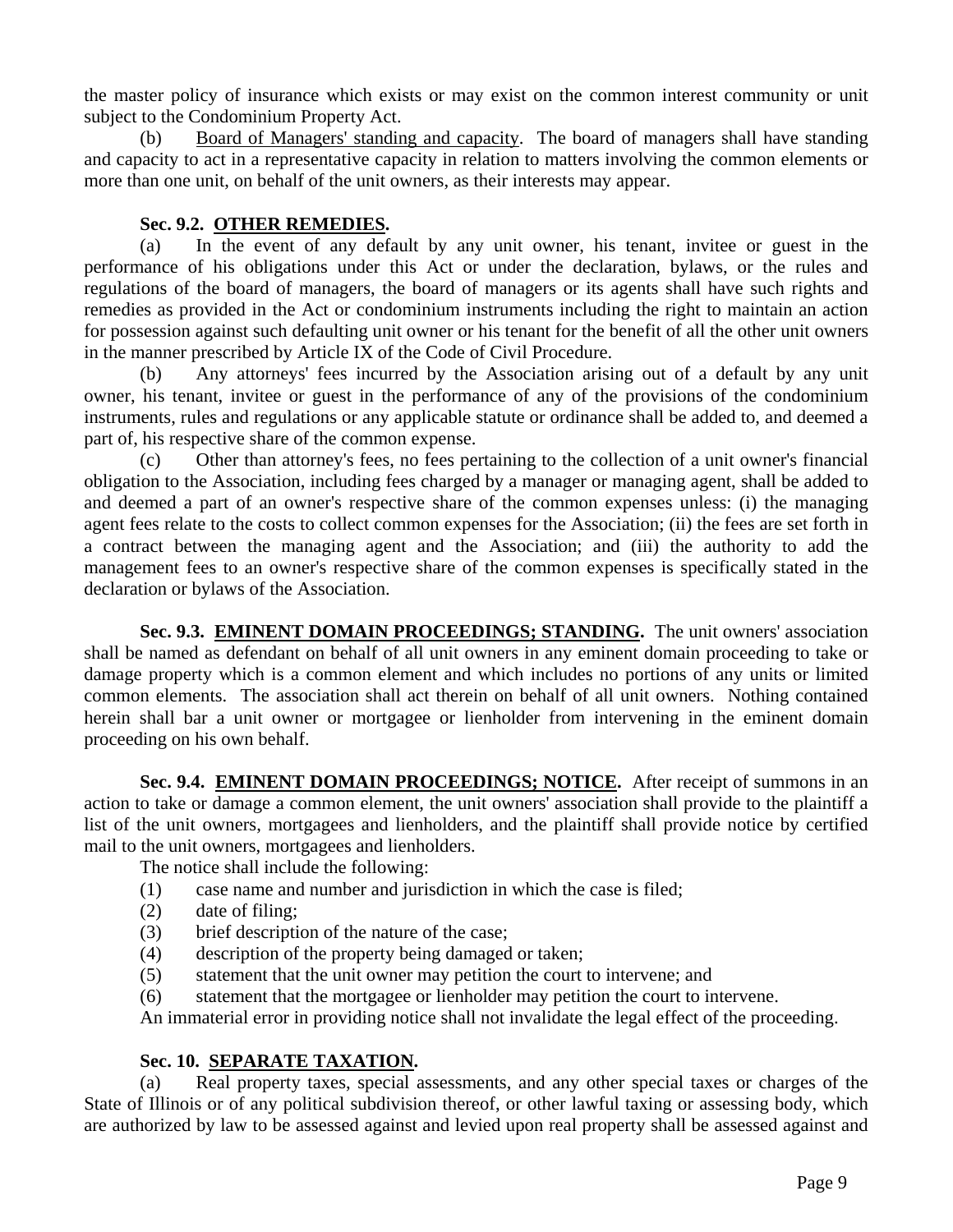levied upon each unit and the owner's corresponding percentage of ownership in the common elements as a tract, and not upon the property as a whole. For purposes of property taxes, real property owned and used for residential purposes by a condominium association, including a master association, but subject to the exclusive right by easement, covenant, deed or other interest of the owners of one or more condominium properties and used exclusively by the unit owners for recreational or other residential purposes shall be assessed at \$1.00 per year. The balance of the value of the property shall be assessed to the condominium unit owners. In counties containing 1,000,000 or more inhabitants, any person desiring to establish or to reestablish an assessment of \$1.00 under this Section shall make application therefor and be subject to the provisions of Section 10-35 of the Property Tax Code.

 (b) Each condominium unit shall be only subject to the tax rate for those taxing districts in which such unit is actually, physically located. The county clerk shall not apply a rate which is an average of two or more different districts to any condominium unit.

 (c) Upon authorization by a two-thirds vote of the members of the board of managers or by the affirmative vote of not less than a majority of the unit owners at a meeting duly called for such purpose, or upon such greater vote as may be required by the declaration or bylaws, the board of managers acting on behalf of all unit owners shall have the power to seek relief from or in connection with the assessment or levy of any such taxes, special assessments or charges, and to charge and collect all expenses incurred in connection therewith as common expenses.

**Sec. 11. TAX DEEDS.** In the event any person shall acquire or be entitled to the issuance of a tax deed conveying the interest of any unit owner, the interest so acquired shall be subject to all the provisions of this Act and to the terms, provisions, covenants, conditions and limitations contained in the declaration, the plat, the bylaws or any deed affecting such interest then in force.

#### **Sec. 12. INSURANCE.**

 (a) Required coverage. No policy of insurance shall be issued or delivered to a condominium association, and no policy of insurance issued to a condominium association shall be renewed, unless the insurance coverage under the policy includes the following:

 (1) Property insurance. Property insurance (i) on the common elements and the units, including the limited common elements and except as otherwise determined by the board of managers, the bare walls, floors, and ceilings of the unit, (ii) providing coverage for special form causes of loss, and (iii) in a total amount of not less than the full insurable replacement cost of the insured property, less deductibles, but including coverage for the increased costs of construction due to building code requirements, at the time the insurance is purchased and at each renewal date.

 (2) General liability insurance. Commercial general liability insurance against claims and liabilities arising in connection with the ownership, existence, use, or management of the property in a minimum amount of \$1,000,000, or a greater amount deemed sufficient in the judgment of the board, insuring the board, the association, the management agent, and their respective employees and agents and all persons acting as agents. The developer must be included as an additional insured in its capacity as a unit owner, manager, board member, or officer. The unit owners must be included as additional insured parties but only for claims and liabilities arising in connection with the ownership, existence, use, or management of the common elements. The insurance must cover claims of one or more insured parties against other insured parties.

(3) Fidelity bond; directors and officers coverage.

 (A) An association with 6 or more dwelling units must obtain and maintain a fidelity bond covering persons, including the managing agent and its employees who control or disburse funds of the association, for the maximum amount of coverage available to protect funds in the custody or control of the association, plus the association reserve fund.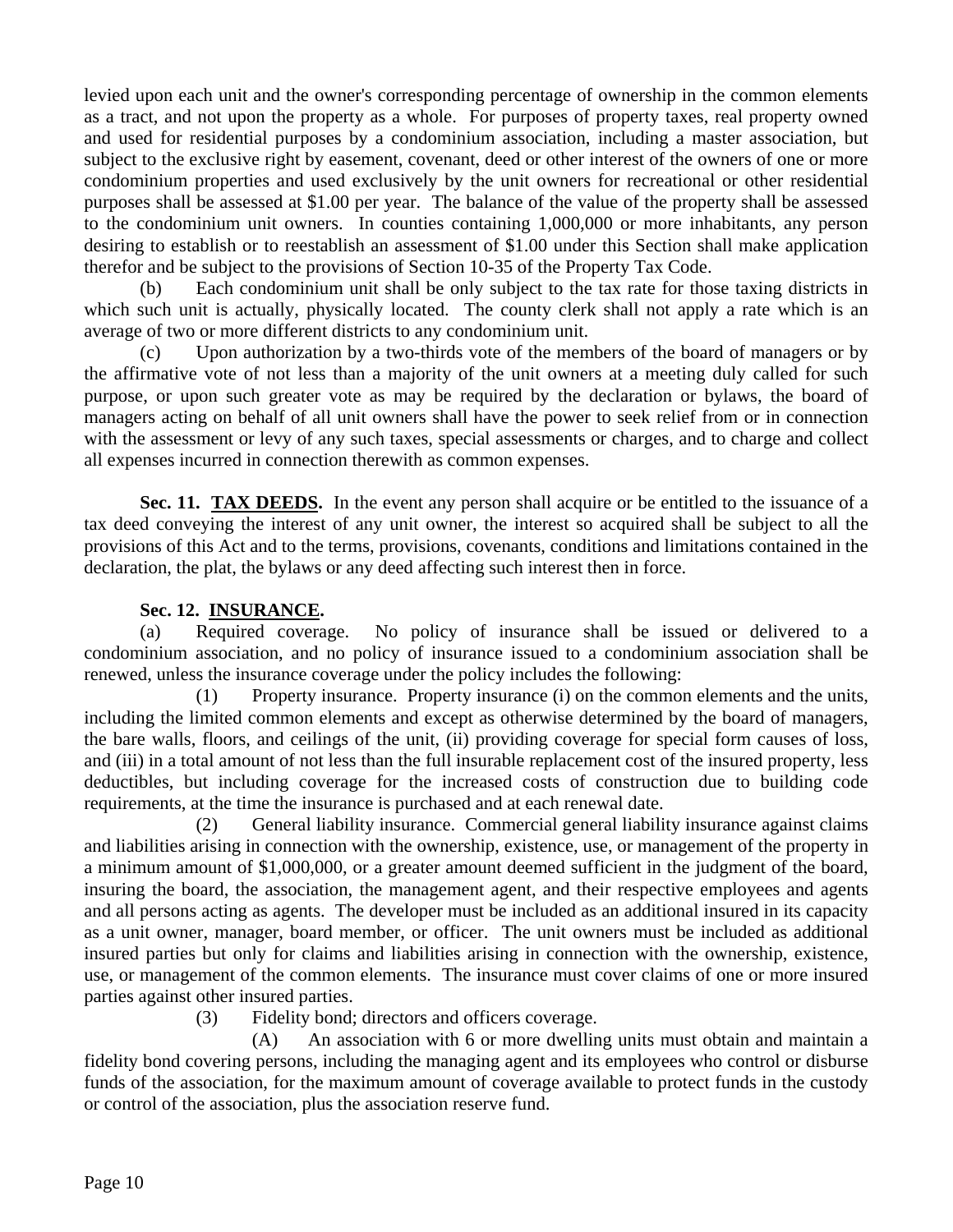(B) All management companies that are responsible for the funds held or administered by the association must be covered by a fidelity bond for the maximum amount of coverage available to protect those funds. The association has standing to make a loss claim against the bond of the managing agent as a party covered under the bond.

 (C) For purposes of paragraphs (A) and (B), the fidelity bond must be in the full amount of association funds and reserves in the custody of the association or the management company.

 (D) The board of directors must obtain directors and officers liability coverage at a level deemed reasonable by the board, if not otherwise established by the declaration or bylaws. Directors and officers liability coverage must extend to all contracts and other actions taken by the board in their official capacity as directors and officers, but this coverage shall exclude actions for which the directors are not entitled to indemnification under the General Not For Profit Corporation Act of 1986 or the declaration and bylaws of the association.

 (b) Contiguous units; improvements and betterments. The insurance maintained under subdivision  $(a)(1)$  must include the units, the limited common elements except as otherwise determined by the board of managers, and the common elements. The insurance need not cover improvements and betterments to the units installed by unit owners, but if improvements and betterments are covered, any increased cost may be assessed by the association against the units affected.

 Common elements include fixtures located within the unfinished interior surfaces of the perimeter walls, floors, and ceilings of the individual units initially installed by the developer. Common elements exclude floor, wall, and ceiling coverings. "Improvements and betterments" means all decorating, fixtures, and furnishings installed or added to and located within the boundaries of the unit, including electrical fixtures, appliances, air conditioning and heating equipment, water heaters, or builtin cabinets installed by unit owners.

 (c) Deductibles. The board of directors of the association may, in the case of a claim for damage to a unit or the common elements, (i) pay the deductible amount as a common expense, (ii) after notice and an opportunity for a hearing, assess the deductible amount against the owners who caused the damage or from whose units the damage or cause of loss originated, or (iii) require the unit owners of the units affected to pay the deductible amount.

 (d) Other coverages. The declaration may require the association to carry any other insurance, including workers compensation, employment practices, environmental hazards, and equipment breakdown, the board of directors considers appropriate to protect the association, the unit owners, or officers, directors, or agents of the association.

 (e) Insured parties; waiver of subrogation. Insurance policies carried pursuant to subsections (a) and (b) must include each of the following provisions:

 (1) Each unit owner and secured party is an insured person under the policy with respect to liability arising out of the unit owner's interest in the common elements or membership in the association.

 (2) The insurer waives its right to subrogation under the policy against any unit owner of the condominium or members of the unit owner's household and against the association and members of the board of directors.

 (3) The unit owner waives his or her right to subrogation under the association policy against the association and the board of directors.

 (f) Primary insurance. If at the time of a loss under the policy there is other insurance in the name of a unit owner covering the same property covered by the policy, the association's policy is primary insurance.

 (g) Adjustment of losses; distribution of proceeds. Any loss covered by the property policy under subdivision (a)(1) must be adjusted by and with the association. The insurance proceeds for that loss must be payable to the association, or to an insurance trustee designated by the association for that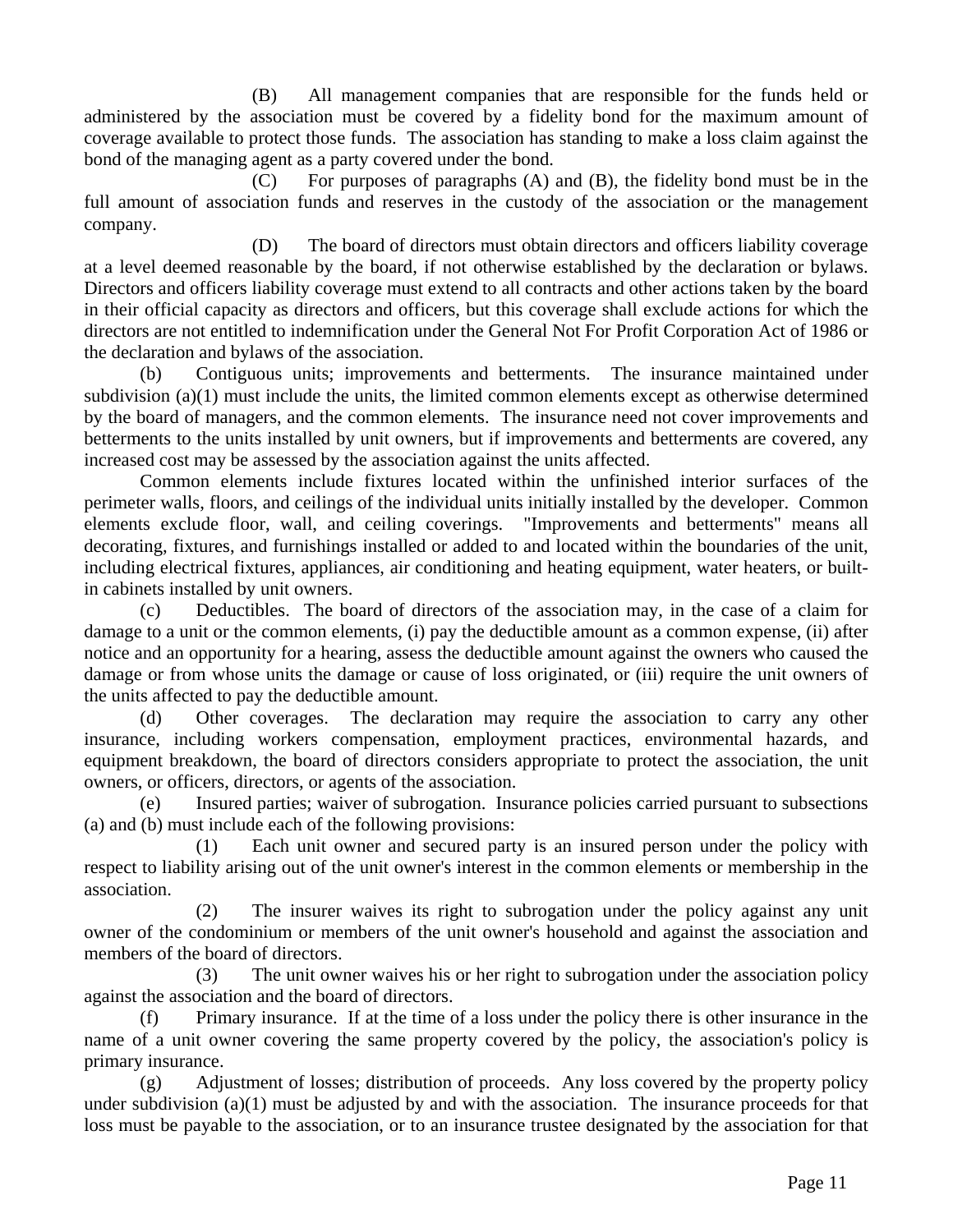purpose. The insurance trustee or the association must hold any insurance proceeds in trust for unit owners and secured parties as their interests may appear. The proceeds must be disbursed first for the repair or restoration of the damaged common elements, the bare walls, ceilings, and floors of the units, and then to any improvements and betterments the association may insure. Unit owners are not entitled to receive any portion of the proceeds unless there is a surplus of proceeds after the common elements and units have been completely repaired or restored or the association has been terminated as trustee.

 (h) Mandatory unit owner coverage. The board of directors may, under the declaration and bylaws or by rule, require condominium unit owners to obtain insurance covering their personal liability and compensatory (but not consequential) damages to another unit caused by the negligence of the owner or his or her guests, residents, or invitees, or regardless of any negligence originating from the unit. The personal liability of a unit owner or association member must include the deductible of the owner whose unit was damaged, any damage not covered by insurance required by this subsection, as well as the decorating, painting, wall and floor coverings, trim, appliances, equipment, and other furnishings.

 If the unit owner does not purchase or produce evidence of insurance requested by the board, the directors may purchase the insurance coverage and charge the premium cost back to the unit owner. In no event is the board liable to any person either with regard to its decision not to purchase the insurance, or with regard to the timing of its purchase of the insurance or the amounts or types of coverages obtained.

 (i) Certificates of insurance. Contractors and vendors (except public utilities) doing business with a condominium association under contracts exceeding \$10,000 per year must provide certificates of insurance naming the association, its board of directors, and its managing agent as additional insured parties.

 (j) Non-residential condominiums. The provisions of this Section may be varied or waived in the case of a condominium community in which all units are restricted to nonresidential use.

 (k) Settlement of claims. Any insurer defending a liability claim against a condominium association must notify the association of the terms of the settlement no less than 10 days before settling the claim. The association may not veto the settlement unless otherwise provided by contract or statute.

## **Sec. 12.1. INSURANCE RISK POOLING TRUSTS.**

 (a) This Section shall be known and may be cited as the Condominium and Common Interest Community Risk Pooling Trust Act.

 (b) The boards of managers or boards of directors, as the case may be, of two or more condominium associations or common interest community associations, are authorized to establish, with the unit owners and the condominium or common interest community associations as the beneficiaries thereof, a trust fund for the purpose of providing protection of the participating condominium and common interest community associations against the risk of financial loss due to damage to, destruction of or loss of property, or the imposition of legal liability as required or authorized under this Act or the declaration of the condominium or common interest community association.

 (c) The trust fund shall be established and amended only by a written instrument which shall be filed with and approved by the Director of Insurance prior to its becoming effective.

 (d) No association shall be a beneficiary of the trust fund unless it shall be incorporated under the laws of this State.

 (e) The trust fund is authorized to indemnify the condominium and common interest community association beneficiaries thereof against the risk of loss due to damage, destruction or loss to property or imposition of legal liability as required or authorized under this Act or the declaration of the condominium or common interest community association.

 (f) Risks assumed by the trust fund may be pooled and shared with other trust funds established under this Section.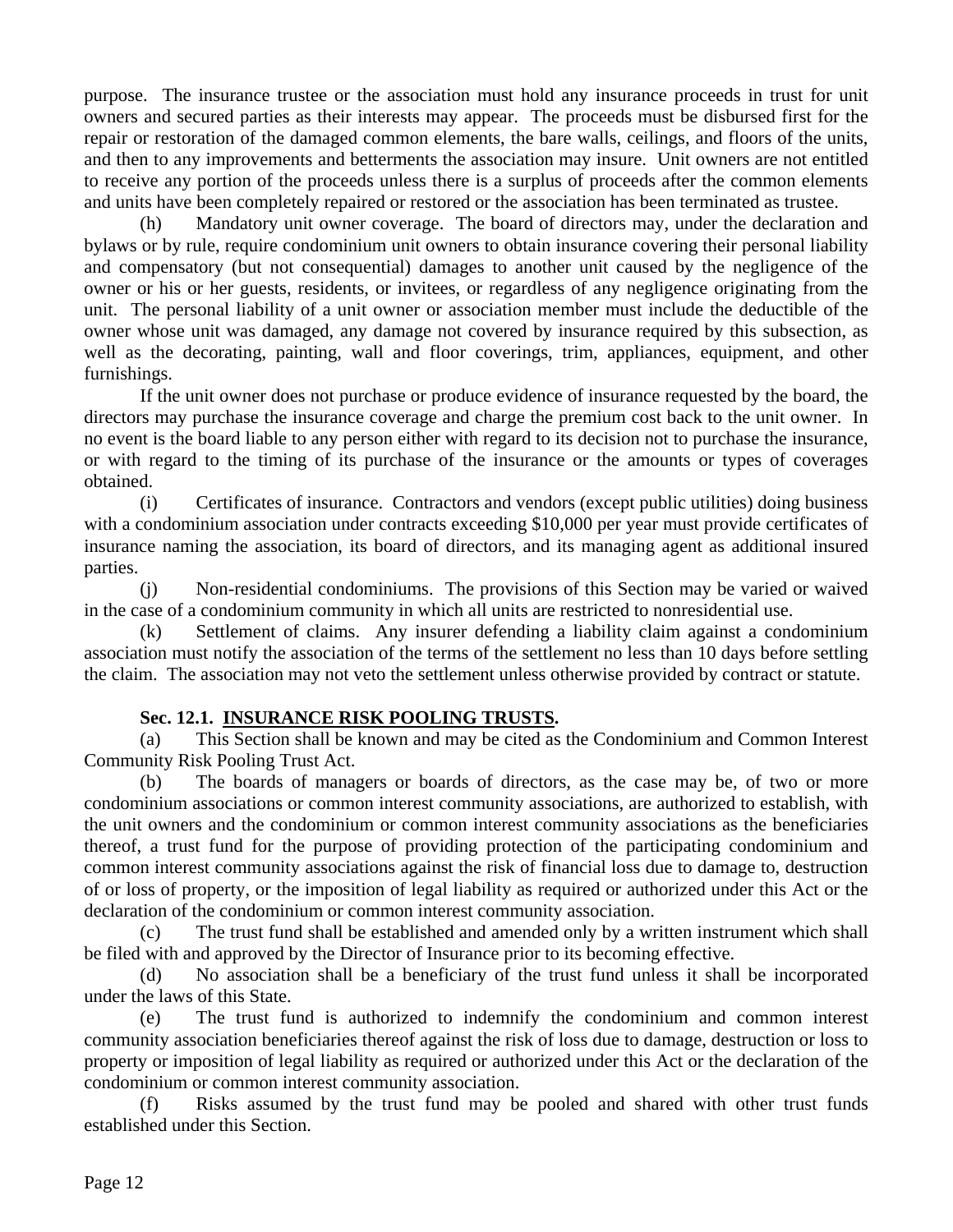(i) No trustee of the trust fund shall be paid a salary or receive other compensation, except that the written trust instrument may provide for reimbursement for actual expenses incurred on behalf of the trust fund.

 (m) Each trust fund shall file annually with the Director of Insurance a full independently audited financial statement.

 (s) The Director of Insurance shall have with respect to trust funds established under this Section the powers of examination conferred upon him relative to insurance companies by Section 132 of the Illinois Insurance Code.

 (v) Trust funds established under and which fully comply with this Section shall not be considered member insurance companies or to be in the business of insurance nor shall the provision of Article XXXIV of the Illinois Insurance Code apply to any such trust fund established under this Section.

 (x) The Director of Insurance shall adopt reasonable rules pertaining to the standards of coverage and administration of trust funds authorized under this Section.

*[Subparagraphs g, h, j, k, l, n, o, p, q, r, t, u, and w are all Blank.]* 

**Sec. 13. APPLICATION OF INSURANCE PROCEEDS TO RECONSTRUCTION.** In case of fire or any other disaster the insurance proceeds, if sufficient to reconstruct the building, shall be applied to such reconstruction. Reconstruction of the building as used in this and succeeding Section 14 of this Act, means restoring the building to substantially the same condition in which it existed prior to the fire or other disaster, with each unit and the common elements having the same vertical and horizontal boundaries as before.

## **Sec. 14. DISPOSITION OF PROPERTY WHERE INSURANCE PROCEEDS ARE INSUFFICIENT FOR RECONSTRUCTION.**

 (1) In case of fire or other disaster, if the insurance proceeds are insufficient to reconstruct the building and the unit owners and all other parties in interest do not voluntarily make provision for reconstruction of the building within 180 days from the date of damage or destruction, the board of managers may record a notice setting forth such facts and upon the recording of such notice:

(a) The property shall be deemed to be owned in common by the unit owners;

 (b) The undivided interest in the property owned in common which shall appertain to each unit owner shall be the percentage of undivided interest previously owned by such owner in the common elements;

 (c) Any liens affecting any of the units shall be deemed to be transferred in accordance with the existing priorities to the undivided interest of the unit owner in the property as provided herein; and

 (d) The property shall be subject to an action for partition at the suit of any unit owner, in which event the net proceeds of sale, together with the net proceeds of the insurance on the property, if any, shall be considered as one fund and shall be divided among all the unit owners in a percentage equal to the percentage of undivided interest owned by each owner in the property, after first paying out of the respective shares of the unit owners, to the extent sufficient for the purpose, all liens on the undivided interest in the property owned by each unit owner.

 (2) In the case of fire or other disaster in which fewer than 1/2 of the units are rendered uninhabitable: the condominium instruments may provide for the reconstruction of the building or other portion of the property, if the insurance proceeds are insufficient to reconstruct, upon the affirmative vote of not fewer than 3/4 of the owners voting at a meeting called for that purpose. The meeting shall be held within 30 days following the final adjustment of insurance claims, if any. Otherwise, such meeting shall be held within 90 days of the occurrence. At such meeting the board of managers, or its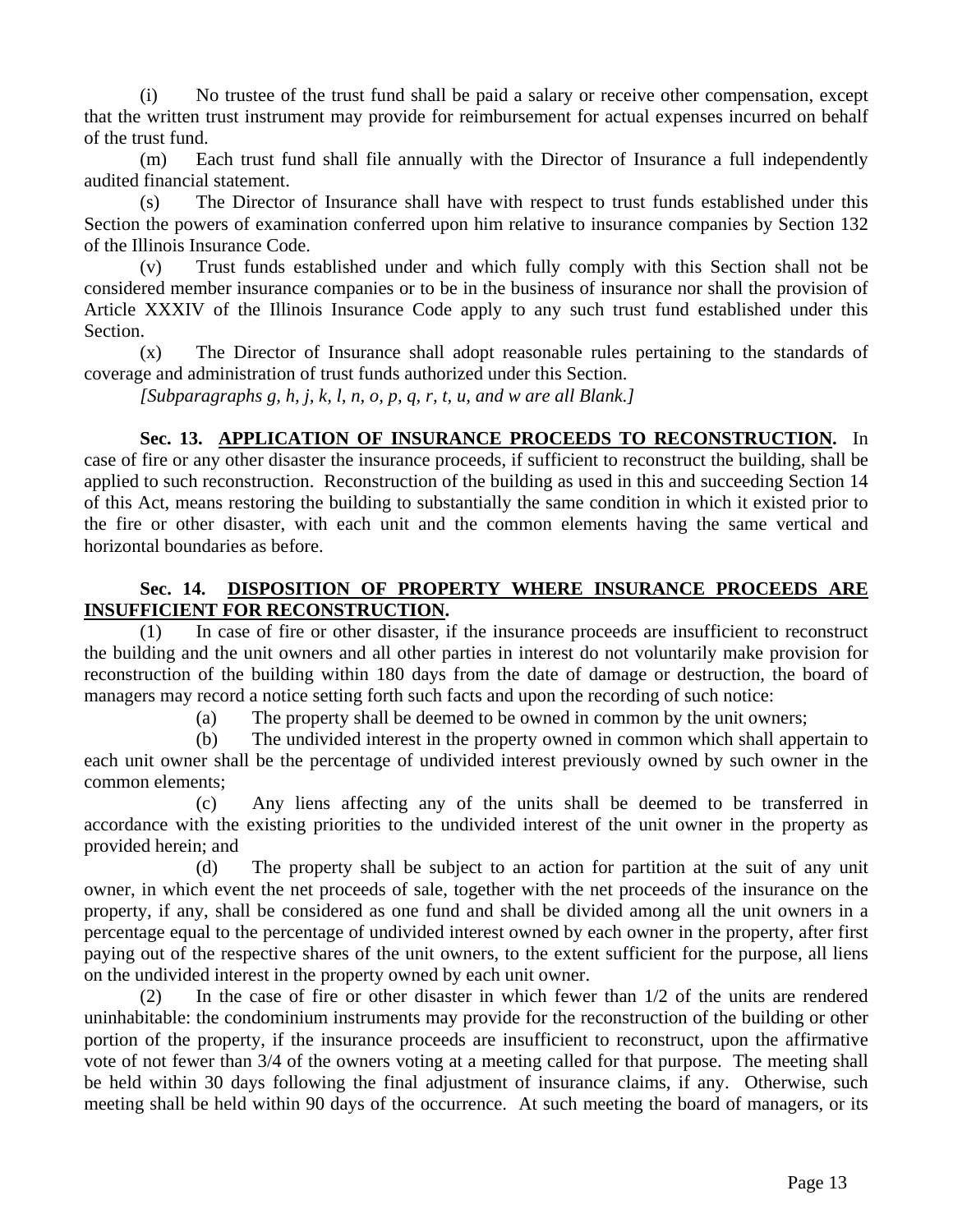representative, shall present to the members present an estimate of the cost of repair or reconstruction, and the estimated amount of necessary assessments against each unit owner.

 (3) In the case of fire or other disaster, the condominium instruments may provide for the withdrawal of any portion of the property if the insurance proceeds are insufficient to reconstruct the portion of the property affected. Upon the withdrawal of any unit or portion thereof, the percentage of interest in the common elements appurtenant to such unit or portion thereof shall be reallocated among the remaining units on the basis of the percentage of interest of each remaining unit. If only a portion of a unit is withdrawn, the percentage of interest appurtenant to that unit shall be reduced accordingly, upon the basis of diminution in market value of the unit, as determined by the board of managers. The payment of just compensation, or the allocation of any insurance, or other proceeds to any withdrawing or remaining unit owner shall be on an equitable basis, which need not be a unit's percentage interest. Any insurance or other proceeds available in connection with the withdrawal of any portion of the common elements, not necessarily including the limited common elements, shall be allocated on the basis of each unit owner's percentage interest therein. The declaration may provide that proceeds available from the withdrawal of any limited common element will be distributed in accordance with the interests of those entitled to their use. The condominium instruments shall provide for the cessation of responsibility for the payment of assessments for any unit or portion thereof withdrawn from the condominium.

## **Sec. 14.1. DISPOSITION OR REMOVAL OF ANY PORTION OF THE PROPERTY.**

 (a) The condominium instruments may provide for the withdrawal of any portion of the property in connection with eminent domain proceedings in compliance with the provisions of this Act. Upon the withdrawal of any unit or portion thereof, the percentage of interest in the common elements appurtenant to such unit or portion thereof shall be reallocated among the remaining units on the basis of the percentage of interest of each remaining unit. If only a portion of a unit is withdrawn, the percentage of interest appurtenant to that unit shall be reduced accordingly, upon the basis of diminution in market value of the unit, as determined by the board of managers. The allocation of any condemnation award or other proceeds to any withdrawing or remaining unit owner shall be on an equitable basis, which need not be a unit's percentage interest. Any condemnation award or other proceeds available in connection with the withdrawal of any portion of the common elements, not necessarily including the limited common elements, shall be allocated on the basis of each unit owner's percentage interest therein. The declaration may provide that proceeds available from the withdrawal of any limited common element will be distributed in accordance with the interests of those entitled to their use. The condominium instruments shall provide for the cessation of responsibility for the payment of assessments for any unit or portion thereof withdrawn from the condominium. In the event that the unit owners' association is named as defendant in an eminent domain proceeding on behalf of all unit owners, then the payment of the proceeds of the eminent domain proceeding attributable to the taking or damaging of the common element shall be according to this Section unless the condominium instrument or declaration of a common interest community expressly provides for different procedures. This Section shall also apply to eminent domain proceedings in which the unit owners' association of a common interest community is named as a defendant on behalf of all unit owners.

 (b) Notwithstanding anything to the contrary contained in this Section, in a leasehold condominium, any allocation of any condemnation award or other proceeds available in connection with the withdrawal of any portion of the property shall include an equitable allocation to the lessor. The allocation shall take into account any provisions of the lease described in item (x) of Section 2 of this Act concerning such allocations.

**Sec. 14.2. STREET AND UTILITIES DEDICATION.** Unless the condominium instrument expressly provides for a greater percentage or different procedures a two-thirds majority of the unit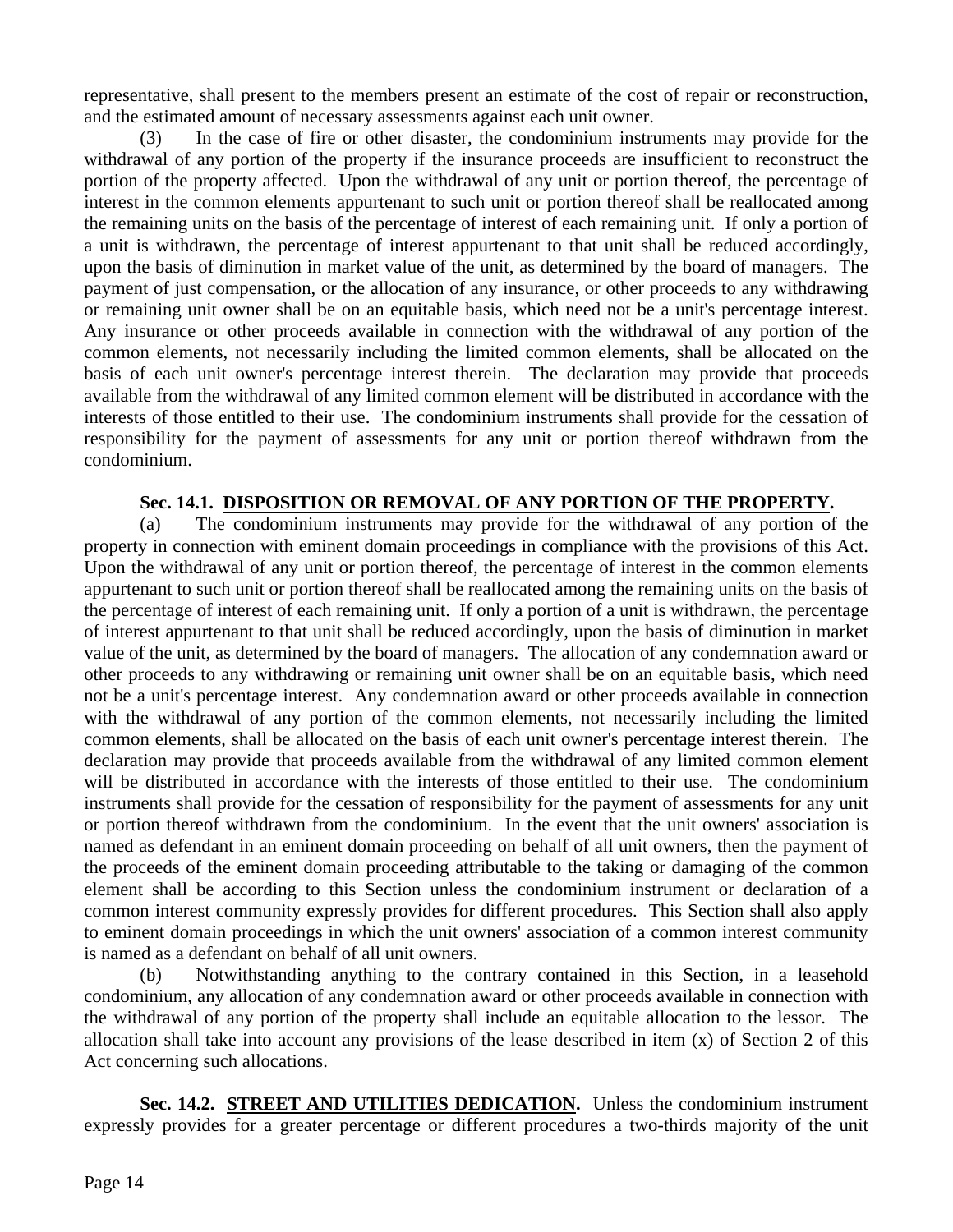owners at a meeting of unit owners duly called for such purpose may elect to dedicate a portion of the common elements to a public body for use as, or in connection with, a street or utility. Where such a dedication is made, nothing in this Act or any other law shall be construed to require that the real property taxes of every unit of the condominium must be paid prior to recordation of the dedication.

**Sec. 14.3. GRANTING OF EASEMENT FOR LAYING OF CABLE TELEVISION CABLE.** Unless the condominium instrument expressly provides for a greater percentage or different procedures a majority of more than 50% of the unit owners at a meeting of unit owners duly called for such purpose may authorize the granting of an easement for the laying of cable television cable. The grant of such easement shall be according to the terms and conditions of the local ordinance providing for cable television in the municipality.

**Sec. 14.4. GRANTING OF EASEMENT TO A GOVERNMENTAL BODY FOR PROTECTION AGAINST WATER DAMAGE OR EROSION.** Unless the condominium instrument expressly provides for a greater percentage or different procedures, a majority of more than 50% of the unit owners at a meeting of unit owners duly called for such purpose may authorize the granting of an easement to a governmental body for construction, maintenance or repair of a project for protection against water damage or erosion.

## **Sec. 14.5. DISTRESSED CONDOMINIUM PROPERTY.**

(a) As used in this Section:

 (1) "Distressed condominium property" means a parcel containing condominium units which are operated in a manner or have conditions which may constitute a danger, blight, or nuisance to the surrounding community or to the general public, including but not limited to 2 or more of the following conditions:

 (A) 50% or more of the condominium units are not occupied by persons with a legal right to reside in the units;

 (B) the building has serious violations of any applicable local building code or zoning ordinance;

 (C) 60% or more of the condominium units are in foreclosure or are units against which a judgment of foreclosure was entered within the last 18 months;

 (D) there has been a recording of more condominium units on the parcel than physically exist;

 (E) any of the essential utilities to the parcel or to 40% or more of the condominium units is either terminated or threatened with termination; or

 (F) there is a delinquency on the property taxes for at least 60% of the condominium units.

(2) "Owner" means any unit owner or owner of record of the condominium property.

 (3) "Other party in interest" means any mortgagee of record, lien holder of record, judgment creditor, tax purchaser, or other party of record, other than the owner, having legal or equitable title or other interest in the distressed condominium property or in a unit of the property.

 (4) "Municipality" means a city, village, or incorporated town in which the distressed condominium property is located.

 (b) A proceeding under this Section shall be commenced by a municipality filing a verified petition or verified complaint in the circuit court in the county in which the property is located. The petition or complaint shall allege conditions specified in paragraph (1) of subsection (a) of this Section and shall request the relief available under this Section. All owners shall be named as defendants in the petition or complaint and summons shall be issued and service shall be had as in other civil cases. All known other parties in interest shall be provided written notice and a copy of the petition or complaint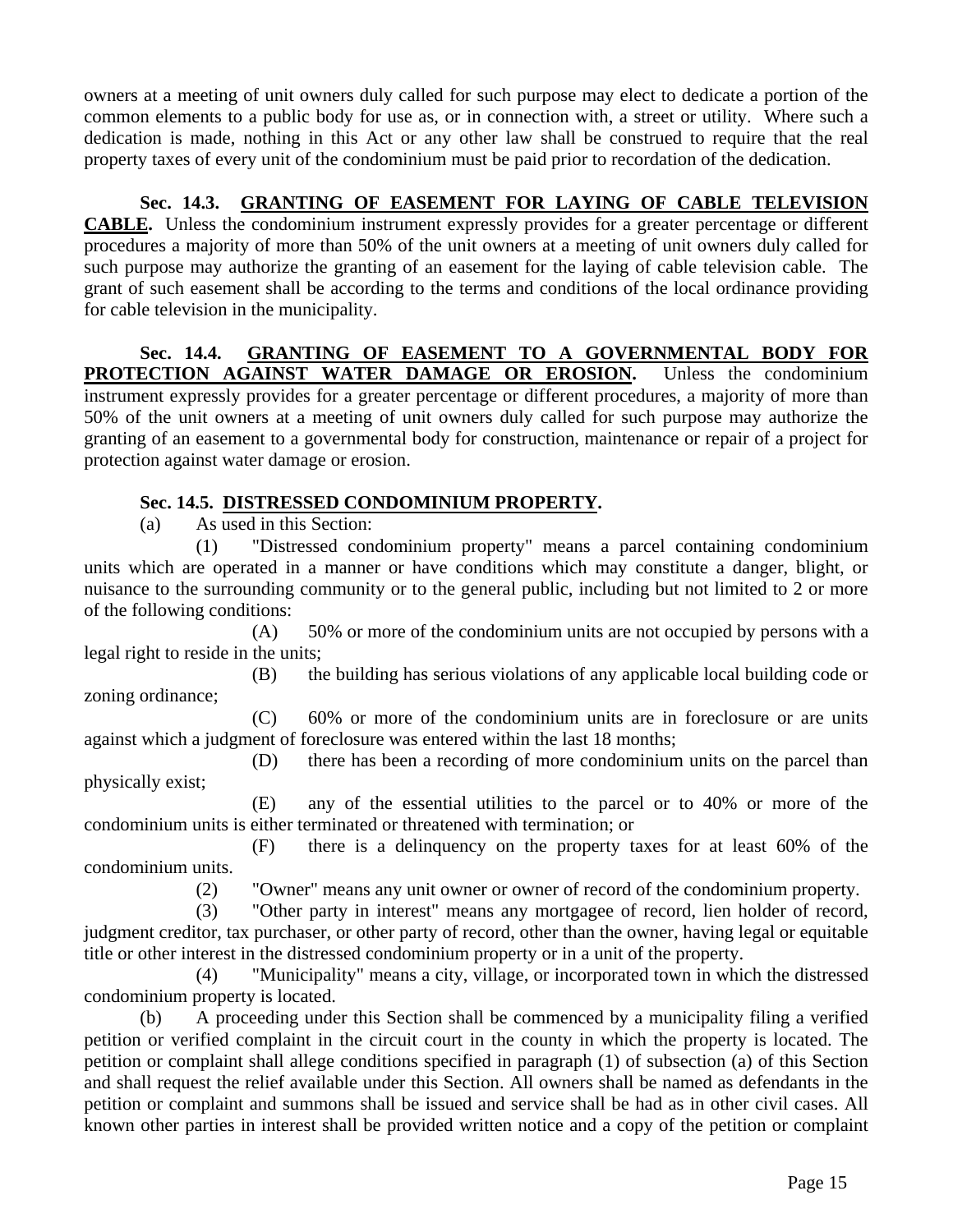either by United States certified mail, return receipt requested, within 30 days of the issuance of the summons or by personal service of the complaint. The hearing upon the suit shall be expedited by the court and shall be given precedence over other actions.

(c) If a court finds that the property is a distressed condominium property:

 (1) the court may order the appointment of a receiver for the property with the powers specified in this Section; or

 (2) the court, after a hearing held upon giving notice to all interested parties as provided in subsection (b), may appoint a receiver for the property and if the court further finds that the property is not viable as a condominium, then the court may declare:

(A) that the property is no longer a condominium;

(B) that the property shall be deemed to be owned in common by the unit

owners;

 (C) that the undivided interest in the property which shall appertain to each unit owner shall be the percentage of undivided interest previously owned by the owner in the common elements; and

 (D) that any liens affecting any unit shall be deemed to be attached to the undivided interest of the unit owner in the property as provided herein.

 A copy of the court's declaration under paragraph (2) of this subsection (c) shall be recorded by the municipality in the office of the recorder of deeds in the county where the property is located against both the individual units and owners and the general property. The court's declaration shall be forwarded to the county assessor's office in the county where the property is located.

If a court finds that property is subject to paragraph  $(2)$  of subsection  $(c)$  of this Section, the court may upon a motion filed, notice given to all owners and other parties in interest as provided in subsection (b) and those parties having an opportunity to be heard, authorize the receiver to enter into a sales contract and transfer the title of the property on behalf of the owners of the property. In the event of such a sale, the net proceeds of the sale, after payment of all the receiver's costs, time, expenses, and fees as approved by the court, shall be deposited into an escrow account. Proceeds in the escrow account shall be segregated into the respective shares of each unit owner as determined under subparagraph (C) of paragraph (2) of subsection (c) of this Section and shall be distributed from each respective share as follows: (1) to pay taxes attributable to the unit owner; then (2) to pay other liens attributable to the unit owner; and then (3) to pay each unit owner any remaining sums from his or her respective share.

 (e) A receiver appointed under this Section shall have possession of the property and shall have full power and authority to operate, manage, and conserve the property. A receiver appointed pursuant to this Section must manage the property as would a prudent person. A receiver may, without an order of the court, delegate managerial functions to a person in the business of managing real estate of the kind involved who is financially responsible and prudently selected.

 Without limiting the foregoing, a receiver during such time shall have the power and authority to:

 (1) secure, clean, board and enclose, and keep secure, clean, boarded and enclosed, the property or any portion of the property;

 (2) secure tenants and execute leases for the property, the duration and terms of which are reasonable and customary for the type of use involved, and the leases shall have the same priority as if made by the owner of the property;

 (3) collect the rents, issues, and profits, including assessments which have been or may be levied;

- (4) insure the property against loss by fire or other casualty;
- (5) employ counsel, custodians, janitors, and other help;
- (6) pay taxes which may have been or may be levied against the property;
- (7) maintain or disconnect, as appropriate, any essential utility to the property;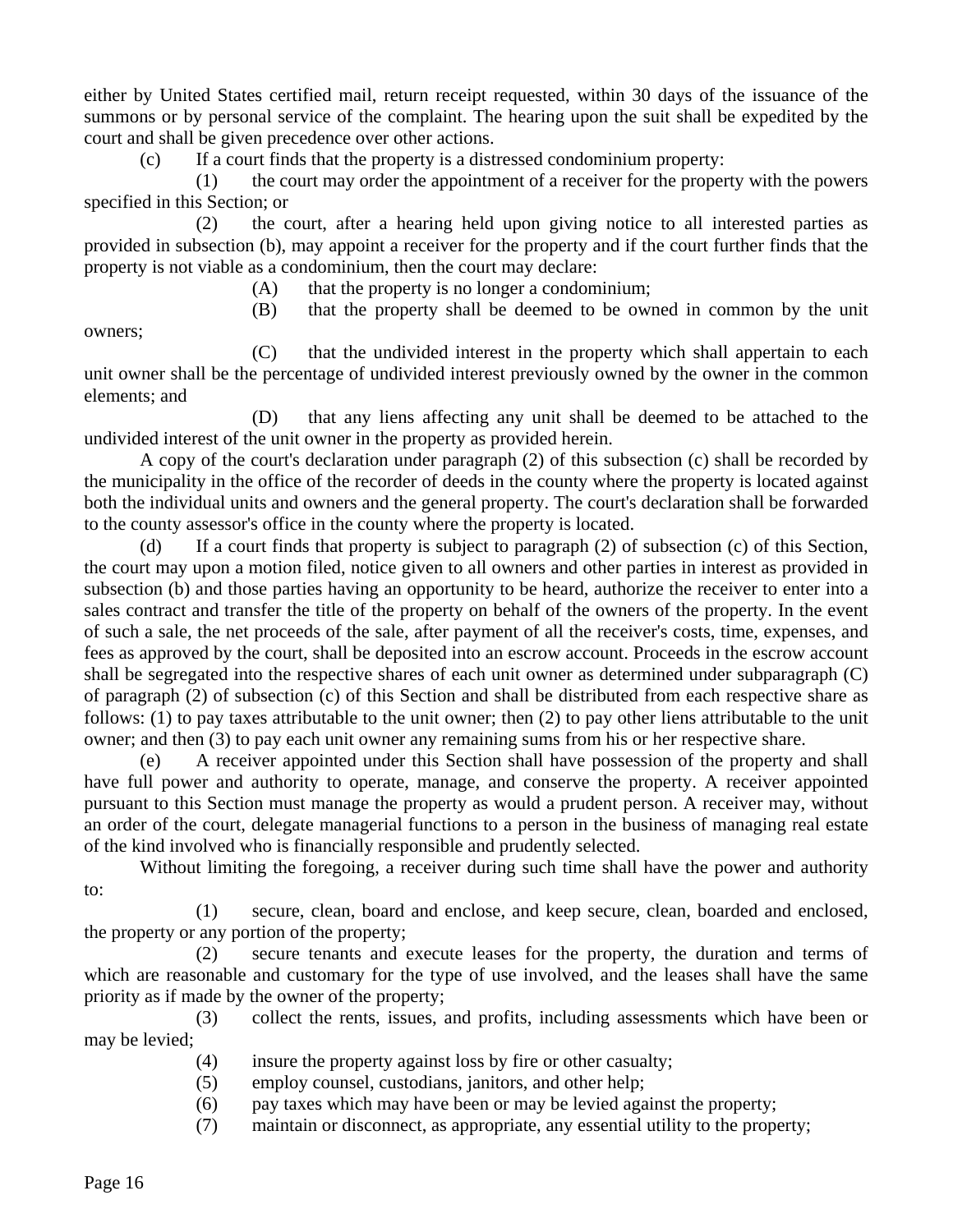(8) make repairs and improvements necessary to comply with building, housing, and other similar codes;

- (9) hold receipts as reserves as reasonably required for the foregoing purposes; and
- (10) exercise the other powers as are granted to the receiver by the appointing court.

 (f) If the court orders the appointment of a receiver, the receiver may use the rents and issues of the property toward maintenance, repair, and rehabilitation of the property prior to and despite any assignment of rents; and the court may further authorize the receiver to recover the cost of any feasibility study, sale, management, maintenance, repair, and rehabilitation by the issuance and sale of notes or receiver's certificates bearing such interest as the court may fix, and the notes or certificates, after their initial issuance and transfer by the receiver, shall be freely transferable and when sold or transferred by the receiver in return for a valuable consideration in money, material, labor, or services shall be a first lien upon the real estate and the rents and issues thereof and shall be superior to all prior assignments of rents and all prior existing liens and encumbrances, except taxes; provided, that within 90 days of the sale or transfer for value by the receiver of a note or certificate, the holder thereof shall file notice of the lien in the office of the recorder in the county in which the real estate is located. The notice of the lien filed shall set forth (i) a description of the real estate affected sufficient for the identification thereof, (ii) the face amount of the receiver's note or certificate, together with the interest payable thereon, and (iii) the date when the receiver's note or certificate was sold or transferred for value by the receiver. Upon payment to the holder of the receiver's note or certificate of the face amount thereof together with any interest thereon to the date of payment, and upon the filing of record of a sworn statement of such payment, the lien of such certificate shall be released. The lien may be enforced by proceedings to foreclose as in the case of a mortgage or a mechanics lien, and the action to foreclose the lien may be commenced at any time after the date of default. For the purposes of this subsection, the date of default shall be deemed to occur 30 days from the date of issuance of the receiver's certificate if at that time the certificate remains unpaid in whole or in part. The receiver's lien shall be paid upon the sale of the property as set forth in subsection (d) of this Section.

 (g) The court may remove a receiver upon a showing of good cause, in which case a new receiver may be appointed in accordance with this Section.

#### **Sec. 15. SALE OF PROPERTY.**

 (a) Unless a greater percentage is provided for in the declaration or bylaws, and notwithstanding the provisions of Sections 13 and 14 hereof, a majority of the unit owners where the property contains 2 units, or not less than 66 2/3% where the property contains three units, and not less than 75% where the property contains 4 or more units may, by affirmative vote at a meeting of unit owners duly called for such purpose, elect to sell the property. Such action shall be binding upon all unit owners, and it shall thereupon become the duty of every unit owner to execute and deliver such instruments and to perform all acts as in manner and form may be necessary to effect such sale, provided, however, that any unit owner who did not vote in favor of such action and who has filed written objection thereto with the manager or board of managers within 20 days after the date of the meeting at which such sale was approved shall be entitled to receive from the proceeds of such sale an amount equivalent to the value of his interest, as determined by a fair appraisal, less the amount of any unpaid assessments or charges due and owing from such unit owner.

 (b) If there is a disagreement as to the value of the interest of a unit owner who did not vote in favor of the sale of the property, that unit owner shall have a right to designate an expert in appraisal or property valuation to represent him, in which case, the prospective purchaser of the property shall designate an expert in appraisal or property valuation to represent him, and both of these experts shall mutually designate a third expert in appraisal or property valuation. The 3 experts shall constitute a panel to determine by vote of at least 2 of the members of the panel, the value of that unit owner's interest in the property.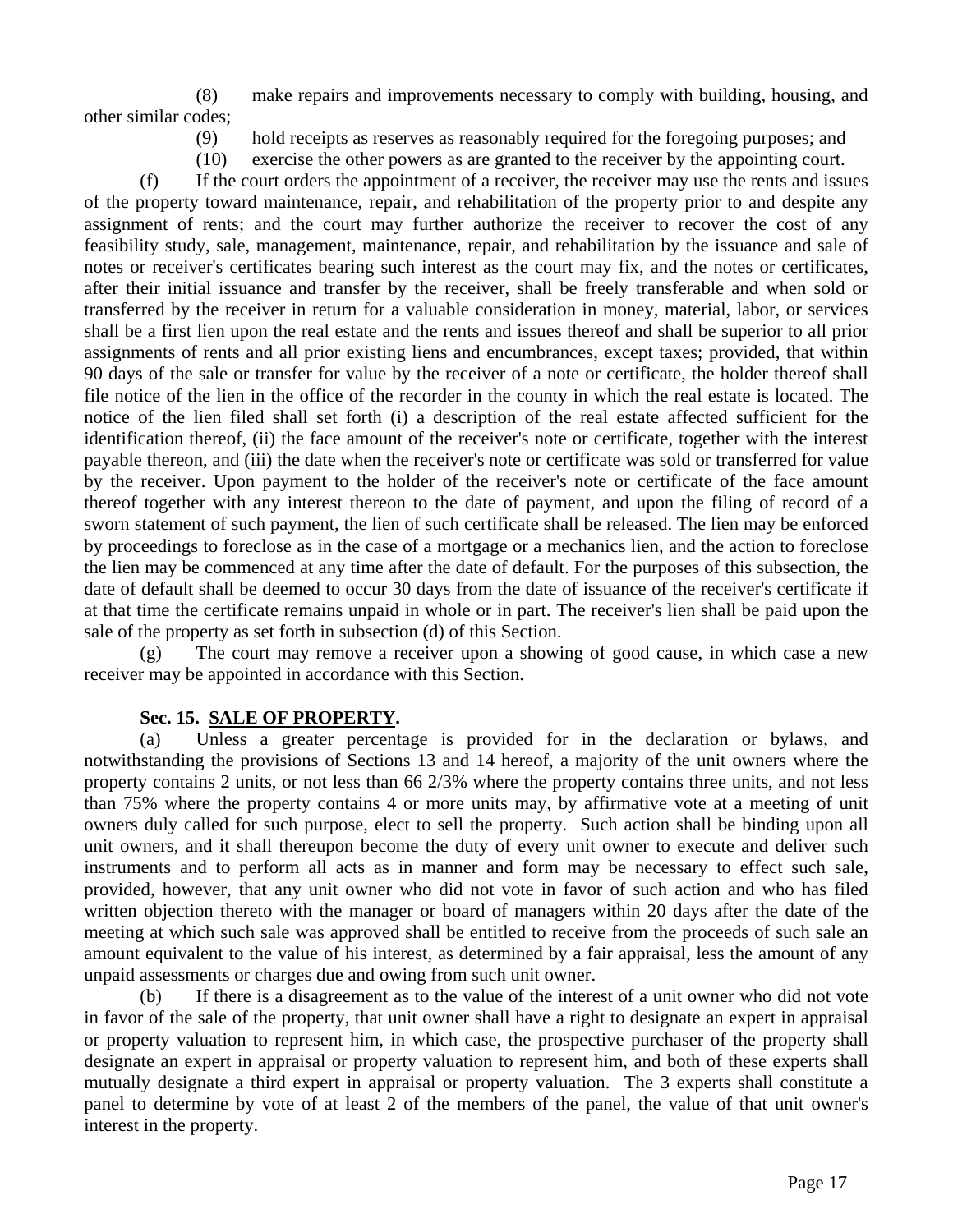Sec. 16. REMOVAL FROM PROVISIONS OF THIS ACT. All of the unit owners may remove the property from the provisions of this Act by an instrument to that effect, duly recorded, provided that the holders of all liens affecting any of the units consent thereto or agree, in either case by instruments duly recorded, that their liens be transferred to the undivided interest of the unit owner. Upon such removal the property shall be deemed to be owned in common by all the owners. The undivided interest in the property owned in common which shall appertain to each owner shall be the percentage of undivided interest previously owned by such owner in the common elements.

## **Sec. 17. AMENDMENTS TO THE DECLARATION OR BYLAWS.**

 (a) The administration of every property shall be governed by bylaws, which may either be embodied in the declaration or in a separate instrument, a true copy of which shall be appended to and recorded with the declaration. No modification or amendment of the declaration or bylaws shall be valid unless the same is set forth in an amendment thereof and such amendment is duly recorded. An amendment of the declaration or bylaws shall be deemed effective upon recordation unless the amendment sets forth a different effective date.

 (b) Unless otherwise provided by this Act, amendments to condominium instruments authorized to be recorded shall be executed and recorded by the president of the association or such other officer authorized by the board of managers.

**Sec. 18. CONTENTS OF BYLAWS.** The bylaws shall provide for at least the following:

 (a) (1) The election from among the unit owners of a board of managers, the number of persons constituting such board, and that the terms of at least one-third of the members of the board shall expire annually and that all members of the board shall be elected at large. If there are multiple owners of a single unit, only one of the multiple owners shall be eligible to serve as a member of the board at any one time.

- (2) the powers and duties of the board;
- (3) the compensation, if any, of the members of the board;
- (4) the method of removal from office of members of the board;
- (5) that the board may engage the services of a manager or managing agent;

 (6) that each unit owner shall receive, at least 30 days prior to the adoption thereof by the board of managers, a copy of the proposed annual budget together with an indication of which portions are intended for reserves, capital expenditures or repairs or payment of real estate taxes;

 (7) that the board of managers shall annually supply to all unit owners an itemized accounting of the common expenses for the preceding year actually incurred or paid, together with an indication of which portions were for reserves, capital expenditures or repairs or payment of real estate taxes and with a tabulation of the amounts collected pursuant to the budget or assessment, and showing the net excess or deficit of income over expenditures plus reserves;

 (8) (i) that each unit owner shall receive notice, in the same manner as is provided in this Act for membership meetings, of any meeting of the board of managers concerning the adoption of the proposed annual budget and regular assessments pursuant thereto or to adopt a separate (special) assessment, (ii) that except as provided in subsection (iv) below, if an adopted budget or any separate assessment adopted by the board would result in the sum of all regular and separate assessments payable in the current fiscal year exceeding 115% of the sum of all regular and separate assessments payable during the preceding fiscal year, the board of managers, upon written petition by unit owners with 20 percent of the votes of the association delivered to the board within 14 days of the board action, shall call a meeting of the unit owners within 30 days of the date of delivery of the petition to consider the budget or separate assessment; unless a majority of the total votes of the unit owners are cast at the meeting to reject the budget or separate assessment, it is ratified, (iii) that any common expense not set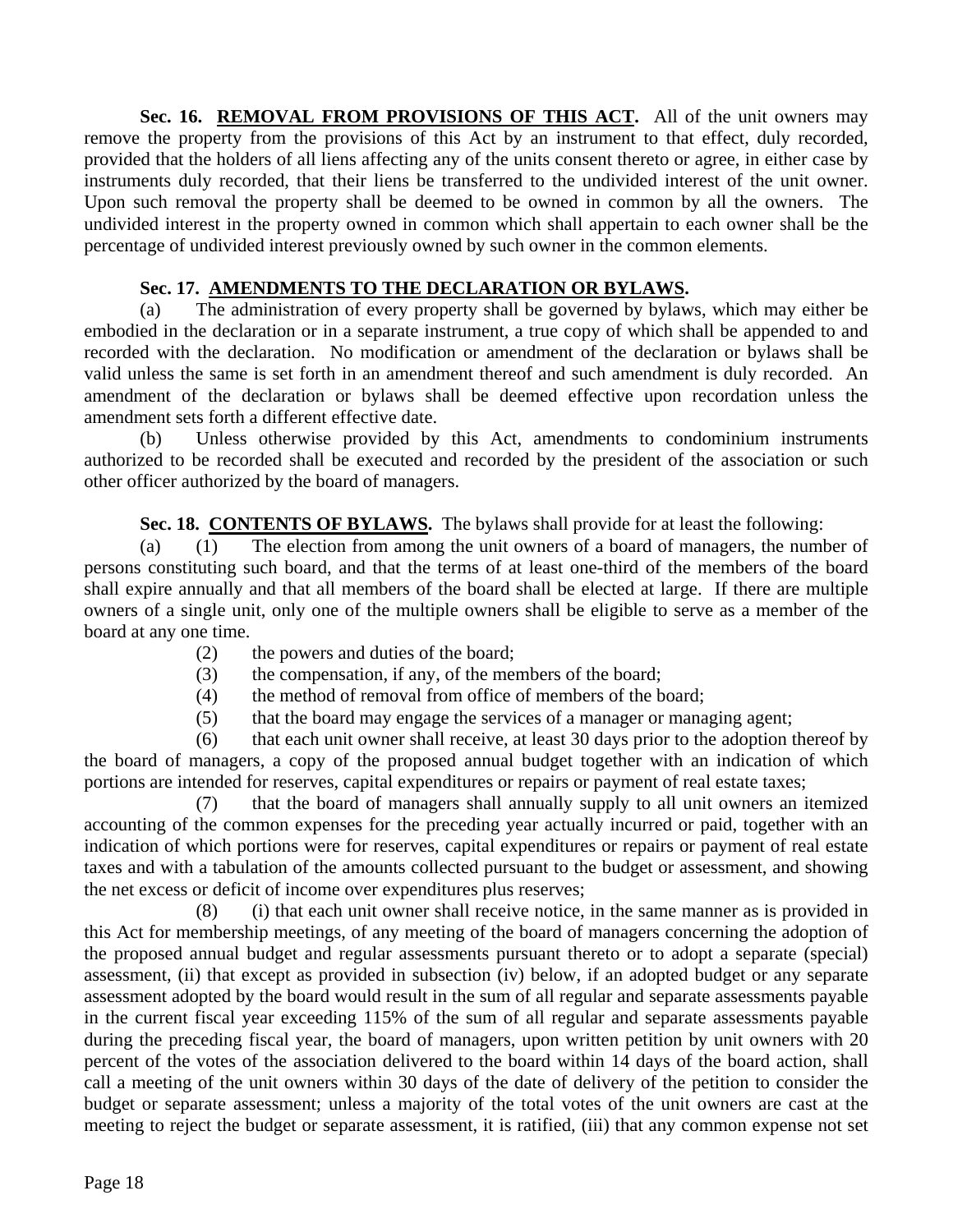forth in the budget or any increase in assessments over the amount adopted in the budget shall be separately assessed against all unit owners, (iv) that separate assessments for expenditures relating to emergencies or mandated by law may be adopted by the board of managers without being subject to unit owner approval or the provisions of item (ii) above or item (v) below. As used herein, "emergency" means an immediate danger to the structural integrity of the common elements or to the life, health, safety or property of the unit owners, (v) that assessments for additions and alterations to the common elements or to association-owned property not included in the adopted annual budget, shall be separately assessed and are subject to approval of two-thirds of the total votes of all unit owners, (vi) that the board of managers may adopt separate assessments payable over more than one fiscal year. With respect to multi-year assessments not governed by items (iv) and (v), the entire amount of the multi-year assessment shall be deemed considered and authorized in the first fiscal year in which the assessment is approved;

 (9) that meetings of the board of managers shall be open to any unit owner, except for the portion of any meeting held (i) to discuss litigation when an action against or on behalf of the particular association has been filed and is pending in a court or administrative tribunal, or when the board of managers finds that such an action is probable or imminent, (ii) to consider information regarding appointment, employment or dismissal of an employee, or (iii) to discuss violations of rules and regulations of the association or a unit owner's unpaid share of common expenses; that any vote on these matters shall be taken at a meeting or portion thereof open to any unit owner; that any unit owner may record the proceedings at meetings or portions thereof required to be open by this Act by tape, film or other means; that the board may prescribe reasonable rules and regulations to govern the right to make such recordings, that notice of such meetings shall be mailed or delivered at least 48 hours prior thereto, unless a written waiver of such notice is signed by the person or persons entitled to such notice pursuant to the declaration, bylaws, other condominium instrument, or provision of law other than this subsection before the meeting is convened, and that copies of notices of meetings of the board of managers shall be posted in entranceways, elevators, or other conspicuous places in the condominium at least 48 hours prior to the meeting of the board of managers except where there is no common entranceway for 7 or more units, the board of managers may designate one or more locations in the proximity of these units where the notices of meetings shall be posted;

(10) that the board shall meet at least 4 times annually;

 (11) that no member of the board or officer shall be elected for a term of more than 2 years, but that officers and board members may succeed themselves;

 (12) the designation of an officer to mail and receive all notices and execute amendments to condominium instruments as provided for in this Act and in the condominium instruments;

 (13) the method of filling vacancies on the board which shall include authority for the remaining members of the board to fill the vacancy by two-thirds vote until the next annual meeting of unit owners or for a period terminating no later than 30 days following the filing of a petition signed by unit owners holding 20% of the votes of the association requesting a meeting of the unit owners to fill the vacancy for the balance of the term, and that a meeting of the unit owners shall be called for purposes of filling a vacancy on the board no later than 30 days following the filing of a petition signed by unit owners holding 20% of the votes of the association requesting such a meeting, and the method of filling vacancies among the officers that shall include the authority for the members of the board to fill the vacancy for the unexpired portion of the term;

 (14) what percentage of the board of managers, if other than a majority, shall constitute a quorum;

(15) provisions concerning notice of board meetings to members of the board;

 (16) the board of managers may not enter into a contract with a current board member or with a corporation or partnership in which a board member or a member of the board member's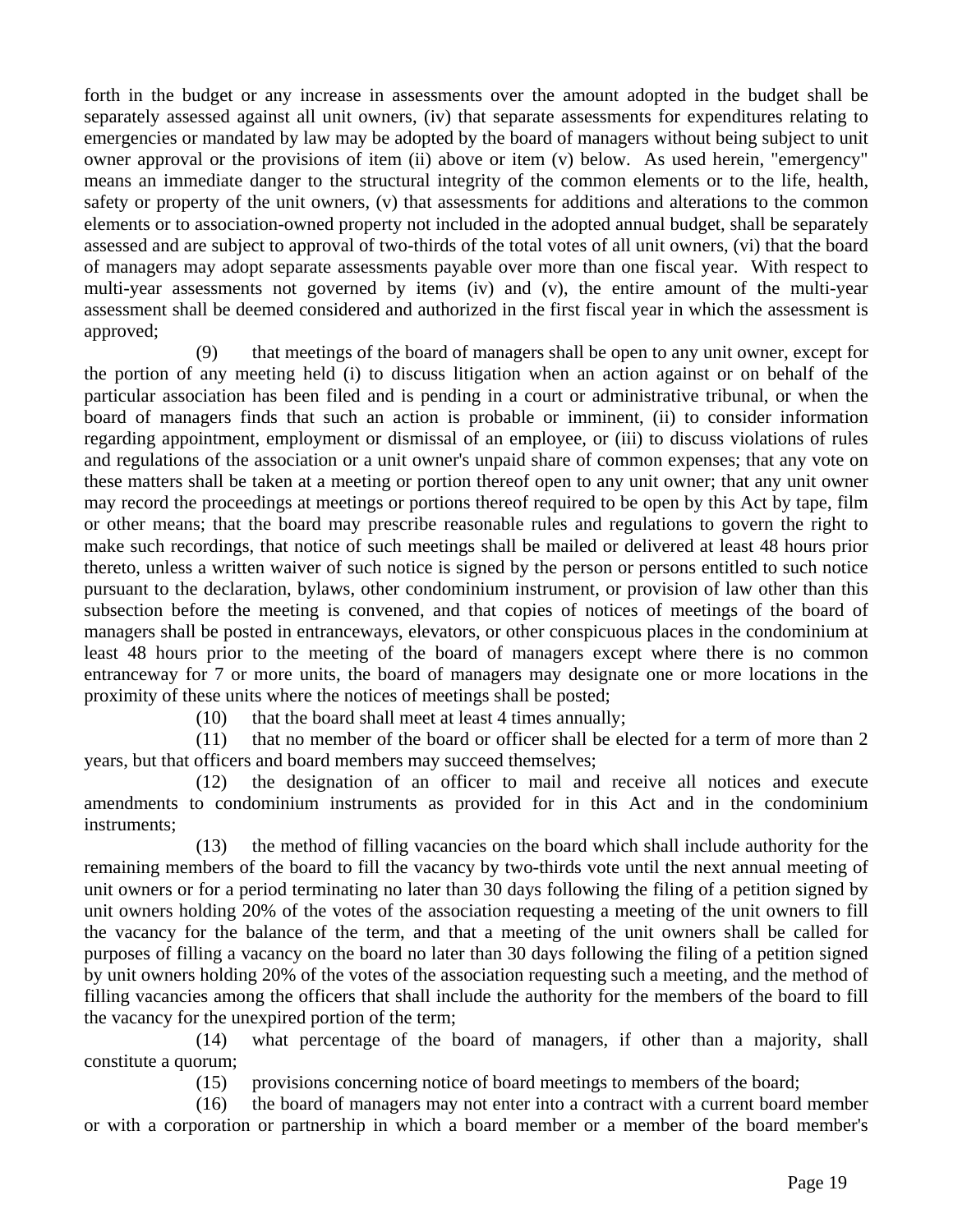immediate family has 25% or more interest, unless notice of intent to enter the contract is given to unit owners within 20 days after a decision is made to enter into the contract and the unit owners are afforded an opportunity by filing a petition, signed by 20% of the unit owners, for an election to approve or disapprove the contract; such petition shall be filed within 20 days after such notice and such election shall be held within 30 days after filing the petition; for purposes of this subsection, a board member's immediate family means the board member's spouse, parents, and children;

 (17) that the board of managers may disseminate to unit owners biographical and background information about candidates for election to the board if (i) reasonable efforts to identify all candidates are made and all candidates are given an opportunity to include biographical and background information in the information to be disseminated; and (ii) the board does not express a preference in favor of any candidate;

 (18) any proxy distributed for board elections by the board of managers gives unit owners the opportunity to designate any person as the proxy holder, and gives the unit owner the opportunity to express a preference for any of the known candidates for the board or to write in a name;

 (19) that special meetings of the board of managers can be called by the president or 25% of the members of the board; and

 (20) that the board of managers may establish and maintain a system of master metering of public utility services and collect payments in connection therewith, subject to the requirements of the Tenant Utility Payment Disclosure Act.

 (b) (1) What percentage of the unit owners, if other than 20%, shall constitute a quorum provided that, for condominiums with 20 or more units, the percentage of unit owners constituting a quorum shall be 20% unless the unit owners holding a majority of the percentage interest in the association provide for a higher percentage, provided that in voting on amendments to the association's bylaws, a unit owner who is in arrears on the unit owner's regular or separate assessments for 60 days or more, shall not be counted for purposes of determining if a quorum is present, but that unit owner retains the right to vote on amendments to the association's bylaws;

(2) that the association shall have one class of membership;

 (3) that the members shall hold an annual meeting, one of the purposes of which shall be to elect members of the board of managers;

(4) the method of calling meetings of the unit owners;

 (5) that special meetings of the members can be called by the president, board of managers, or by 20% of unit owners;

 (6) that written notice of any membership meeting shall be mailed or delivered giving members no less than 10 and no more than 30 days notice of the time, place and purpose of such meeting;

 (7) that voting shall be on a percentage basis, and that the percentage vote to which each unit is entitled is the percentage interest of the undivided ownership of the common elements appurtenant thereto, provided that the bylaws may provide for approval by unit owners in connection with matters where the requisite approval on a percentage basis is not specified in this Act, on the basis of one vote per unit;

 (8) that, where there is more than one owner of a unit, if only one of the multiple owners is present at a meeting of the association, he is entitled to cast all the votes allocated to that unit, if more than one of the multiple owners are present, the votes allocated to that unit may be cast only in accordance with the agreement of a majority in interest of the multiple owners, unless the declaration expressly provides otherwise, that there is majority agreement if any one of the multiple owners cast the votes allocated to that unit without protest being made promptly to the person presiding over the meeting by any of the other owners of the unit;

 (9) (A) that unless the Articles of Incorporation or the bylaws otherwise provide, and except as provided in subparagraph (B) of this paragraph (9) in connection with board elections, a unit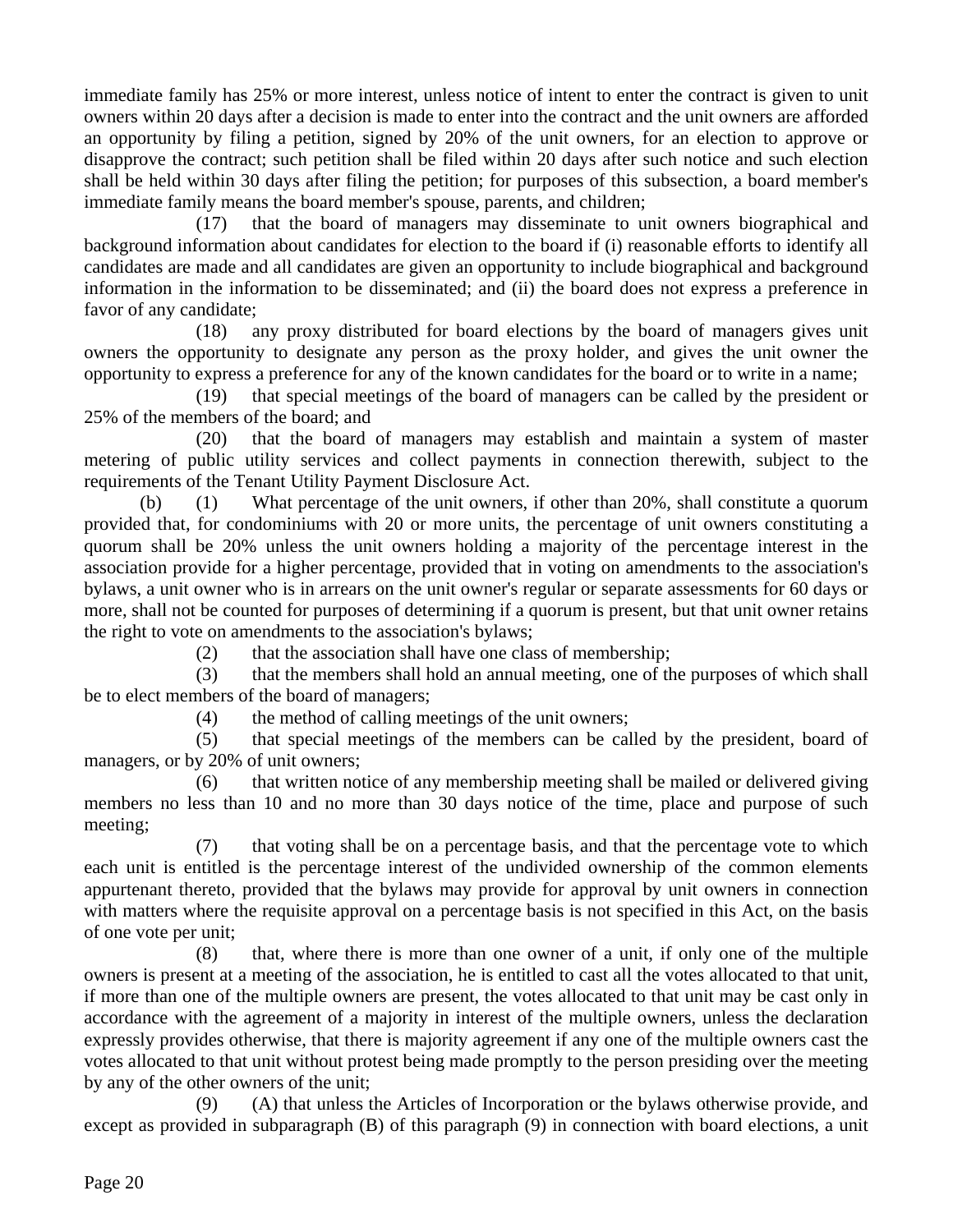owner may vote by proxy executed in writing by the unit owner or by his duly authorized attorney in fact; that the proxy must bear the date of execution and, unless the condominium instruments or the written proxy itself provide otherwise, is invalid after 11 months from the date of its execution;

 (B) that if a rule adopted at least 120 days before a board election or the declaration or bylaws provide for balloting as set forth in this subsection, unit owners may not vote by proxy in board elections, but may vote only (i) by submitting an association-issued ballot in person at the election meeting or (ii) by submitting an association-issued ballot to the association or its designated agent by mail or other means of delivery specified in the declaration, bylaws, or rule; that the ballots shall be mailed or otherwise distributed to unit owners not less than 10 and not more than 30 days before the election meeting, and the board shall give unit owners not less than 21 days' prior written notice of the deadline for inclusion of a candidate's name on the ballots; that the deadline shall be no more than 7 days before the ballots are mailed or otherwise distributed to unit owners; that every such ballot must include the names of all candidates who have given the board or its authorized agent timely written notice of their candidacy and must give the person casting the ballot the opportunity to cast votes for candidates whose names do not appear on the ballot; that a ballot received by the association or its designated agent after the close of voting shall not be counted; that a unit owner who submits a ballot by mail or other means of delivery specified in the declaration, bylaws, or rule may request and cast a ballot in person at the election meeting, and thereby void any ballot previously submitted by that unit owner;

 (C) that if a written petition by unit owners with at least 20% of the votes of the association is delivered to the board within 14 days after the board's approval of a rule adopted pursuant to subparagraph (B) of this paragraph (9), the board shall call a meeting of the unit owners within 30 days after the date of delivery of the petition; that unless a majority of the total votes of the unit owners are cast at the meeting to reject the rule, the rule is ratified;

 (10) that the association may, upon adoption of the appropriate rules by the board of managers, conduct elections by secret ballot whereby the voting ballot is marked only with the percentage interest for the unit and the vote itself, provided that the board further adopt rules to verify the status of the unit owner issuing a proxy or casting a ballot; and further, that a candidate for election to the board of managers or such candidate's representative shall have the right to be present at the counting of ballots at such election;

 (11) that in the event of a resale of a condominium unit the purchaser of a unit from a seller other than the developer pursuant to an installment contract for purchase shall during such times as he or she resides in the unit be counted toward a quorum for purposes of election of members of the board of managers at any meeting of the unit owners called for purposes of electing members of the board, shall have the right to vote for the election of members of the board of managers and to be elected to and serve on the board of managers unless the seller expressly retains in writing any or all of such rights. In no event may the seller and purchaser both be counted toward a quorum, be permitted to vote for a particular office or be elected and serve on the board. Satisfactory evidence of the installment contact shall be made available to the association or its agents. For purposes of this subsection, "installment contact" shall have the same meaning as set forth in Section 1 (e) of "An Act relating to installment contracts to sell dwelling structures", approved August 11, 1967, as amended;

 (12) the method by which matters subject to the approval of unit owners set forth in this Act, or in the condominium instruments, will be submitted to the unit owners at special membership meetings called for such purposes; and

 (13) that matters subject to the affirmative vote of not less than 2/3 of the votes of unit owners at a meeting duly called for that purpose, shall include, but not be limited to:

(i) merger or consolidation of the association;

 (ii) sale, lease, exchange, or other disposition (excluding the mortgage or pledge) of all, or substantially all of the property and assets of the association; and

(iii) the purchase or sale of land or of units on behalf of all unit owners.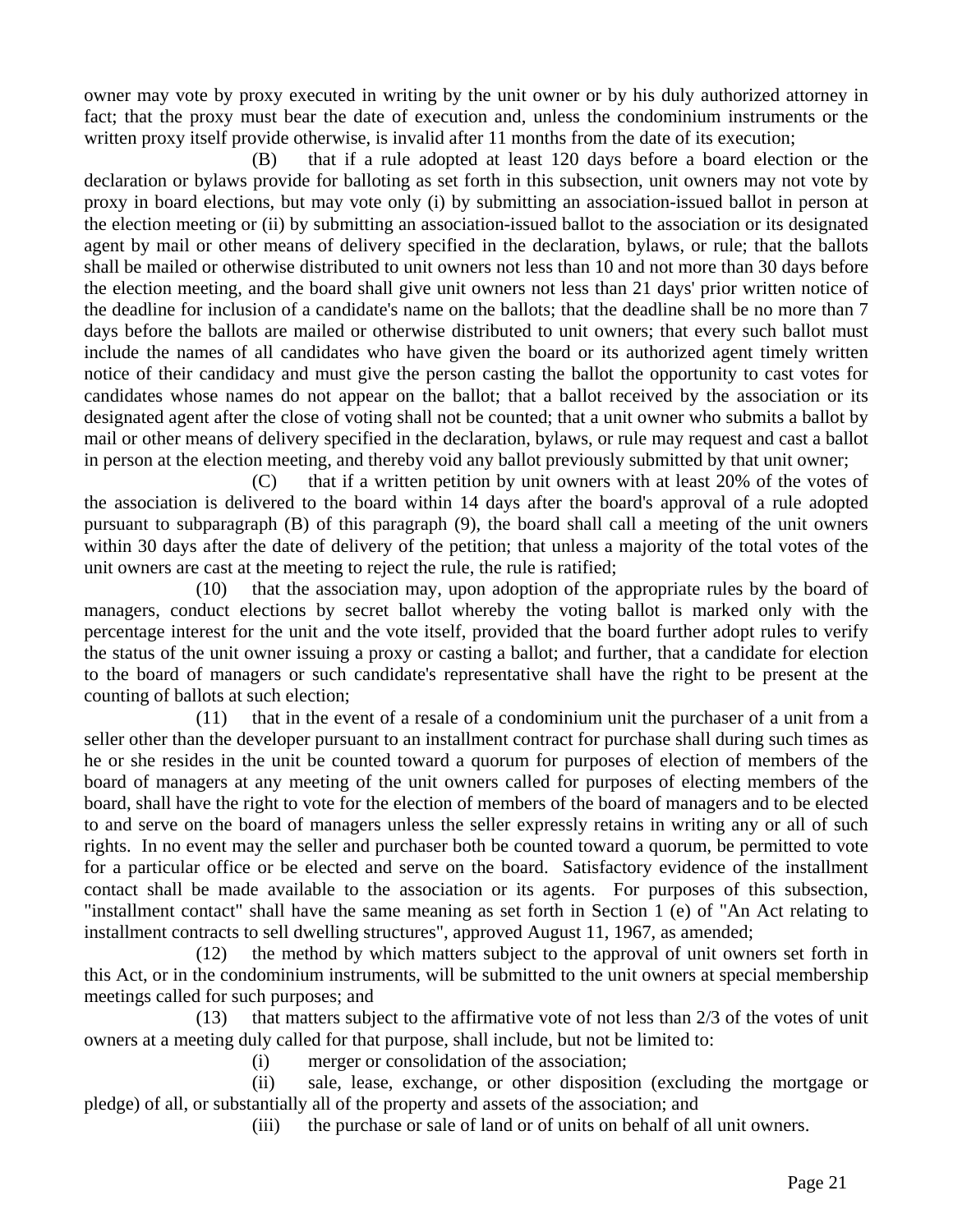(c) Election of a president from among the board of managers, who shall preside over the meetings of the board of managers and of the unit owners.

 (d) Election of a secretary from among the board of managers, who shall keep the minutes of all meetings of the board of managers and of the unit owners and who shall, in general, perform all the duties incident to the office of secretary.

 (e) Election of a treasurer from among the board of managers, who shall keep the financial records and books of account.

 (f) Maintenance, repair and replacement of the common elements and payments therefor, including the method of approving payment vouchers.

 (g) An association with 30 or more units shall obtain and maintain fidelity insurance covering persons who control or disburse funds of the association for the maximum amount of coverage available to protect funds in the custody or control of the association plus the association reserve fund. All management companies which are responsible for the funds held or administered by the association shall maintain and furnish to the association a fidelity bond for the maximum amount of coverage available to protect funds in the custody of the management company at any time. The association shall bear the cost of the fidelity insurance and fidelity bond, unless otherwise provided by contract between the association and a management company. The association shall be the direct obligee of any such fidelity bond. A management company holding reserve funds of an association shall at all times maintain a separate account for each association, provided, however, that for investment purposes, the Board of Managers of an association may authorize a management company to maintain the association's reserve funds in a single interest bearing account with similar funds of other associations. The management company shall at all times maintain records identifying all moneys of each association in such investment account. The management company may hold all operating funds of associations which it manages in a single operating account but shall at all times maintain records identifying all moneys of each association in such operating account. Such operating and reserve funds held by the management company for the association shall not be subject to attachment by any creditor of the management company.

 For the purpose of this subsection a management company shall be defined as a person, partnership, corporation, or other legal entity entitled to transact business on behalf of others, acting on behalf of or as an agent for a unit owner, unit owners or association of unit owners for the purpose of carrying out the duties, responsibilities, and other obligations necessary for the day to day operation and management of any property subject to this Act. For purposes of this subsection, the term "fiduciary insurance coverage" shall be defined as both a fidelity bond and directors and officers liability coverage, the fidelity bond in the full amount of association funds and association reserves that will be in the custody of the association, and the directors and officers liability coverage at a level as shall be determined to be reasonable by the board of managers, if not otherwise established by the declaration or by laws.

 Until one year after the effective date of this amendatory Act of 1985, if a condominium association has reserves plus assessments in excess of \$250,000 and cannot reasonably obtain 100% fidelity bond coverage for such amount, then it must obtain a fidelity bond coverage of \$250,000.

 (h) Method of estimating the amount of the annual budget, and the manner of assessing and collecting from the unit owners their respective shares of such estimated expenses, and of any other expenses lawfully agreed upon.

 (i) That upon 10 days notice to the manager or board of managers and payment of a reasonable fee, any unit owner shall be furnished a statement of his account setting forth the amount of any unpaid assessments or other charges due and owing from such owner.

 (j) Designation and removal of personnel necessary for the maintenance, repair and replacement of the common elements.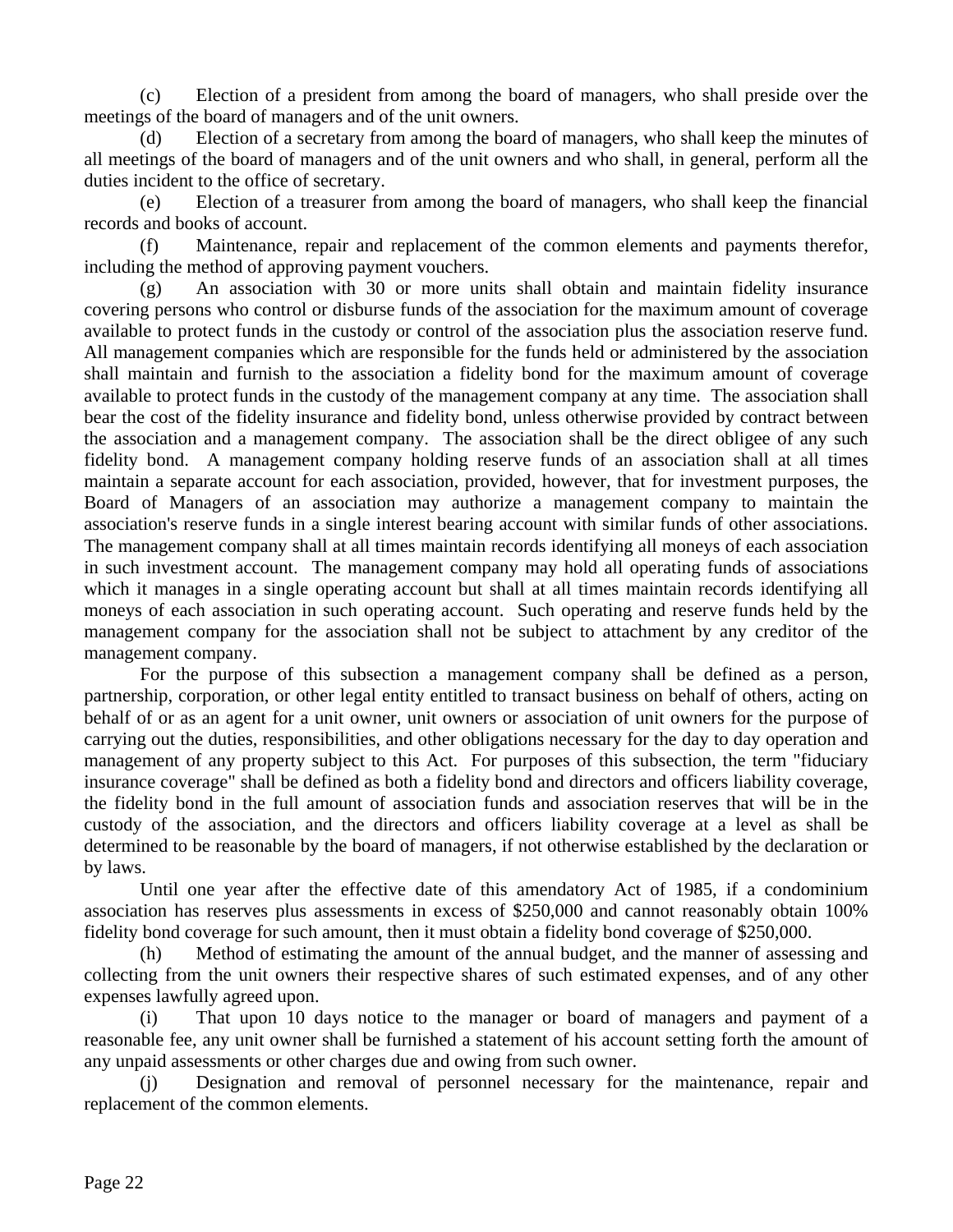(k) Such restrictions on and requirements respecting the use and maintenance of the units and the use of the common elements, not set forth in the declaration, as are designed to prevent unreasonable interference with the use of their respective units and of the common elements by the several unit owners.

 (l) Method of adopting and of amending administrative rules and regulations governing the operation and use of the common elements.

 (m) The percentage of votes required to modify or amend the bylaws, but each one of the particulars set forth in this section shall always be embodied in the bylaws.

 (n) (i) The provisions of this Act, the declaration, bylaws, other condominium instruments, and rules and regulations that relate to the use of the individual unit or the common elements shall be applicable to any person leasing a unit and shall be deemed to be incorporated in any lease executed or renewed on or after the effective date of this amendatory Act of 1984. (ii) With regard to any lease entered into subsequent to the effective date of this amendatory Act of 1989, the unit owner leasing the unit shall deliver a copy of the signed lease to the board or if the lease is oral, a memorandum of the lease, not later than the date of occupancy or 10 days after the lease is signed, whichever occurs first. In addition to any other remedies, by filing an action jointly against the tenant and the unit owner, an association may seek to enjoin a tenant from occupying a unit or seek to evict a tenant under the provisions of Article IX of the Code of Civil Procedure for failure of the lessor-owner to comply with the leasing requirements prescribed by this Section or by the declaration, bylaws, and rules and regulations. The board of managers may proceed directly against a tenant, at law or in equity, or under the provisions of Article IX of the Code of Civil Procedure, for any other breach by tenant of any covenants, rules, regulations or bylaws.

 (o) The association shall have no authority to forbear the payment of assessments by any unit owner.

 (p) That when 30% or fewer of the units, by number, possess over 50% in the aggregate of the votes in the association, any percentage vote of members specified herein or in the condominium instruments shall require the specified percentage by number of units rather than by percentage of interest in the common elements allocated to units that would otherwise be applicable. For purposes of this subsection (p), when making a determination of whether 30% or fewer of the units, by number, possess over 50% in the aggregate of the votes in the association, a unit shall not include a garage unit or a storage unit.

 (q) That a unit owner may not assign, delegate, transfer, surrender, or avoid the duties, responsibilities, and liabilities of a unit owner under this Act, the condominium instruments, or the rules and regulations of the Association; and that such an attempted assignment, delegation, transfer, surrender, or avoidance shall be deemed void.

 The provisions of this Section are applicable to all condominium instruments recorded under this Act. Any portion of a condominium instrument which contains provisions contrary to these provisions shall be void as against public policy and ineffective. Any such instrument which fails to contain the provisions required by this Section shall be deemed to incorporate such provisions by operation of law.

Sec. 18.1. (a) The owner or owners of the property, or the board of managers, may cause to be incorporated a not-for-profit corporation under the General Not For Profit Corporation Act of the State of Illinois for the purpose of facilitating the administration and operation of the property.

 (b) The Secretary of State shall include on the application of the Articles of Incorporation under the General Not For Profit Corporation Act and the annual report form and such other forms as he deems necessary a question asking whether the corporation is a condominium association under the provisions of this Act.

 (c) The Secretary of State shall maintain a computer record of all not for profit corporations which are condominium associations in this State and their current officers and members of the Board of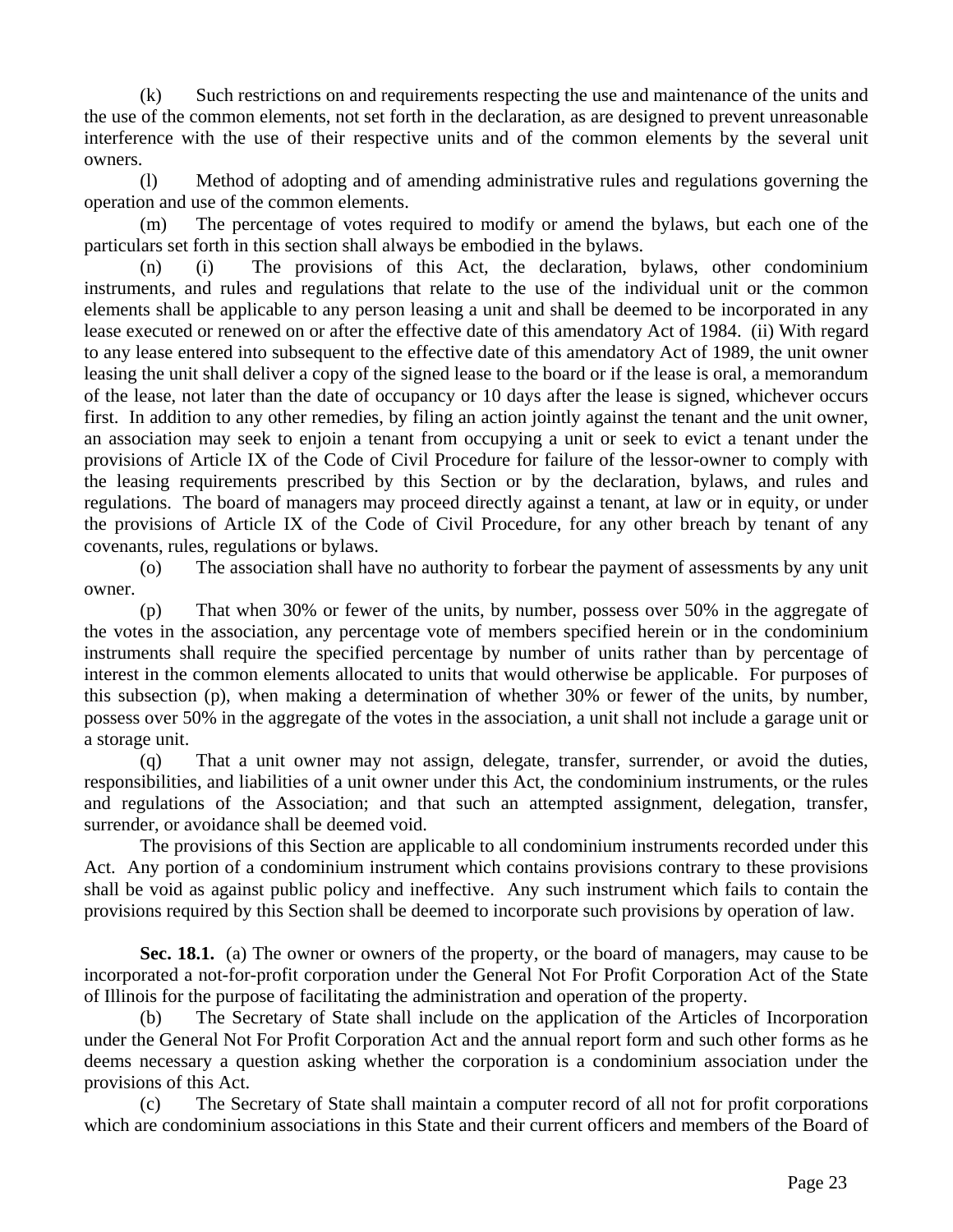Managers or Board of Directors, as shown on the latest annual report or the articles of incorporation, whichever is more current.

 (d) The board of directors of such corporation shall constitute the board of managers provided for in this Act, and all of the rights, titles, powers, privileges and obligations vested in or imposed upon the board of managers in this Act and in the declaration may be held or performed by such corporation or by the duly elected members of the board of directors thereof and their successors in office.

(e) Nothing in this Section shall be construed to affect the ownership of the property.

# **Sec. 18.2. ADMINISTRATION OF PROPERTY PRIOR TO ELECTION OF INITIAL BOARD OF MANAGERS.**

 (a) Until election of the initial board of managers that is comprised of a majority of unit owners other than the developer (first unit owner board of managers), the same rights, titles, powers, privileges, trusts, duties and obligations vested in or imposed upon the board of managers by this Act and in the declaration and bylaws shall be held and performed by the developer.

 (b) (i) The election of the first unit owner board of managers shall be held not later than 60 days after the conveyance by the developer of 75% of the units, or 3 years after the recording of the declaration, whichever is earlier. The developer shall give at least 21 days notice of such meeting to elect the first unit owner board of managers and shall provide to any unit owner within 3 working days of the request, the names, addresses, and weighted vote of each unit owner entitled to vote at such meeting. Any unit owner shall be provided with the same information within 10 days of receipt of the request, with respect to each subsequent meeting to elect members of the Board of Managers.

 (ii) In the event the developer does not call a meeting for the purpose of election of the board of managers within the time provided in this subsection (b), unit owners holding 20% of the interest in the association may call a meeting by filing a petition for such meeting with the developer, after which said unit owners shall have authority to send notice of said meeting to the unit owners and to hold such meeting.

 (c) If the first unit board of managers is not elected at the time so established, the developer shall continue in office for a period of 30 days whereupon written notice of his resignation shall be sent to all of the unit owners entitled to vote at such election.

 (d) Within 60 days following the election of the first unit owner board of managers, the developer shall deliver to the board of managers:

 (1) All original documents as recorded or filed pertaining to the property, its administration, and the association, such as the declaration, by-laws, articles of incorporation, other condominium instruments, annual reports, minutes and rules and regulations, contracts, leases, or other agreements entered into by the Association. If any original documents are unavailable, a copy may be provided if certified by affidavit of the developer, or an officer or agent of the developer, as being a complete copy of the actual document recorded as filed.

 (2) A detailed accounting by the developer, setting forth the source and nature of receipts and expenditures in connection with the management, maintenance and operation of the property and copies of all insurance policies and a list of any loans or advances to the association which are outstanding.

 (3) Association funds, which shall have been at all times segregated from any other moneys of the developer.

 (4) A schedule of all real or personal property, equipment and fixtures belonging to the association, including documents transferring the property, warranties, if any, for all real and personal property and equipment, deeds, title insurance policies, and all tax bills.

 (5) A list of all litigation, administrative action and arbitrations involving the association, any notices of governmental bodies involving actions taken or which may be taken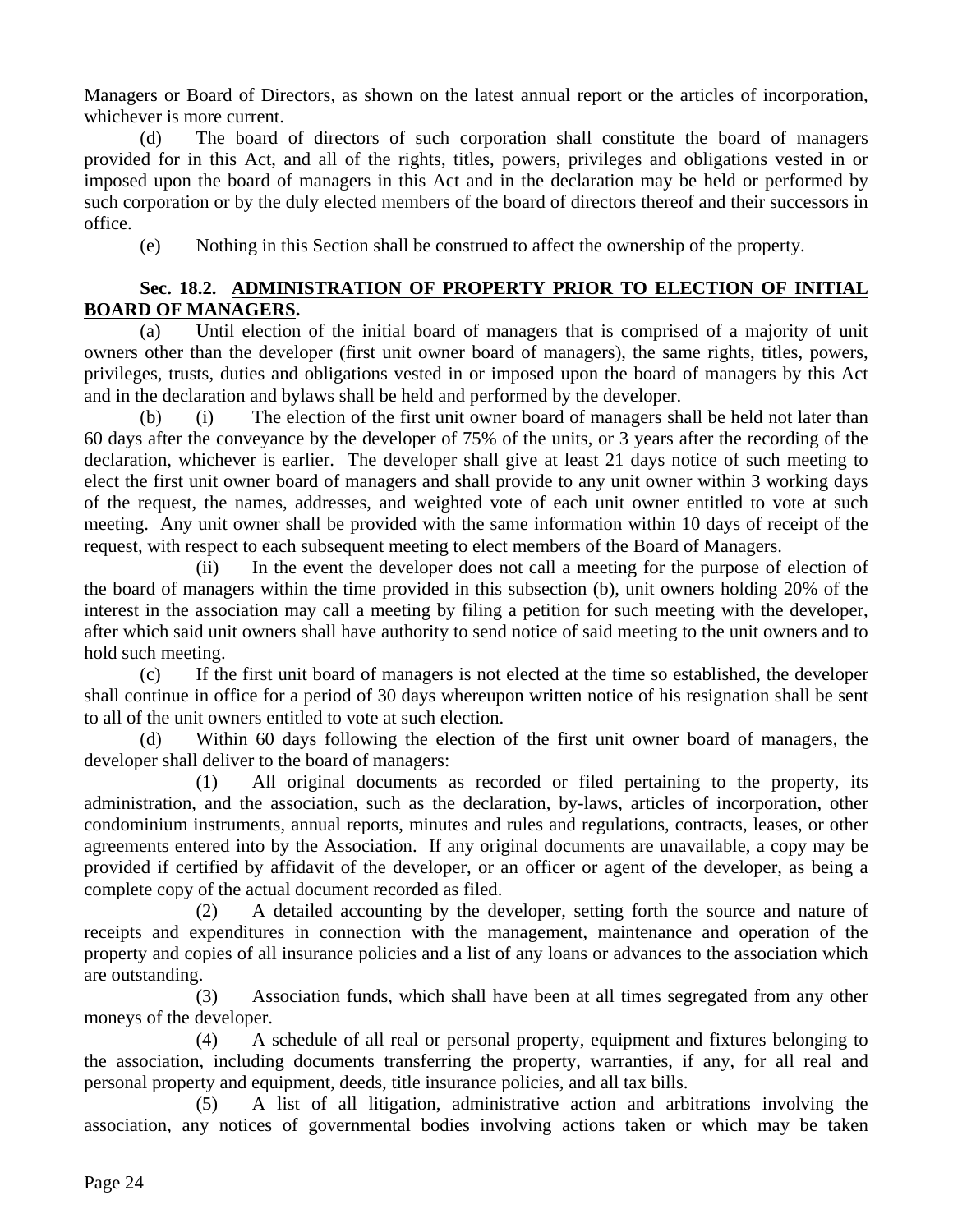concerning the association, engineering and architectural drawings and specifications as approved by any governmental authority, all other documents filed with any other governmental authority, all governmental certificates, correspondence involving enforcement of any association requirements, copies of any documents relating to disputes involving unit owners, originals of all documents relating to everything listed in this subparagraph.

 (e) Upon election of the first unit owner board of managers, any contract, lease, or other agreement made prior to the date of election of the first unit owner board by or on behalf of unit owners, individually or collectively, the unit owners' association, the board of managers, or the developer or its affiliates which extends for a period of more than 2 years from the date of the election, shall be subject to cancellation by a majority of the votes of the unit owners other than the developer cast at a special meeting of members called for that purpose during the 180 day period beginning on the date of the election of the first unit owner board. At least 60 days prior to the expiration of the 180 day cancellation period, the board of managers shall send notice to every unit owner, notifying them of this provision, what contracts, leases and other agreements are affected, and the procedure for calling a meeting of the unit owners for the purpose of voting on termination of such contracts, leases or other agreements. During the 180 day cancellation period the other party to the contract, lease, or other agreement shall also have the right of cancellation. The cancellation shall be effective 30 days after mailing notice by certified mail, return receipt requested, to the last known address of the other parties to the contract, lease, or other agreement.

 (f) The statute of limitations for any actions in law or equity which the condominium association may bring shall not begin to run until the unit owners have elected a majority of the members of the board of managers.

 (g) If the developer fails to fully comply with subsection (d) within the 60 days provided and fails to fully comply within 10 days of written demand mailed by registered or certified mail to his or her last known address, the board may bring an action to compel compliance with subsection (d). If the court finds that any of the required deliveries were not made within the required period, the board shall be entitled to recover its reasonable attorneys' fees and costs incurred from and after the date of expiration of the 10 day demand.

**Sec. 18.3. UNIT OWNERS' ASSOCIATION.** The unit owners' association is responsible for the overall administration of the property through its duly elected board of managers. Each unit owner shall be a member of the association. The association, whether or not it is incorporated, shall have those powers and responsibilities specified in the General Not For Profit Corporation Act of 1986 that are not inconsistent with this Act or the condominium instruments, including but not limited to the power to acquire and hold title to land. Such land is not part of the common elements unless and until it has been added by an amendment of the condominium instruments, properly executed and placed of record as required by this Act. The association shall have and exercise all powers necessary or convenient to effect any or all of the purposes for which the association is organized, and to do every other act not inconsistent with law which may be appropriate to promote and attain the purposes set forth in this Act or in the condominium instruments.

**Sec. 18.4. POWERS AND DUTIES OF BOARD OF MANAGERS.** The board of managers shall exercise for the association all powers, duties and authority vested in the association by law or the condominium instruments except for such powers, duties and authority reserved by law to the members of the association. The powers and duties of the board of managers shall include, but shall not be limited to, the following:

 (a) To provide for the operation, care, upkeep, maintenance, replacement and improvement of the common elements. Nothing in this subsection (a) shall be deemed to invalidate any provision in a condominium instrument placing limits on expenditures for the common elements, provided, that such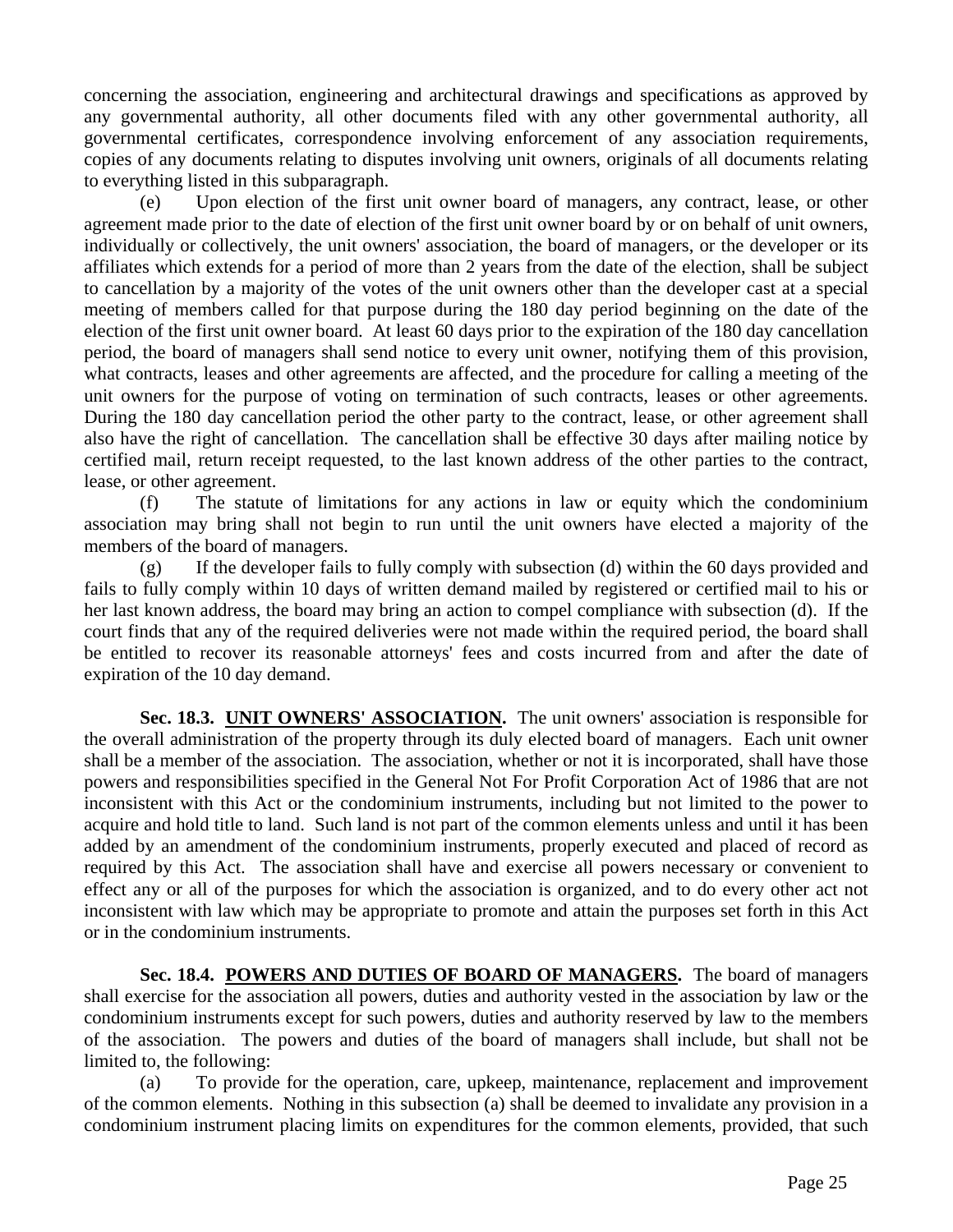limits shall not be applicable to expenditures for repair, replacement, or restoration of existing portions of the common elements. The term "repair, replacement or restoration" means expenditures to deteriorated or damaged portions of the property related to the existing decorating, facilities, or structural or mechanical components, interior or exterior surfaces, or energy systems and equipment with the functional equivalent of the original portions of such areas. Replacement of the common elements may result in an improvement over the original quality of such elements or facilities; provided that, unless the improvement is mandated by law or is an emergency as defined in item (iv) of subparagraph (8) of paragraph (a) of Section 18, if the improvement results in a proposed expenditure exceeding 5% of the annual budget, the board of managers, upon written petition by unit owners with 20% of the votes of the association delivered to the board within 14 days of the board action to approve the expenditure, shall call a meeting of the unit owners within 30 days of the date of delivery of the petition to consider the expenditure. Unless a majority of the total votes of the unit owners are cast at the meeting to reject the expenditure, it is ratified.

(b) To prepare, adopt and distribute the annual budget for the property.

(c) To levy and expend assessments.

(d) To collect assessments from unit owners.

 (e) To provide for the employment and dismissal of the personnel necessary or advisable for the maintenance and operation of the common elements.

(f) To obtain adequate and appropriate kinds of insurance.

 (g) To own, convey, encumber, lease, and otherwise deal with units conveyed to or purchased by it.

 (h) To adopt and amend rules and regulations covering the details of the operation and use of the property, after a meeting of the unit owners called for the specific purpose of discussing the proposed rules and regulations. Notice of the meeting shall contain the full text of the proposed rules and regulations, and the meeting shall conform to the requirements of Section 18(b) of this Act, except that no quorum is required at the meeting of the unit owners unless the declaration, bylaws or other condominium instrument expressly provides to the contrary. However, no rule or regulation may impair any rights guaranteed by the First Amendment to the Constitution of the United States or Section 4 of Article I of the Illinois Constitution including, but not limited to, the free exercise of religion, nor may any rules or regulations conflict with the provisions of this Act or the condominium instruments. No rule or regulation shall prohibit any reasonable accommodation for religious practices, including the attachment of religiously mandated objects to the front-door area of a condominium unit.

 (i) To keep detailed, accurate records of the receipts and expenditures affecting the use and operation of the property.

 (j) To have access to each unit from time to time as may be necessary for the maintenance, repair or replacement of any common elements or for making emergency repairs necessary to prevent damage to the common elements or to other units.

 (k) To pay real property taxes, special assessments, and any other special taxes or charges of the State of Illinois or of any political subdivision thereof, or other lawful taxing or assessing body, which are authorized by law to be assessed and levied upon the real property of the condominium.

 (l) To impose charges for late payment of a unit owner's proportionate share of the common expenses, or any other expenses lawfully agreed upon, and after notice and an opportunity to be heard, to levy reasonable fines for violation of the declaration, by-laws, and rules and regulations of the association.

 (m) Unless the condominium instruments expressly provide to the contrary, by a majority vote of the entire board of managers, to assign the right of the association to future income from common expenses or other sources, and to mortgage or pledge substantially all of the remaining assets of the association.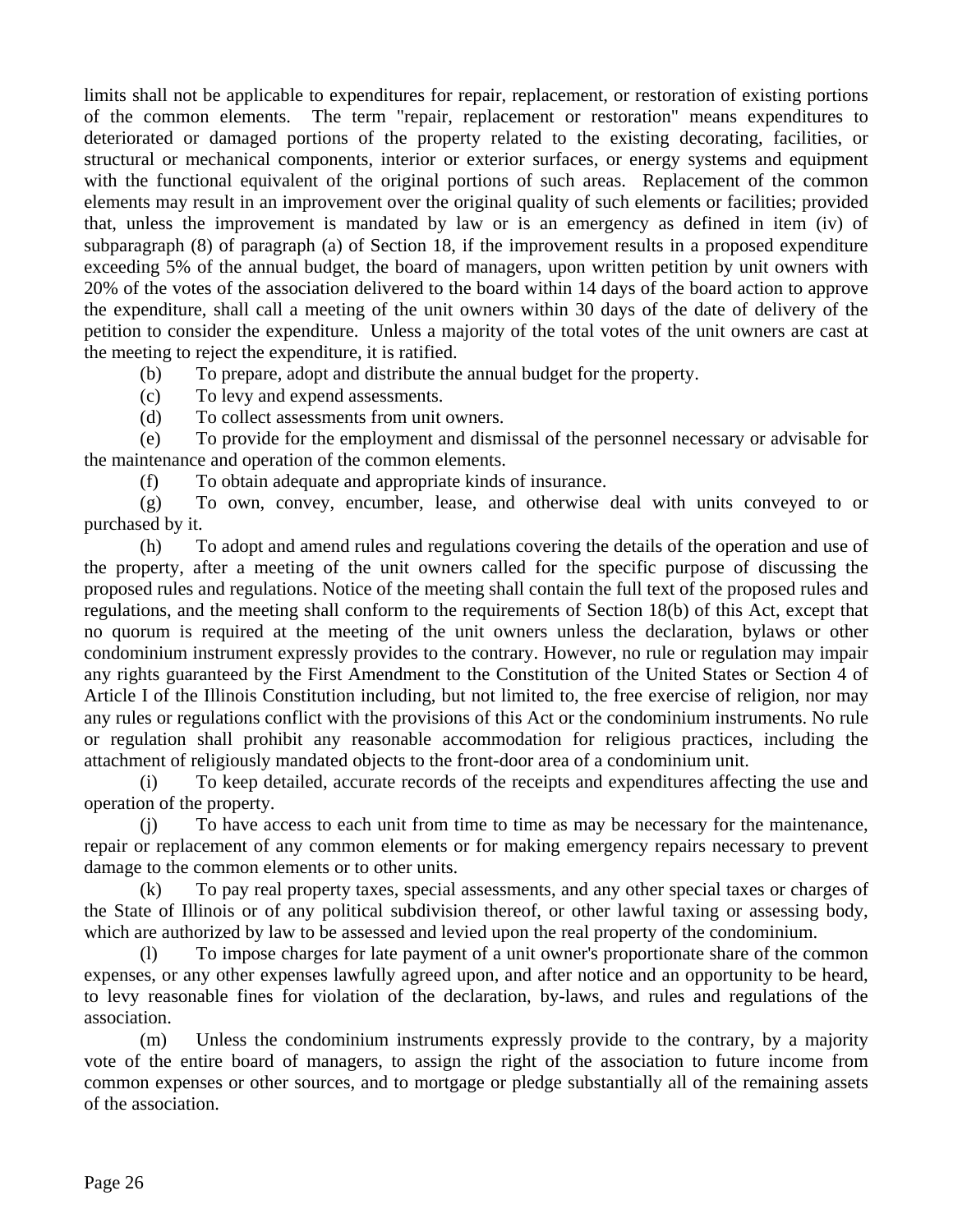(n) To record the dedication of a portion of the common elements to a public body for use as, or in connection with, a street or utility where authorized by the unit owners under the provisions of Section 14.2.

 (o) To record the granting of an easement for the laying of cable television cable where authorized by the unit owners under the provisions of Section 14.3; to obtain, if available and determined by the board to be in the best interests of the association, cable television service for all of the units of the condominium on a bulk identical service and equal cost per unit basis; and to assess and recover the expense as a common expense and, if so determined by the board, to assess each and every unit on the same equal cost per unit basis.

 (p) To seek relief on behalf of all unit owners when authorized pursuant to subsection (c) of Section 10 from or in connection with the assessment or levying of real property taxes, special assessments, and any other special taxes or changes of the State of Illinois or of any political subdivision thereof or of any lawful taxing or assessing body.

 (q) To reasonably accommodate the needs of a handicapped unit owner as required by the federal Civil Rights Act of 1968, the Human Rights Act and any applicable local ordinances in the exercise of its powers with respect to the use of common elements or approval of modifications in an individual unit.

 (r) To accept service of a notice of claim for purposes of the Mechanics Lien Act on behalf of each respective member of the Unit Owners' Association with respect to improvements performed pursuant to any contract entered into by the Board of Managers or any contract entered into prior to the recording of the condominium declaration pursuant to this Act, for a property containing more than 8 units, and to distribute the notice to the unit owners within 7 days of the acceptance of the service by the Board of Managers. The service shall be effective as if each individual unit owner had been served individually with notice.

 In the performance of their duties, the officers and members of the board, whether appointed by the developer or elected by the unit owners, shall exercise the care required of a fiduciary of the unit owners.

 The collection of assessments from unit owners by an association, board of managers or their duly authorized agents shall not be considered acts constituting a collection agency for purposes of the Collection Agency Act.

 The provisions of this Section are applicable to all condominium instruments recorded under this Act. Any portion of a condominium instrument which contains provisions contrary to these provisions shall be void as against public policy and ineffective. Any such instrument that fails to contain the provisions required by this Section shall be deemed to incorporate such provisions by operation of law.

#### **Sec. 18.5. MASTER ASSOCIATIONS.**

 (a) If the declaration, other condominium instrument, or other duly recorded covenants provide that any of the powers of the unit owners associations are to be exercised by or may be delegated to a nonprofit corporation or unincorporated association that exercises those or other powers on behalf of one or more condominiums, or for the benefit of the unit owners of one or more condominiums, such corporation or association shall be a master association.

 (b) There shall be included in the declaration, other condominium instruments, or other duly recorded covenants establishing the powers and duties of the master association the provisions set forth in subsections (c) through (h).

 In interpreting subsections (c) through (h), the courts should interpret these provisions so that they are interpreted consistently with the similar parallel provisions found in other parts of this Act.

(c) Meetings and finances.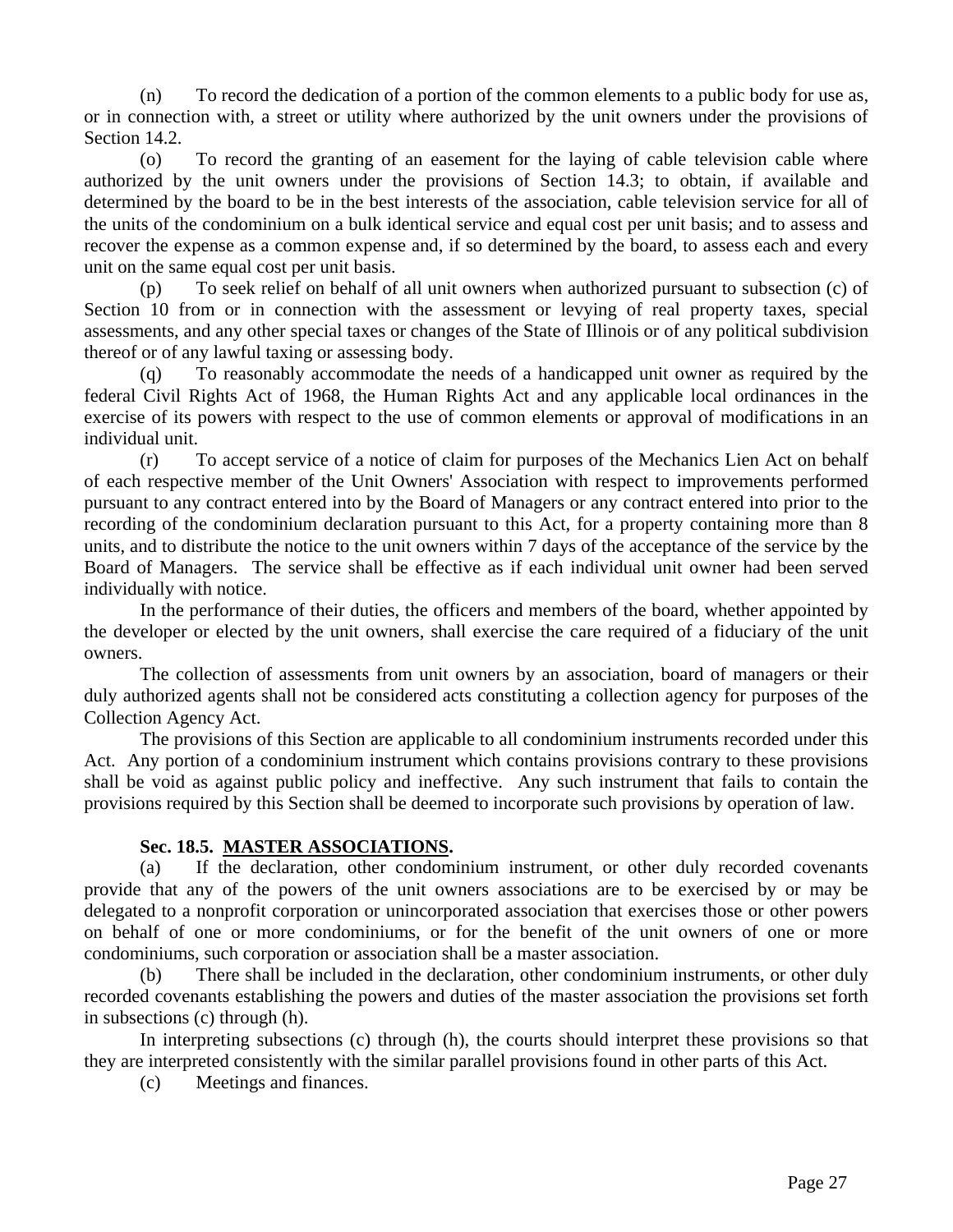(1) Each unit owner of a condominium subject to the authority of the board of the master association shall receive, at least 30 days prior to the adoption thereof by the board of the master association, a copy of the proposed annual budget.

 (2) The board of the master association shall annually supply to all unit owners of condominiums subject to the authority of the board of the master association an itemized accounting of the common expenses for the preceding year actually incurred or paid, together with a tabulation of the amounts collected pursuant to the budget or assessment, and showing the net excess or deficit of income over expenditures plus reserves.

 (3) Each unit owner of a condominium subject to the authority of the board of the master association shall receive written notice mailed or delivered no less than 10 and no more than 30 days prior to any meeting of the board of the master association concerning the adoption of the proposed annual budget or any increase in the budget, or establishment of an assessment.

Meetings of the board of the master association shall be open to any unit owner in a condominium subject to the authority of the board of the master association, except for the portion of any meeting held:

 (A) to discuss litigation when an action against or on behalf of the particular master association has been filed and is pending in a court or administrative tribunal, or when the board of the master association finds that such an action is probable or imminent,

 (B) to consider information regarding appointment, employment or dismissal of an employee, or

 (C) to discuss violations of rules and regulations of the master association or unpaid common expenses owed to the master association.

 Any vote on these matters shall be taken at a meeting or portion thereof open to any unit owner of a condominium subject to the authority of the master association.

 Any unit owner may record the proceedings at meetings required to be open by this Act by tape, film or other means; the board may prescribe reasonable rules and regulations to govern the right to make such recordings. Notice of meetings shall be mailed or delivered at least 48 hours prior thereto, unless a written waiver of such notice is signed by the persons entitled to notice before the meeting is convened. Copies of notices of meetings of the board of the master association shall be posted in entranceways, elevators, or other conspicuous places in the condominium at least 48 hours prior to the meeting of the board of the master association. Where there is no common entranceway for 7 or more units, the board of the master association may designate one or more locations in the proximity of these units where the notices of meetings shall be posted.

 (5) If the declaration provides for election by unit owners of members of the board of directors in the event of a resale of a unit in the master association, the purchaser of a unit from a seller other than the developer pursuant to an installment contract for purchase shall, during such times as he or she resides in the unit, be counted toward a quorum for purposes of election of members of the board of directors at any meeting of the unit owners called for purposes of electing members of the board, and shall have the right to vote for the election of members of the board of directors and to be elected to and serve on the board of directors unless the seller expressly retains in writing any or all of those rights. In no event may the seller and purchaser both be counted toward a quorum, be permitted to vote for a particular office, or be elected and serve on the board. Satisfactory evidence of the installment contract shall be made available to the association or its agents. For purposes of this subsection, "installment contract" shall have the same meaning as set forth in subsection (e) of Section 1 of the Dwelling Unit Installment Contract Act.

 (6) The board of the master association shall have the authority to establish and maintain a system of master metering of public utility services and to collect payments in connection therewith, subject to the requirements of the Tenant Utility Payment Disclosure Act.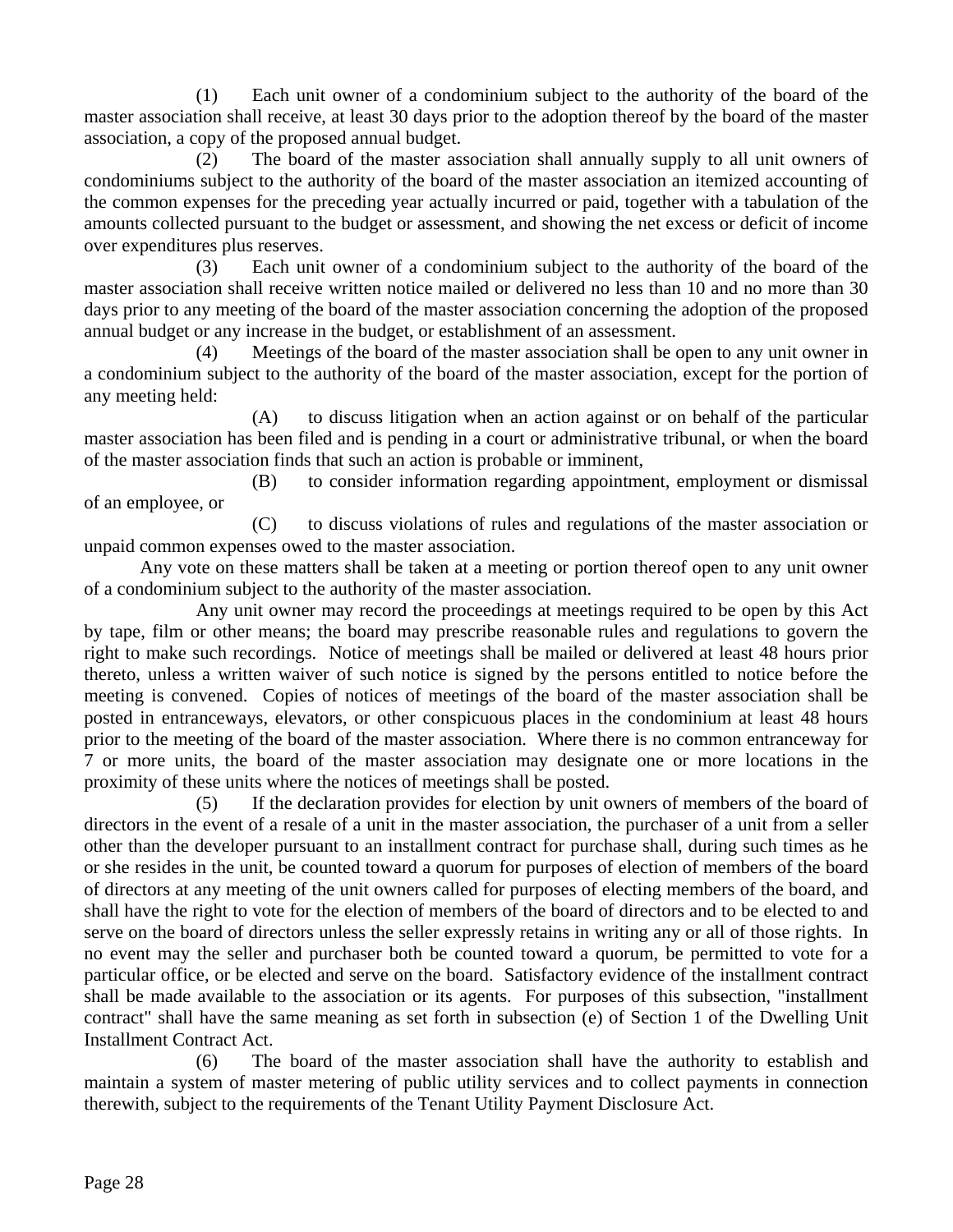(7) The board of the master association or a common interest community association shall have the power, after notice and an opportunity to be heard, to levy and collect reasonable fines from members for violations of the declaration, bylaws, and rules and regulations of the master association or the common interest community association. Nothing contained in this subdivision (7) shall give rise to a statutory lien for unpaid fines.

 (8) Other than attorney's fees, no fees pertaining to the collection of a unit owner's financial obligation to the Association, including fees charged by a manager or managing agent, shall be added to and deemed a part of an owner's respective share of the common expenses unless: (i) the managing agent fees relate to the costs to collect common expenses for the Association; (ii) the fees are set forth in a contract between the managing agent and the Association; and (iii) the authority to add the management fees to an owner's respective share of the common expenses is specifically stated in the declaration or bylaws of the Association.

(d) Records.

 (1) The board of the master association shall maintain the following records of the association and make them available for examination and copying at convenient hours of weekdays by any unit owners in a condominium subject to the authority of the board or their mortgagees and their duly authorized agents or attorneys:

 (i) Copies of the recorded declaration, other condominium instruments, other duly recorded covenants and bylaws and any amendments, articles of incorporation of the master association, annual reports and any rules and regulations adopted by the master association or its board shall be available. Prior to the organization of the master association, the developer shall maintain and make available the records set forth in this subdivision (d)(1) for examination and copying.

 (ii) Detailed and accurate records in chronological order of the receipts and expenditures affecting the common areas, specifying and itemizing the maintenance and repair expenses of the common areas and any other expenses incurred, and copies of all contracts, leases, or other agreements entered into by the master association, shall be maintained.

 (iii) The minutes of all meetings of the master association and the board of the master association shall be maintained for not less than 7 years.

 (iv) Ballots and proxies related thereto, if any, for any election held for the board of the master association and for any other matters voted on by the unit owners shall be maintained for not less than one year.

 (v) Such other records of the master association as are available for inspection by members of a not-for-profit corporation pursuant to Section 107.75 of the General Not For Profit Corporation Act of 1986 shall be maintained.

 (vi) With respect to units owned by a land trust, if a trustee designates in writing a person to cast votes on behalf of the unit owner, the designation shall remain in effect until a subsequent document is filed with the association.

 (2) Where a request for records under this subsection is made in writing to the board of managers or its agent, failure to provide the requested record or to respond within 30 days shall be deemed a denial by the board of directors.

 (3) A reasonable fee may be charged by the master association or its board for the cost of copying.

 (4) If the board of directors fails to provide records properly requested under subdivision (d)(1) within the time period provided in subdivision (d)(2), the unit owner may seek appropriate relief, including an award of attorney's fees and costs.

 (e) The board of directors shall have standing and capacity to act in a representative capacity in relation to matters involving the common areas of the master association or more than one unit, on behalf of the unit owners as their interests may appear.

(f) Administration of property prior to election of the initial board of directors.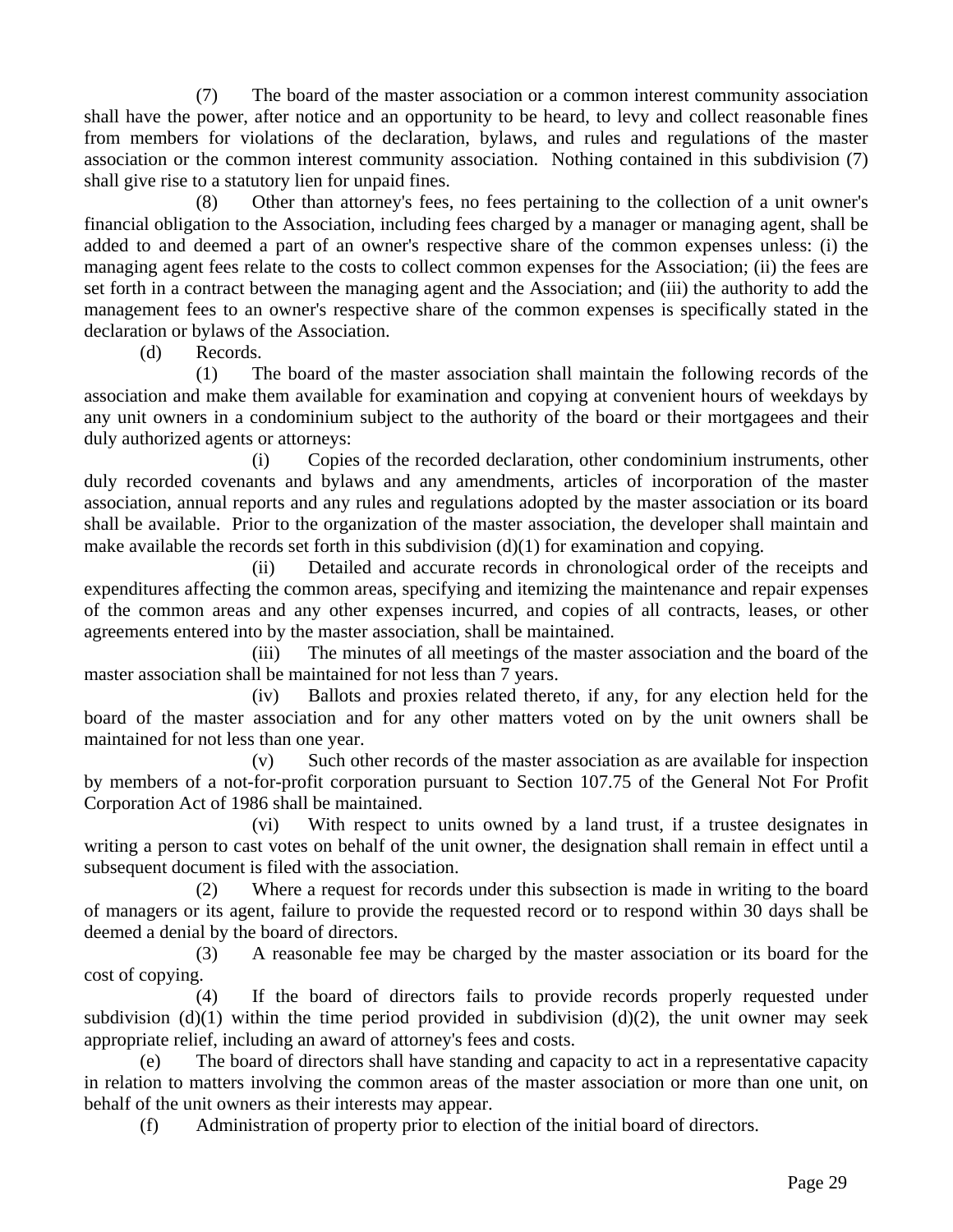(1) Until the election, by the unit owners or the boards of managers of the underlying condominium associations, of the initial board of directors of a master association whose declaration is recorded on or after August 10, 1990, the same rights, titles, powers, privileges, trusts, duties and obligations that are vested in or imposed upon the board of directors by this Act or in the declaration or other duly recorded covenant shall be held and performed by the developer.

 (2) The election of the initial board of directors of a master association whose declaration is recorded on or after August 10, 1990, by the unit owners or the boards of managers of the underlying condominium associations, shall be held not later than 60 days after the conveyance by the developer of 75% of the units, or 3 years after the recording of the declaration, whichever is earlier. The developer shall give at least 21 days notice of the meeting to elect the initial board of directors and shall upon request provide to any unit owner, within 3 working days of the request, the names, addresses, and weighted vote of each unit owner entitled to vote at the meeting. Any unit owner shall upon receipt of the request be provided with the same information, within 10 days of the request, with respect to each subsequent meeting to elect members of the board of directors.

 (3) If the initial board of directors of a master association whose declaration is recorded on or after August 10, 1990 is not elected by the unit owners or the members of the underlying condominium association board of managers at the time established in subdivision (f)(2), the developer shall continue in office for a period of 30 days, whereupon written notice of his resignation shall be sent to all of the unit owners or members of the underlying condominium board of managers entitled to vote at an election for members of the board of directors.

 (4) Within 60 days following the election of a majority of the board of directors, other than the developer, by unit owners, the developer shall deliver to the board of directors:

 (i) All original documents as recorded or filed pertaining to the property, its administration, and the association, such as the declaration, articles of incorporation, other instruments, annual reports, minutes, rules and regulations, and contracts, leases, or other agreements entered into by the association. If any original documents are unavailable, a copy may be provided if certified by affidavit of the developer, or an officer or agent of the developer, as being a complete copy of the actual document recorded or filed.

 (ii) A detailed accounting by the developer, setting forth the source and nature of receipts and expenditures in connection with the management, maintenance and operation of the property, copies of all insurance policies, and a list of any loans or advances to the association which are outstanding.

 (iii) Association funds, which shall have been at all times segregated from any other moneys of the developer.

 (iv) A schedule of all real or personal property, equipment and fixtures belonging to the association, including documents transferring the property, warranties, if any, for all real and personal property and equipment, deeds, title insurance policies, and all tax bills.

 (v) A list of all litigation, administrative action and arbitrations involving the association, any notices of governmental bodies involving actions taken or which may be taken concerning the association, engineering and architectural drawings and specifications as approved by any governmental authority, all other documents filed with any other governmental authority, all governmental certificates, correspondence involving enforcement of any association requirements, copies of any documents relating to disputes involving unit owners, and originals of all documents relating to everything listed in this subparagraph.

 (vi) If the developer fails to fully comply with this paragraph (4) within the 60 days provided and fails to fully comply within 10 days of written demand mailed by registered or certified mail to his or her last known address, the board may bring an action to compel compliance with this paragraph (4). If the court finds that any of the required deliveries were not made within the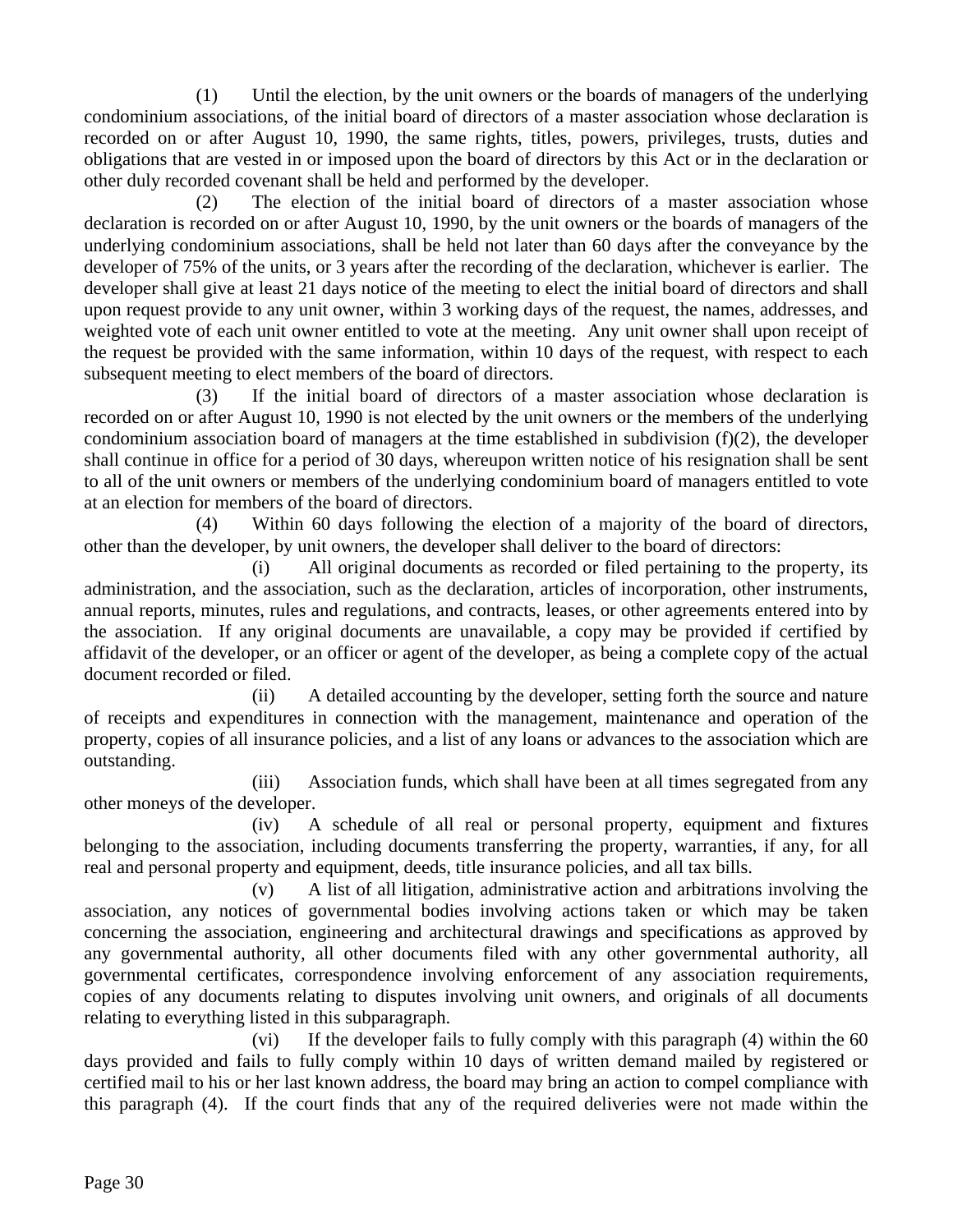required period, the board shall be entitled to recover its reasonable attorneys' fees and costs incurred from and after the date of expiration of the 10 day demand.

 (5) With respect to any master association whose declaration is recorded on or after August 10, 1990, any contract, lease, or other agreement made prior to the election of a majority of the board of directors other than the developer by or on behalf of unit owners or underlying condominium associations, the association or the board of directors, which extends for a period of more than 2 years from the recording of the declaration, shall be subject to cancellation by more than 1/2 of the votes of the unit owners, other than the developer, cast at a special meeting of members called for that purpose during a period of 90 days prior to the expiration of the 2 year period if the board of managers is elected by the unit owners, otherwise by more than 1/2 of the underlying condominium board of managers. At least 60 days prior to the expiration of the 2 year period, the board of directors, or, if the board is still under developer control, then the board of managers or the developer shall send notice to every unit owner or underlying condominium board of managers, notifying them of this provision, of what contracts, leases and other agreements are affected, and of the procedure for calling a meeting of the unit owners or for action by the underlying condominium board of managers for the purpose of acting to terminate such contracts, leases or other agreements. During the 90 day period the other party to the contract, lease, or other agreement shall also have the right of cancellation.

 (6) The statute of limitations for any actions in law or equity which the master association may bring shall not begin to run until the unit owners or underlying condominium board of managers have elected a majority of the members of the board of directors.

 (g) In the event of any resale of a unit in a master association by a unit owner other than the developer, the owner shall obtain from the board of directors and shall make available for inspection to the prospective purchaser, upon demand, the following:

(1) A copy of the declaration, other instruments and any rules and regulations.

 (2) A statement of any liens, including a statement of the account of the unit setting forth the amounts of unpaid assessments and other charges due and owing.

 (3) A statement of any capital expenditures anticipated by the association within the current or succeeding 2 fiscal years.

 (4) A statement of the status and amount of any reserve for replacement fund and any portion of such fund earmarked for any specified project by the board of directors.

 (5) A copy of the statement of financial condition of the association for the last fiscal year for which such a statement is available.

 (6) A statement of the status of any pending suits or judgments in which the association is a party.

 (7) A statement setting forth what insurance coverage is provided for all unit owners by the association.

 (8) A statement that any improvements or alterations made to the unit, or any part of the common areas assigned thereto, by the prior unit owner are in good faith believed to be in compliance with the declaration of the master association.

 The principal officer of the unit owner's association or such other officer as is specifically designated shall furnish the above information when requested to do so in writing, within 30 days of receiving the request.

 A reasonable fee covering the direct out-of-pocket cost of copying and providing such information may be charged by the association or its board of directors to the unit seller for providing the information.

 (g-1) The purchaser of a unit of a common interest community at a judicial foreclosure sale, other than a mortgagee, who takes possession of a unit of a common interest community pursuant to a court order or a purchaser who acquires title from a mortgagee shall have the duty to pay the proportionate share, if any, of the common expenses for the unit that would have become due in the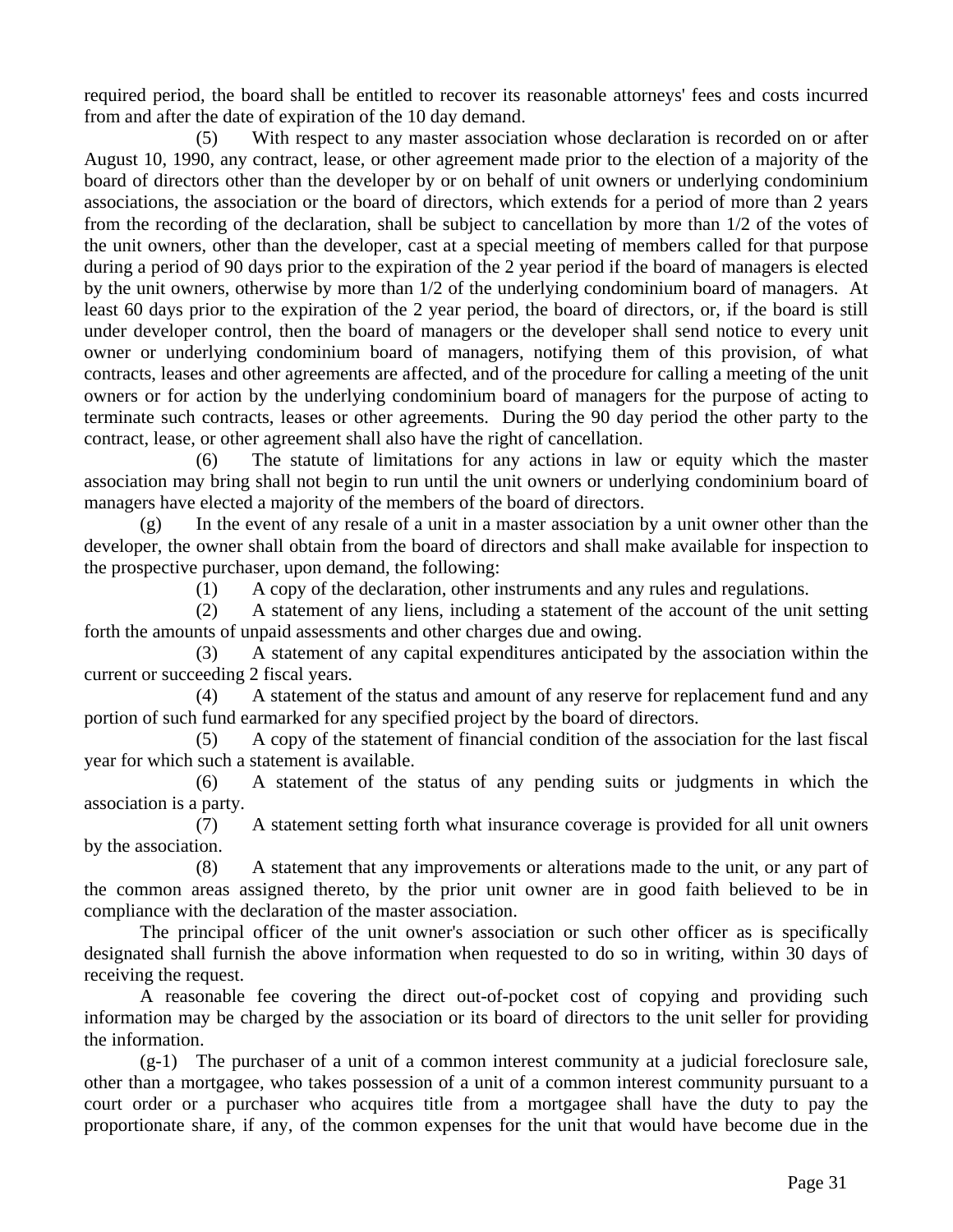absence of any assessment acceleration during the 6 months immediately preceding institution of an action to enforce the collection of assessments, and that remain unpaid by the owner during whose possession the assessments accrued. If the outstanding assessments are paid at any time during any action to enforce the collection of assessments, the purchaser shall have no obligation to pay any assessments that accrued before he or she acquired title. The notice of sale of a unit of a common interest community under subsection (c) of Section 15-1507 of the Code of Civil Procedure shall state that the purchaser of the unit other than a mortgagee shall pay the assessments required by this subsection  $(g-1)$ .

(h) Errors and omissions.

 (1) If there is an omission or error in the declaration or other instrument of the master association, the master association may correct the error or omission by an amendment to the declaration or other instrument, as may be required to conform it to this Act, to any other applicable statute, or to the declaration. The amendment shall be adopted by vote of two-thirds of the members of the board of directors or by a majority vote of the unit owners at a meeting called for that purpose, unless the Act or the declaration of the master association specifically provides for greater percentages or different procedures.

 (2) If, through a scrivener's error, a unit has not been designated as owning an appropriate undivided share of the common areas or does not bear an appropriate share of the common expenses, or if all of the common expenses or all of the common elements in the condominium have not been distributed in the declaration, so that the sum total of the shares of common areas which have been distributed or the sum total of the shares of the common expenses fail to equal 100%, or if it appears that more than 100% of the common elements or common expenses have been distributed, the error may be corrected by operation of law by filing an amendment to the declaration, approved by vote of two-thirds of the members of the board of directors or a majority vote of the unit owners at a meeting called for that purpose, which proportionately adjusts all percentage interests so that the total is equal to 100%, unless the declaration specifically provides for a different procedure or different percentage vote by the owners of the units and the owners of mortgages thereon affected by modification being made in the undivided interest in the common areas, the number of votes in the unit owners association or the liability for common expenses appertaining to the unit.

 (3) If an omission or error or a scrivener's error in the declaration or other instrument is corrected by vote of two-thirds of the members of the board of directors pursuant to the authority established in subdivisions (h)(1) or (h)(2) of this Section, the board, upon written petition by unit owners with 20% of the votes of the association or resolutions adopted by the board of managers or board of directors of the condominium and common interest community associations which select 20% of the members of the board of directors of the master association, whichever is applicable, received within 30 days of the board action, shall call a meeting of the unit owners or the boards of the condominium and common interest community associations which select members of the board of directors of the master association within 30 days of the filing of the petition or receipt of the condominium and common interest community association resolution to consider the board action. Unless a majority of the votes of the unit owners of the association are cast at the meeting to reject the action, or board of managers or board of directors of condominium and common interest community associations which select over 50% of the members of the board of the master association adopt resolutions prior to the meeting rejecting the action of the board of directors of the master association, it is ratified whether or not a quorum is present.

 (4) The procedures for amendments set forth in this subsection (h) cannot be used if such an amendment would materially or adversely affect property rights of the unit owners unless the affected unit owners consent in writing. This Section does not restrict the powers of the association to otherwise amend the declaration, bylaws, or other condominium instruments, but authorizes a simple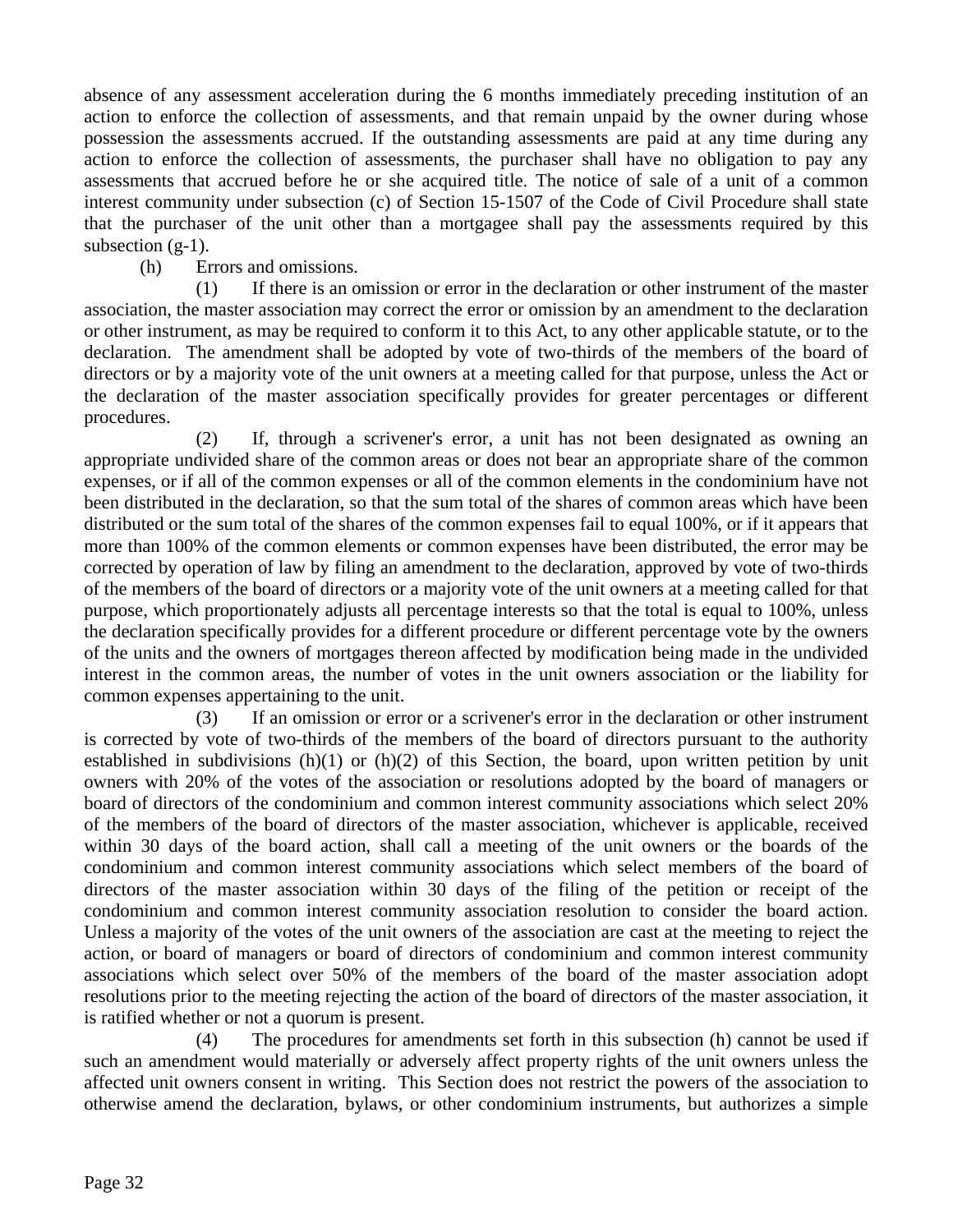process of amendment requiring a lesser vote for the purpose of correcting defects, errors, or omissions when the property rights of the unit owners are not materially or adversely affected.

 (5) If there is an omission or error in the declaration or other instruments that may not be corrected by an amendment procedure set forth in subdivision  $(h)(1)$  or  $(h)(2)$  of this Section, then the circuit court in the county in which the master association is located shall have jurisdiction to hear a petition of one or more of the unit owners thereon or of the association, to correct the error or omission, and the action may be a class action. The court may require that one or more methods of correcting the error or omission be submitted to the unit owners to determine the most acceptable correction. All unit owners in the association must be joined as parties to the action. Service of process on owners may be by publication, but the plaintiff shall furnish all unit owners not personally served with process with copies of the petition and final judgment of the court by certified mail, return receipt requested, at their last known address.

 (6) Nothing contained in this Section shall be construed to invalidate any provision of a declaration authorizing the developer to amend an instrument prior to the latest date on which the initial membership meeting of the unit owners must be held, whether or not it has actually been held, to bring the instrument into compliance with the legal requirements of the Federal National Mortgage Association, the Federal Home Loan Mortgage Corporation, the Federal Housing Administration, the United States Veterans Administration or their respective successors and assigns.

 (i) The provisions of subsections (c) through (h) are applicable to all declarations, other condominium instruments, and other duly recorded covenants establishing the powers and duties of the master association recorded under this Act. Any portion of a declaration, other condominium instrument, or other duly recorded covenant establishing the powers and duties of a master association which contains provisions contrary to the provisions of subsection (c) through (h) shall be void as against public policy and ineffective. Any declaration, other condominium instrument, or other duly recorded covenant establishing the powers and duties of the master association which fails to contain the provisions required by subsections (c) through (h) shall be deemed to incorporate such provisions by operation of law.

 (j) The provisions of subsections (c) through (h) are applicable to all common interest community associations and their unit owners for common interest community associations which are subject to the provisions of Section 9-102(a)(8) of the Code of Civil Procedure. For purposes of this subsection, the terms "common interest community" and "unit owners" shall have the same meaning as set forth in Section 9-102(c) of the Code of Civil Procedure.

## **Sec. 18.6. DISPLAY OF AMERICAN FLAG OR MILITARY FLAG.**

 (a) Notwithstanding any provision in the declaration, bylaws, rules, regulations, or agreements or other instruments of a condominium association or a master association or a common interest community association or a board's construction of any of those instruments, a board may not prohibit the display of the American flag or a military flag, or both, on or within the limited common areas and facilities of a unit owner or on the immediately adjacent exterior of the building in which the unit of a unit owner is located. A board may adopt reasonable rules and regulations, consistent with Sections 4 through 10 of Chapter 1 of Title 4 of the United States Code, regarding the placement and manner of display of the American flag and a board may adopt reasonable rules and regulations regarding the placement and manner of display of a military flag. A board may not prohibit the installation of a flagpole for the display of the American flag or a military flag, or both, on or within the limited common areas and facilities of a unit owner or on the immediately adjacent exterior of the building in which the unit of a unit owner is located, but a board may adopt reasonable rules and regulations regarding the location and size of flagpoles.

(b) As used in this Section: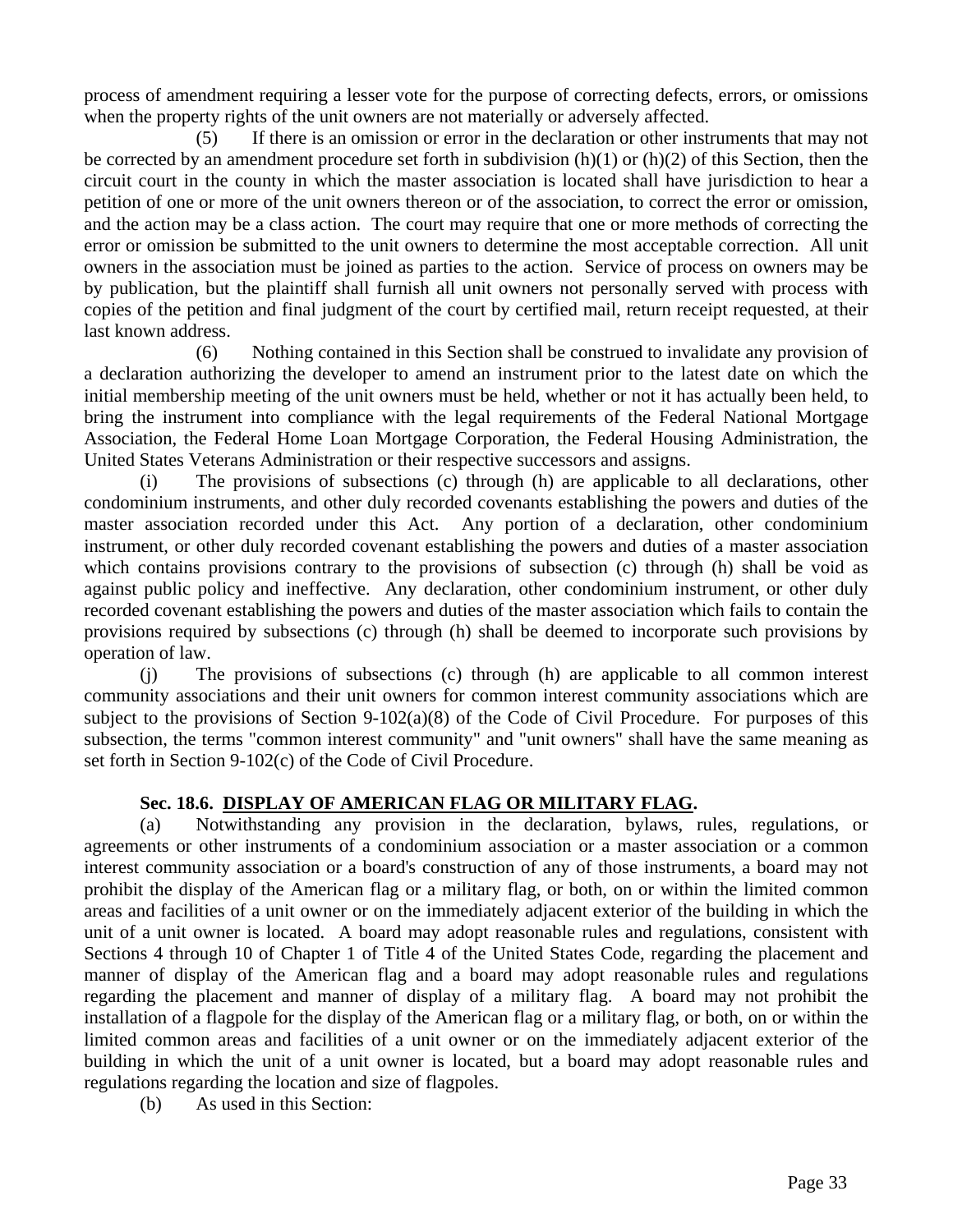"American flag" means the flag of the United States (as defined in Section 1 of Chapter 1 of Title 4 of the United States Code and the Executive Orders entered in connection with that Section) made of fabric, cloth, or paper displayed from a staff or flagpole or in a window, but "American flag" does not include a depiction or emblem of the American flag made of lights, paint, roofing, siding, paving materials, flora, or balloons, or any other similar building, landscaping, or decorative component.

 "Board" includes a board of managers or a board of a master association or a common interest community association.

 "Military flag" means a flag of any branch of the United States armed forces or the Illinois National Guard made of fabric, cloth, or paper displayed from a staff or flagpole or in a window, but "military flag" does not include a depiction or emblem of a military flag made of lights, paint, roofing, siding, paving materials, flora, or balloons, or any other similar building, landscaping, or decorative component.

#### **Sec. 18.7. STANDARDS FOR COMMUNITY ASSOCIATION MANAGERS.**

 (a) "Community association" means an association in which membership is a condition of ownership or shareholder interest of a unit in a condominium, cooperative, townhouse, villa, or other residential unit that is part of a residential development plan as a master association or common interest community and that is authorized to impose an assessment and other costs that may become a lien on the unit or lot.

 (b) "Community association manager" means an individual who administers for compensation the coordination of financial, administrative, maintenance, or other duties called for in the management contract, including individuals who are direct employees of a community association. A manager does not include support staff, such as bookkeepers, administrative assistants, secretaries, property inspectors, or customer service representatives.

 (c) Requirements. To perform services as a community association manager, an individual must meet these requirements:

 (1) shall have attained the age of 21 and be a citizen or legal permanent resident of the United States;

 (2) shall not have been convicted of forgery, embezzlement, obtaining money under false pretenses, larceny, extortion, conspiracy to defraud or other similar offense or offenses;

 (3) shall have a working knowledge of the fundamentals of community association management, including the Condominium Property Act, the Illinois Not for Profit Corporation Act, and any other laws pertaining to community association management; and

 (4) shall not have engaged in the following activities: failure to cooperate with any law enforcement agency in the investigation of a complaint; or failure to produce any document, book, or record in the possession or control of the community association manager after a request for production of that document, book, or record in the course of an investigation of a complaint.

 (d) Access to community association funds. For community associations of 6 or more units, apartments, townhomes, villas or other residential units, a community association manager or the firm with whom the manager is employed shall not solely and exclusively have access to and disburse funds of a community association unless:

(1) There is a fidelity bond in place.

 (2) The fidelity bond is in an amount not less than all monies of that association in the custody or control of the community association manager.

 (3) The fidelity bond covers the community association manager and all partners, officers, and employees of the firm with whom the community association manager is employed during the term of the bond, as well as the community association officers, directors, and employees of the community association who control or disburse funds.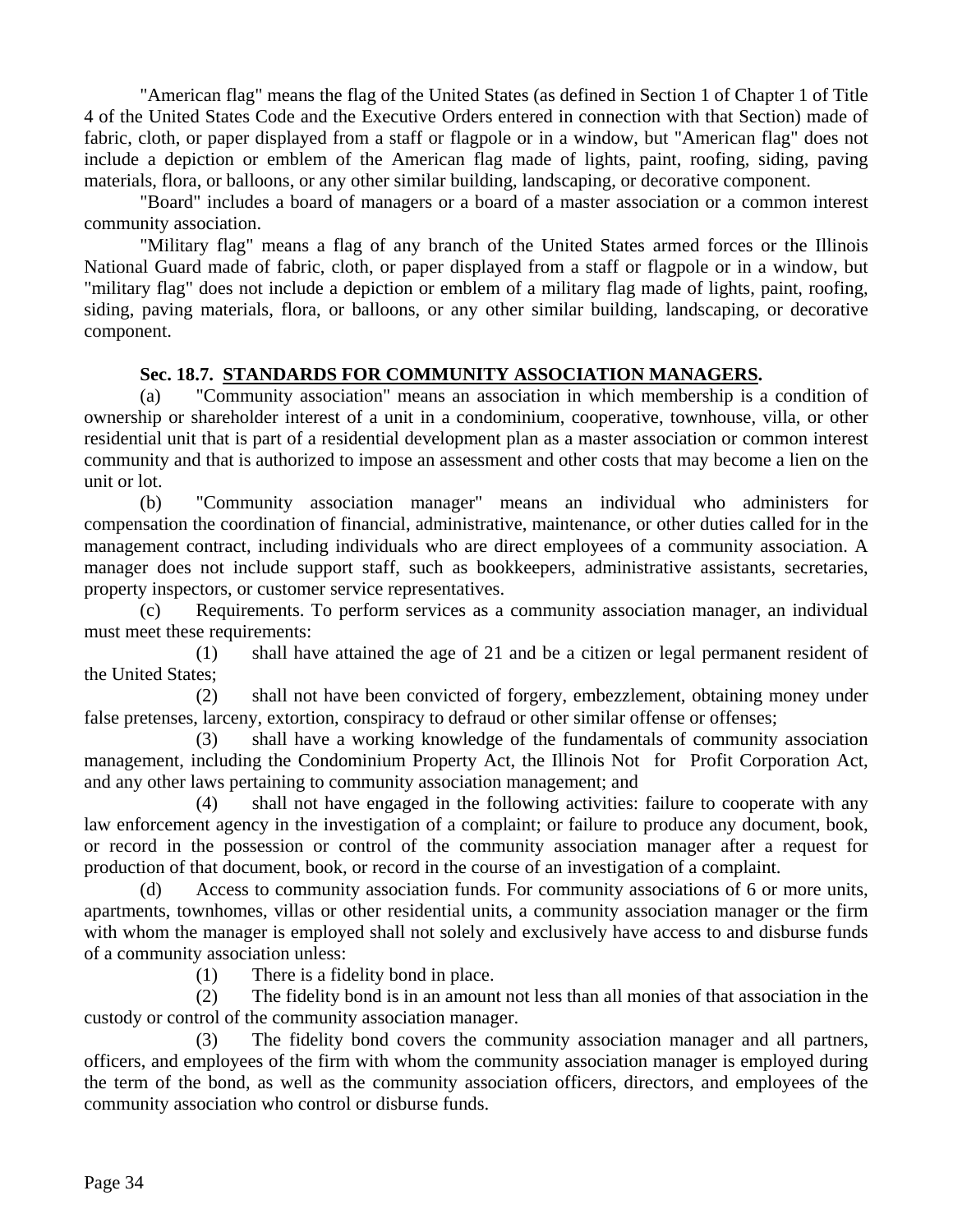(4) The insurance company issuing the bond may not cancel or refuse to renew the bond without giving not less than 10 days' prior written notice to the community association.

(5) The community association shall secure and pay for the bond.

 (e) A community association manager who provides community association management services for more than one community association shall maintain separate, segregated accounts for each community association. The funds shall not, in any event, be commingled with funds of the community association manager, the firm of the community association manager, or any other community association. The maintenance of these accounts shall be custodial, and the accounts shall be in the name of the respective community association.

 (f) Exempt persons. Except as otherwise provided, this Section does not apply to any person acting as a receiver, trustee in bankruptcy, administrator, executor, or guardian acting under a court order or under the authority of a will or of a trust instrument.

(g) Right of Action.

 (1) Nothing in this amendatory Act of the 95th General Assembly shall create a cause of action by a unit owner, shareholder, or community association member against a community association manager or the firm of a community association manager.

 (2) This amendatory Act of the 95th General Assembly shall not impair any right of action by a unit owner or shareholder against a community association board of directors under existing law.

#### **Sec. 19. RECORDS OF THE ASSOCIATION; AVAILABILITY FOR EXAMINATION.**

 (a) The board of managers of every association shall keep and maintain the following records, or true and complete copies of these records, at the association's principal office:

 (1) the association's declaration, bylaws, and plats of survey, and all amendments of these;

(2) the rules and regulations of the association, if any;

 (3) if the association is incorporated as a corporation, the articles of incorporation of the association and all amendments to the articles of incorporation;

 (4) minutes of all meetings of the association and its board of managers for the immediately preceding 7 years;

(5) all current policies of insurance of the association;

 (6) all contracts, leases, and other agreements then in effect to which the association is a party or under which the association or the unit owners have obligations or liabilities;

 (7) a current listing of the names, addresses, and weighted vote of all members entitled to vote;

 (8) ballots and proxies related to ballots for all matters voted on by the members of the association during the immediately preceding 12 months, including but not limited to the election of members of the board of managers; and

 (9) the books and records of account for the association's current and 10 immediately preceding fiscal years, including but not limited to itemized and detailed records of all receipts and expenditures.

 (b) Any member of an association shall have the right to inspect, examine, and make copies of the records described in subdivisions (1), (2), (3), (4), and (5) of subsection (a) of this Section, in person or by agent, at any reasonable time or times, at the association's principal office. In order to exercise this right, a member must submit a written request to the association's board of managers or its authorized agent, stating with particularity the records sought to be examined. Failure of an association's board of managers to make available all records so requested within 30 days of receipt of the member's written request shall be deemed a denial.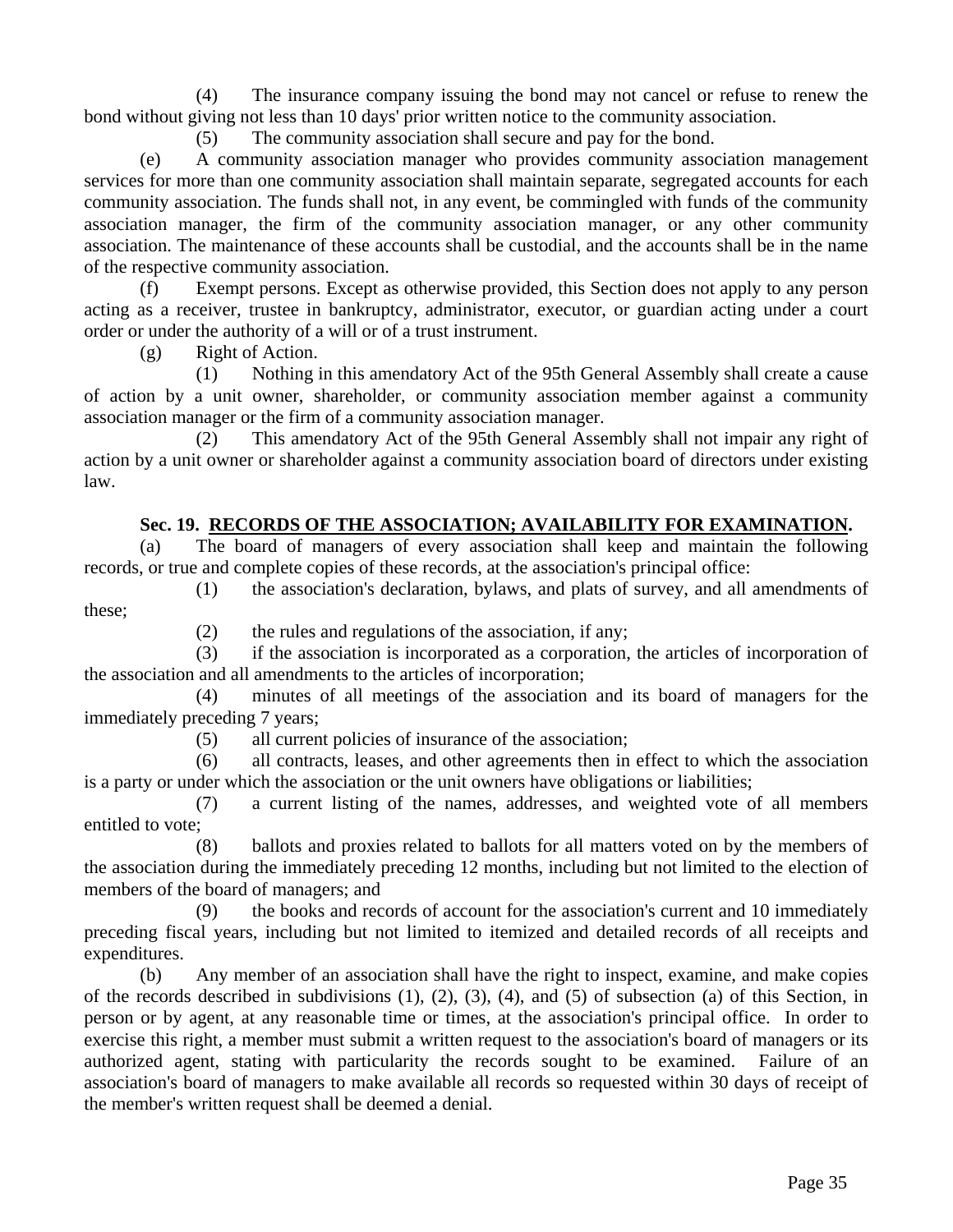Any member who prevails in an enforcement action to compel examination of records described in subdivisions (1), (2), (3), (4), and (5) of subsection (a) of this Section shall be entitled to recover reasonable attorney's fees and costs from the association.

(c-d) (Blank).

 (e) Except as otherwise provided in subsection (g) of this Section, any member of an association shall have the right to inspect, examine, and make copies of the records described in subdivisions (6), (7), (8), and (9) of subsection (a) of this Section, in person or by agent, at any reasonable time or times but only for a proper purpose, at the association's principal office. In order to exercise this right, a member must submit a written request, to the association's board of managers or its authorized agent, stating with particularity the records sought to be examined and a proper purpose for the request. Subject to the provisions of subsection (g) of this Section, failure of an association's board of managers to make available all records so requested within 30 business days of receipt of the member's written request shall be deemed a denial; provided, however, that the board of managers of an association that has adopted a secret ballot election process as provided in Section 18 of this Act shall not be deemed to have denied a member's request for records described in subdivision (8) of subsection (a) of this Section if voting ballots, without identifying unit numbers, are made available to the requesting member within 30 days of receipt of the member's written request.

 In an action to compel examination of records described in subdivisions (6), (7), (8), and (9) of subsection (a) of this Section, the burden of proof is upon the member to establish that the member's request is based on a proper purpose. Any member who prevails in an enforcement action to compel examination of records described in subdivisions (6), (7), (8), and (9) of subsection (a) of this Section shall be entitled to recover reasonable attorney's fees and costs from the association only if the court finds that the board of directors acted in bad faith in denying the member's request.

 (f) The actual cost to the association of retrieving and making requested records available for inspection and examination under this Section shall be charged by the association to the requesting member. If a member requests copies of records requested under this Section, the actual costs to the association of reproducing the records shall also be charged by the association to the requesting member.

 (g) Notwithstanding the provisions of subsection (e) of this Section, unless otherwise directed by court order, an association need not make the following records available for inspection, examination, or copying by its members:

 (1) documents relating to appointment, employment, discipline, or dismissal of association employees;

 (2) documents relating to actions pending against or on behalf of the association or its board of managers in a court or administrative tribunal;

 (3) documents relating to actions threatened against, or likely to be asserted on behalf of, the association or its board of managers in a court or administrative tribunal;

 (4) documents relating to common expenses or other charges owed by a member other than the requesting member; and

 (5) documents provided to an association in connection with the lease, sale, or other transfer of a unit by a member other than the requesting member.

 (h) The provisions of this Section are applicable to all condominium instruments recorded under this Act. Any portion of a condominium instrument that contains provisions contrary to these provisions shall be void as against public policy and ineffective. Any condominium instrument that fails to contain the provisions required by this Section shall be deemed to incorporate the provisions by operation of law.

**Sec. 20. EXEMPTION FROM RULES OF PROPERTY.** It is expressly provided that the rule of property known as the rule against perpetuities and the rule of property known as the rule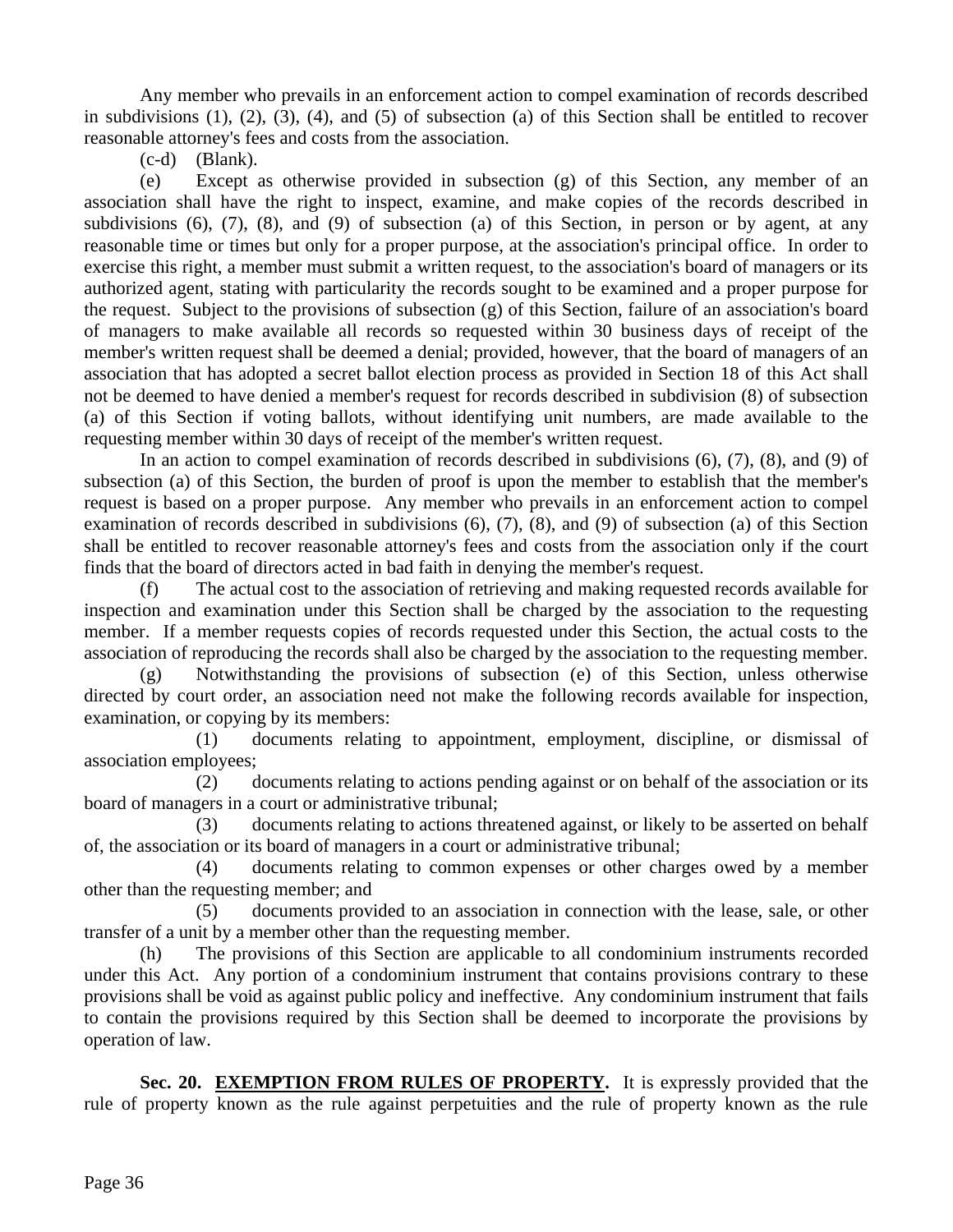restricting unreasonable restraints on alienation shall not be applied to defeat any of the provisions of this Act.

**Sec. 21. SEVERABILITY.** If any provision of this Act or any section, sentence, clause, phrase or word, or the application thereof in any circumstance, is held invalid, the validity of the remainder of the Act and of the application of any such provision, section, sentence, clause, phrase or word in any other circumstances shall not be affected thereby.

**Sec. 22. FULL DISCLOSURE BEFORE SALE.** In relation to the initial sale or offering for sale of any condominium unit, the seller must make full disclosure of, and provide copies to the prospective buyer of, the following information relative to the condominium project:

- (a) the Declaration;
- (b) the Bylaws of the association;

 (c) a projected operating budget for the condominium unit to be sold to the prospective buyer, including full details concerning the estimated monthly payments for the condominium unit, estimated monthly charges for maintenance or management of the condominium property, and monthly charges for the use of recreational facilities; and

 (d) a floor plan of the apartment to be purchased by the prospective buyer and the street address of the unit, if any, and if the unit has no unique street address, the street address of the project.

 (e) in addition, any developer of a conversion condominium shall include the following information:

 (1) A specific statement of the amount of any initial or special condominium fee due from the purchaser on or before settlement of the purchase contract and the basis of such fee;

 (2) Information, if available, on the actual expenditures made on all repairs, maintenance, operation, or upkeep of the subject building or buildings within the last 2 years, set forth tabularly with the proposed budget of the condominium and cumulatively, broken down on a per unit basis in proportion to the relative voting strengths allocated to the units by the bylaws. If such building or buildings have not been occupied for a period of 3 years then the information shall be set forth for the last 2 year period such building or buildings have been occupied;

 (3) A description of any provisions made in the budget for reserves for capital expenditures and an explanation of the basis for such reserves, or, if no provision is made for such reserves, a statement to that effect;

 (4) For developments of more than 6 units for which the notice of intent to convert is issued after the effective date of this amendatory Act of 1979, an engineer's report furnished by the developer as to the present condition of all structural components and major utility installations in the condominium, which statement shall include the approximate dates of construction, installation, major repairs and the expected useful life of such items, together with the estimated cost (in current dollars) of replacing such items; and

(5) Any release, warranty, certificate of insurance, or surety required by Section 9.1.

 All of the information required by this Section which is available at the time shall be furnished to the prospective buyer before execution of the contract for sale. Thereafter, no changes or amendments may be made in any of the items furnished to the prospective buyer which would materially affect the rights of the buyer or the value of the unit without obtaining the approval of at least 75% of the buyers then owning interest in the condominium. If all of the information is not available at the time of execution of the contract for sale, then the contract shall be voidable at option of the buyer at any time up until 5 days after the last item of required information is furnished to the prospective buyer, or until the closing of the sale, whichever is earlier. Failure on the part of the seller to make full disclosure as required by this Section shall entitle the buyer to rescind the contract for sale at any time before the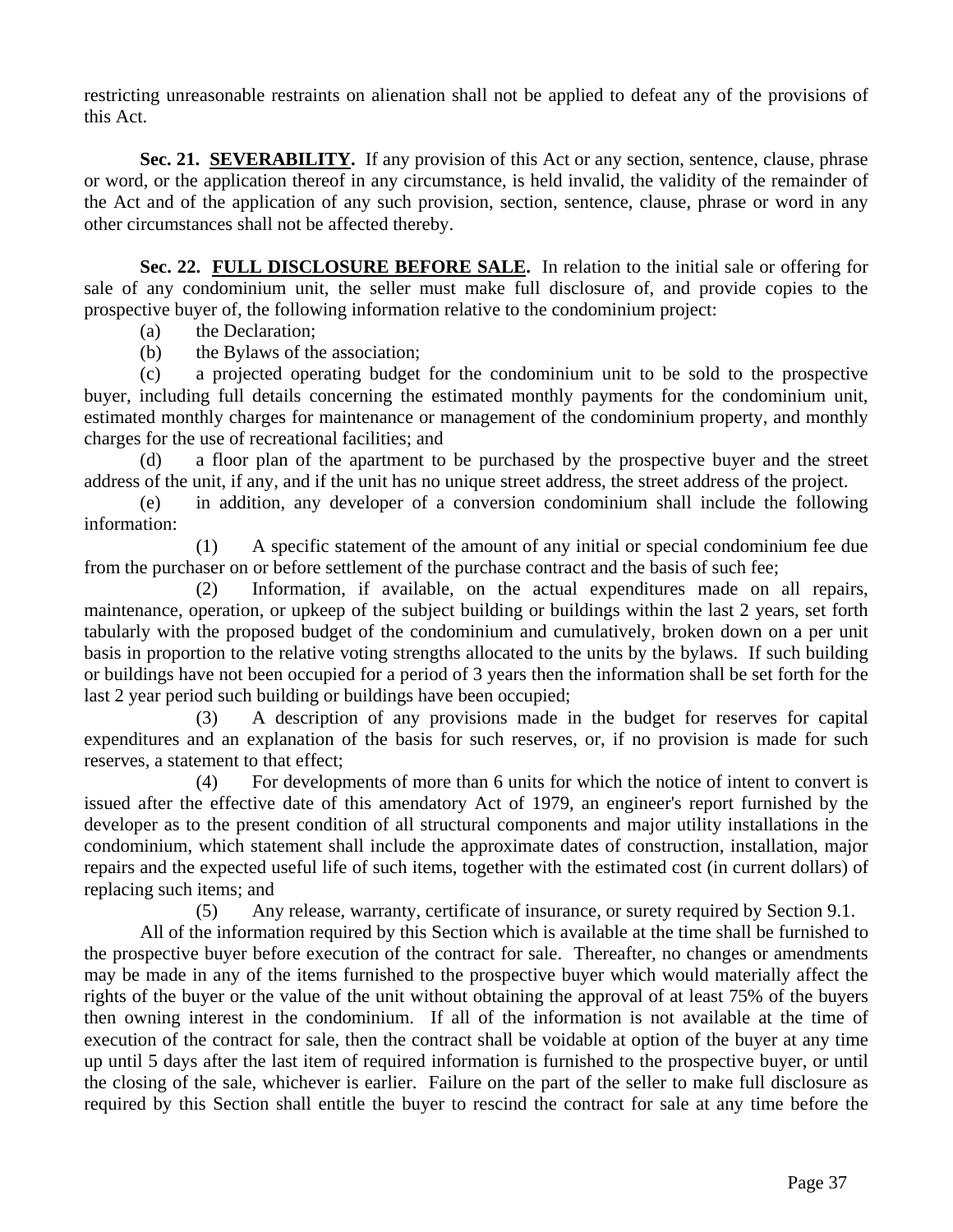closing of the contract and to receive a refund of all deposit moneys paid with interest thereon at the rate then in effect for interest on judgments.

 A sale is not an initial sale for the purposes of this Section if there is not a bona fide transfer of the ownership and possession of the condominium unit for the purpose of occupancy of such unit as the result of the sale or if the sale was entered into for the purpose of avoiding the requirements of this Section. The buyer in the first bona fide sale of any condominium unit has the rights granted to buyers under this Section. If the buyer in any sale of a condominium unit asserts that such sale is the first bona fide sale of that unit, the seller has the burden of proving that his interest was acquired through a bona fide sale.

**Sec. 22.1.** (a) In the event of any resale of a condominium unit by a unit owner other than the developer such owner shall obtain from the Board of Managers and shall make available for inspection to the prospective purchaser, upon demand, the following:

 (1) A copy of the Declaration, by-laws, other condominium instruments and any rules and regulations.

 (2) A statement of any liens, including a statement of the account of the unit setting forth the amounts of unpaid assessments and other charges due and owing as authorized and limited by the provisions of Section 9 of this Act or the condominium instruments.

 (3) A statement of any capital expenditures anticipated by the unit owner's association within the current or succeeding two fiscal years.

 (4) A statement of the status and amount of any reserve for replacement fund and any portion of such fund earmarked for any specified project by the Board of Managers.

 (5) A copy of the statement of financial condition of the unit owner's association for the last fiscal year for which such statement is available.

 (6) A statement of the status of any pending suits or judgments in which the unit owner's association is a party.

 (7) A statement setting forth what insurance coverage is provided for all unit owners by the unit owner's association.

 (8) A statement that any improvements or alterations made to the unit, or the limited common elements assigned thereto, by the prior unit owner are in good faith believed to be in compliance with the condominium instruments.

 (9) The identity and mailing address of the principal officer of the unit owner's association or of the other officer or agent as is specifically designated to receive notices.

 (b) The principal officer of the unit owner's association or such other officer as is specifically designated shall furnish the above information when requested to do so in writing and within 30 days of the request.

 (c) Within 15 days of the recording of a mortgage or trust deed against a unit ownership given by the owner of that unit to secure a debt, the owner shall inform the Board of Managers of the unit owner's association of the identity of the lender together with a mailing address at which the lender can receive notices from the association. If a unit owner fails or refuses to inform the Board as required under subsection (c) then that unit owner shall be liable to the association for all costs, expenses and reasonable attorneys fees and such other damages, if any, incurred by the association as a result of such failure or refusal.

 A reasonable fee covering the direct out-of-pocket cost of providing such information and copying may be charged by the association or its Board of Managers to the unit seller for providing such information.

Sec. 22.2. RESALE APPROVAL. In the event of a sale of a condominium unit by a unit owner, no condominium association shall exercise any right of refusal, option to purchase, or right to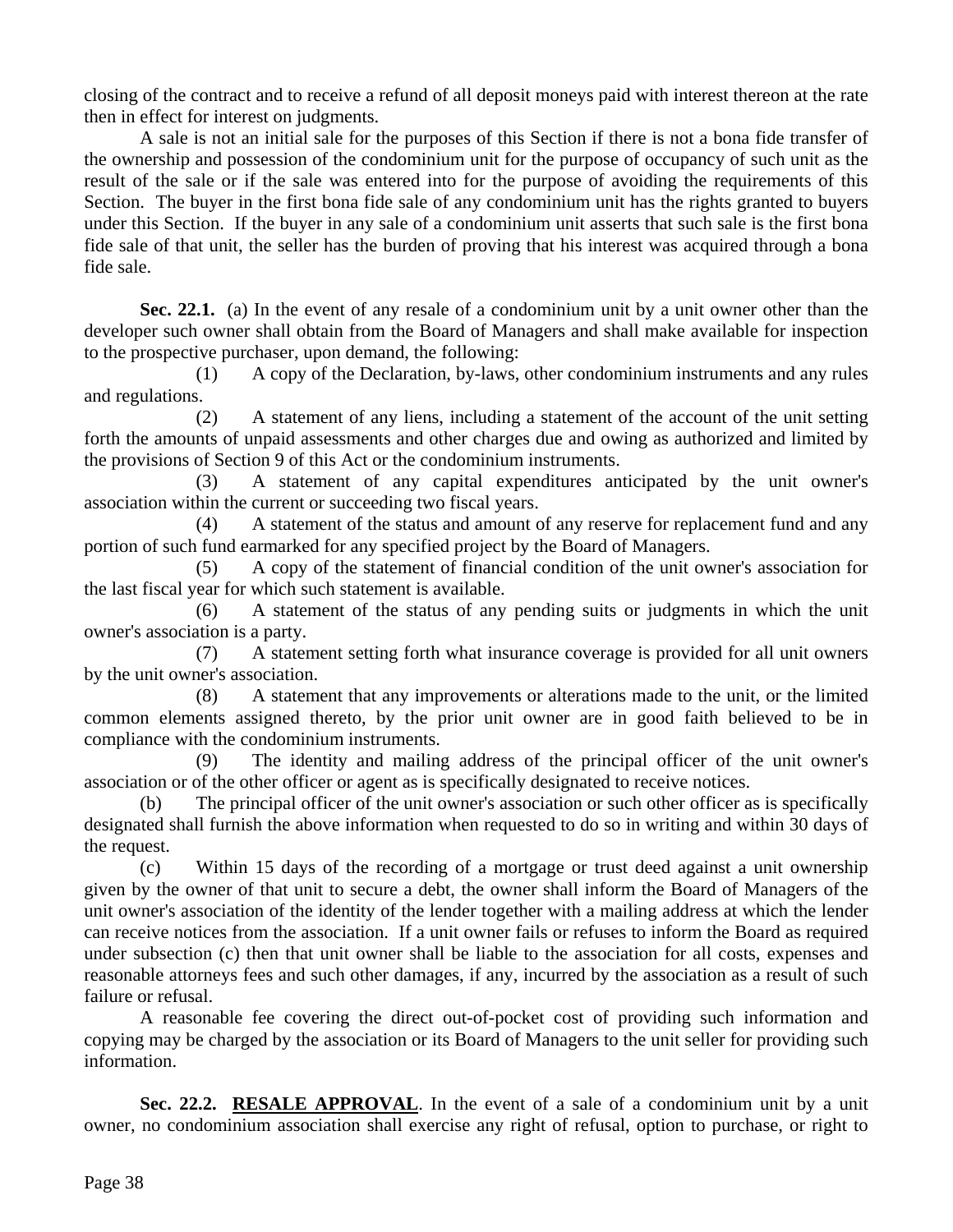disapprove the sale, on the basis that the purchaser's financing is guaranteed by the Federal Housing Authority.

**Sec. 23. ENCROACHMENTS.** If any portion of the common elements encroaches upon any unit, or if any unit encroaches upon any portion of the common elements or any other unit as a result of the construction, repair, reconstruction, settlement or shifting of any building, a valid mutual easement shall exist in favor of the owners of the common elements and the respective unit owners involved to the extent of the encroachment. A valid easement shall not exist in favor of any owner who creates an encroachment by his intentional, wilful or negligent conduct or that of his agent.

**Sec. 24. DEPOSITS BY PURCHASER.** Any deposit, payment or advance in the payment of the purchase price for the initial sale of a unit, received by the developer or his agent other than a payment made for extra work ordered in writing by the purchaser of a unit, shall be held in an escrow account until title is conveyed to the purchaser. The escrow funds shall be segregated in a separate account designated for this purpose. The developer shall deposit all the payments in an interest bearing account at a federally insured bank or savings and loan institution, which account shall be maintained within applicable federal insurance limits, and all the interest is to be credited to the purchaser on the purchase price of the unit. Such interest shall accrue from the time of the deposit, payment or advance in the payment of the purchase price of the unit. There shall be no interest however, if the transfer of title takes place 45 days from the time the contract to purchase is entered. In the event of a refund or default, the interest earned on such deposit, payment or advance shall follow the disposition of the deposit, payment or advance. Escrow funds shall not be subject to attachment by any creditor of a purchaser or of the developer or by the holder of a lien against any portion of the property.

 The provisions of this Section shall not apply to any payment received on account for the purchase of a completed condominium unit under articles of agreement for deed, installment agreement for deed, or lease with option to purchase, if the agreement provides for conveyance of title more than one year after the date of execution of the agreement.

**Sec. 25. ADD-ON CONDOMINIUMS.** The developer may reserve the right to add additional property to that which has been submitted to the provisions of this Act, and in the event of any addition, to reallocate percentage interests in the common elements in accordance with the provisions of this Act and the condominium instruments by: recording an amended plat in accordance with the provisions of Section 5 of this Act, together with an amendment to the declaration in accordance with Section 6 of this Act. Notwithstanding any other provisions of this Act requiring approval of unit owners, no approval shall be required if the developer complies with the requirements of this Section.

 If the developer wishes to reserve the right to add additional property, the declaration shall contain:

(a) an explicit reservation of an option to add additional property to the condominium;

 (b) a statement of the method by which the reallocation of percentage interests, adjustments to voting rights, and rights, and changes in liability for common expenses shall be determined if additional units are added;

 (c) a legal description of all land which may be added to the property, herein referred to as 'additional land' whether the units are occupied or not;

 (d) a time limit of 10 years from the date of the recording of the declaration, after which the option to add additional property shall no longer be in effect and a statement of the circumstances, if any, under which it may terminate. In all cases in which the option to add additional property is exercised, the contracts for construction and delivery of such additional property shall contain a date for the completion and delivery of the additional property to be constructed.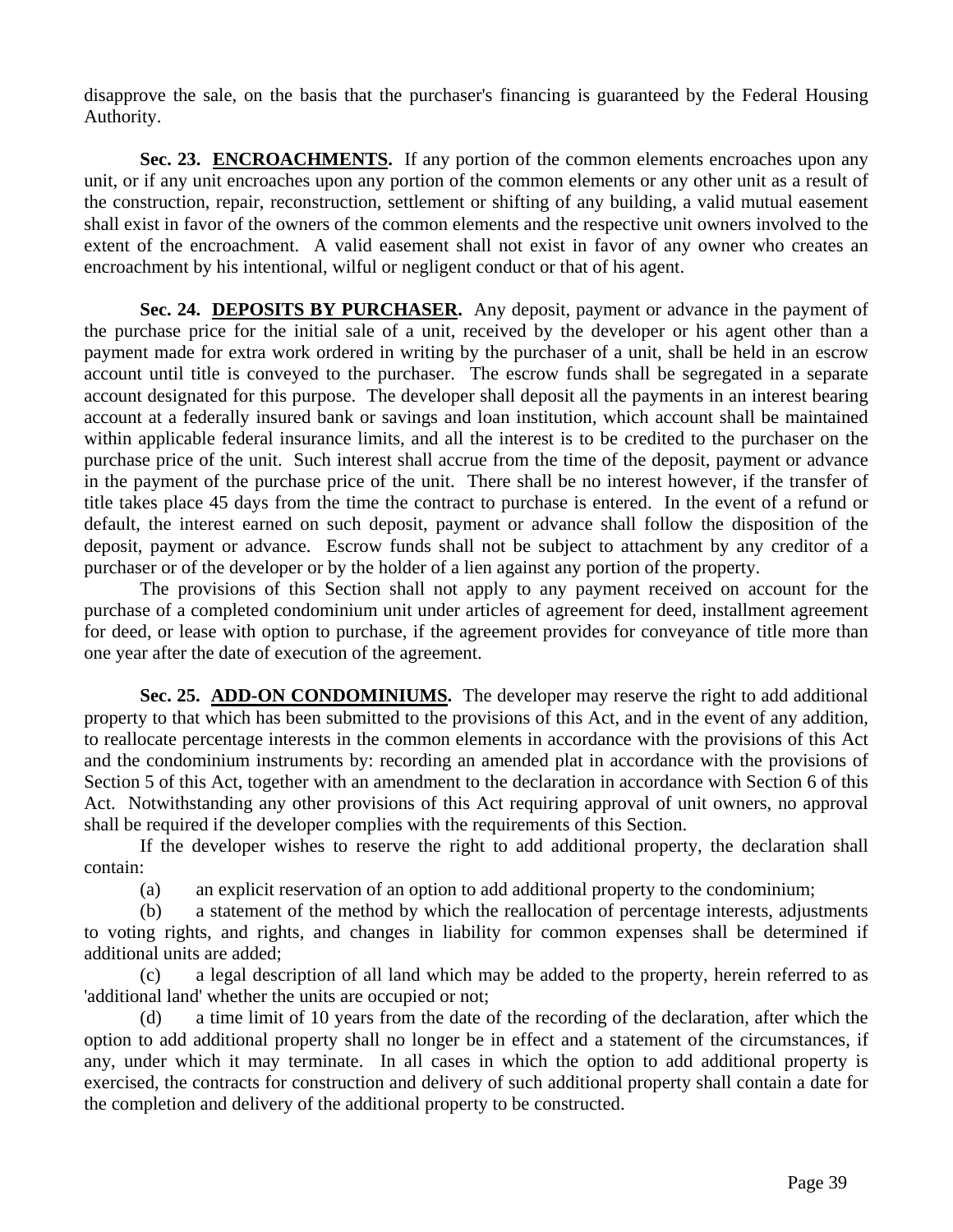(e) a statement as to whether portions of the additional land may be added to the property at different times, and as to whether there are any limitations on the order thereof, or any limitations fixing the boundaries of these portions, or whether any particular portion of it must be added;

a statement concerning limitations, if any, on the locations of improvements which may be made on the additional land added;

 (g) a statement of the maximum number of units, if any, which may be created on the additional land. If portions of the additional land may be added to the property and the boundaries of those portions are fixed in accordance with paragraph (e) of this Section, the declaration shall also state the maximum number of units that may be created on each such portion to be added to the property. If portions of the additional land may be added to the property and the boundaries of those portions are not fixed in accordance with paragraph (e) of this Section, then the declaration shall also state the largest number of units which may be created on each acre of any portion added to the property;

 (h) a statement of the extent to which structures, improvements, buildings and units will be compatible with the configuration of the property in relation to density, use, construction and architectural style; and

 (i) any plat or site plans or other graphic material which the developer may wish to set forth in order to supplement or explain the information provided.

 Subject to any restrictions and limitations specified by the condominium instruments, there shall be an appurtenant easement over and on the common elements for the purpose of making improvements on the additional land, and for the purpose of doing what is reasonably necessary and proper in conjunction therewith.

 No provision of this Act shall be binding upon or obligate the developer to exercise his option to make additions or bind the land described in the condominium instruments. No provision of the condominium instruments shall be construed to be binding upon or obligate the developer to exercise his option to make additions, and the land legally described therein shall not be bound thereby, except in the case of any covenant, restriction, limitation, or other representation or commitment in the condominium instruments, or in any other agreement made with, or by, the developer, requiring the developer to add all or any portion of the additional land, or imposing any obligation with regard to anything that is or is not to be done thereon or with regard thereto, or imposing any obligations with regard to anything that is or is not to be done on or with regard to the property or any portion thereof, this Section shall not be construed to nullify, limit, or otherwise affect any such obligation.

 Any amendment to the declaration adding additional land may contain such complementary additions and modifications of the provisions of the declaration affecting the additional land which are necessary to reflect the differences in character, if any, of the additional land and the improvements thereto. In no event, however, shall any such amendment to a declaration revoke, modify or add to the covenants established by the declaration for the property already subject to the declaration.

**Sec. 26. TRANSFER OF LIMITED COMMON ELEMENTS.** The use of limited common elements may be transferred between unit owners at their expense, provided that the transfer may be made only in accordance with the condominium instruments and the provision of this Act. Each transfer shall be made by an amendment to the declaration executed by all unit owners who are parties to the transfer and consented to by all other unit owners who have any right to use the limited common elements affected. The amendment shall contain a certificate showing that a copy of the amendment has been delivered to the board of managers. The amendment shall contain a statement from the parties involved in the transfer which sets forth any changes in the parties' proportionate shares. If the parties cannot agree upon a reapportionment of their respective shares, the board of managers shall decide such reapportionment. No transfer shall become effective until the amendment has been recorded. Rights and obligations in respect to any limited common element shall not be affected, nor shall any transfer of it be effective, unless a transaction is in compliance with the requirements of this Section.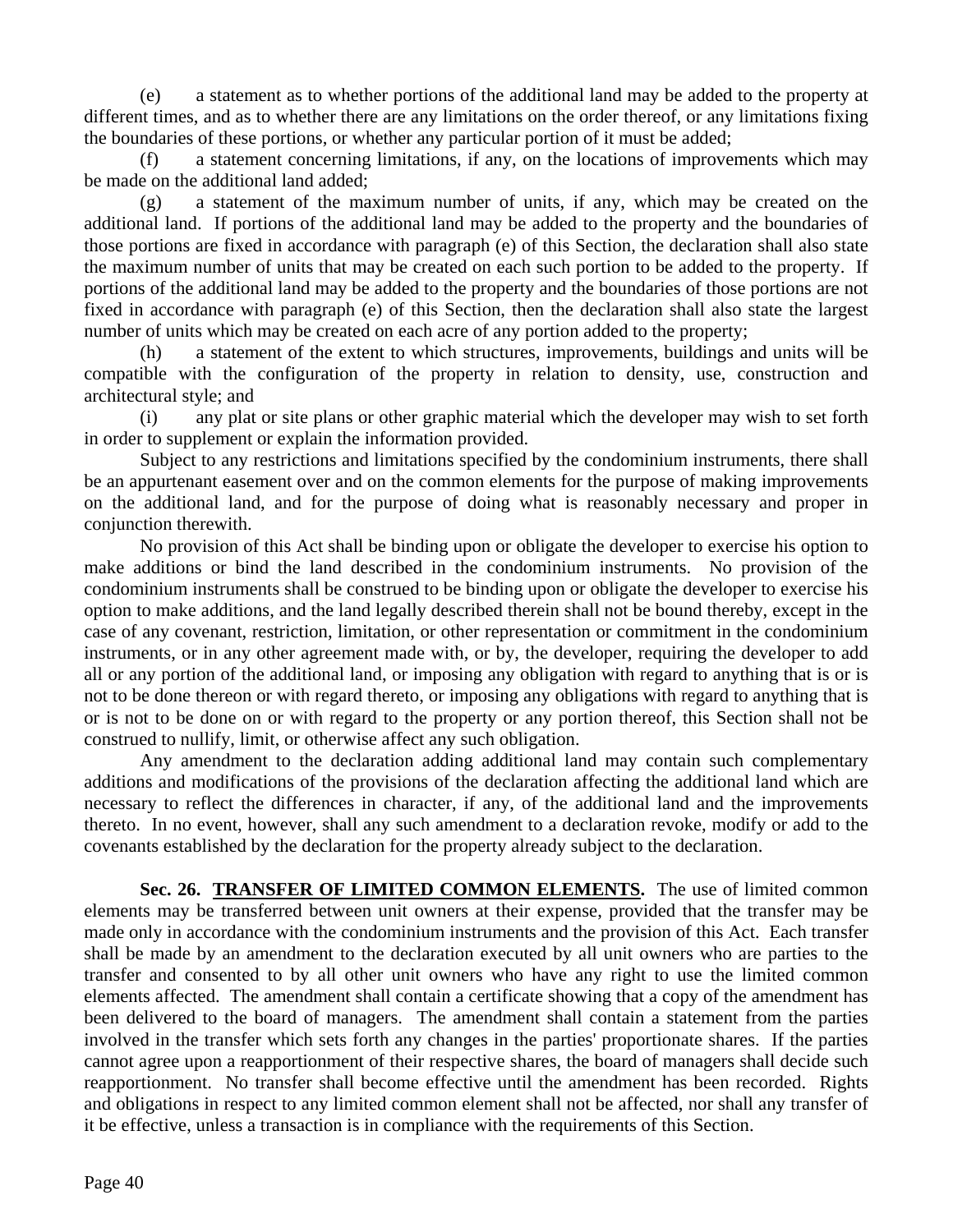Each limited common element may be identified on the plat by the distinguishing number or other symbol of the unit or units to which it is assigned, and its location in respect to the unit or units may also be shown or may be otherwise located in the declaration.

**Sec. 27.** (a) If there is any unit owner other than the developer, the condominium instruments shall be amended only as follows:

 (i) upon the affirmative vote of 2/3 of those voting or upon the majority specified by the condominium instruments, provided that in no event shall the condominium instruments require more than a three-quarters vote of unit owners; and

 (ii) with the approval of any mortgagees required under the provisions of the condominium instruments. Except in cases where this Act provides different methods of amendment or with respect to property whose declaration is recorded on or after July 1, 1984, no condominium instrument shall require more than a three-quarters vote of unit owners to amend the bylaws. Except to the extent authorized by other provisions of this Act, no amendment to the condominium instrument shall change the boundaries of any unit or the undivided interest in the common elements, the number of votes in the unit owners' association, or the liability for common expenses appertaining to a unit.

 (b) (1) If there is an omission or error in the declaration, bylaws or other condominium instrument, the association may correct the error or omission by an amendment to the declaration, bylaws, or other condominium instrument in such respects as may be required to conform to this Act, and any other applicable statute or to the declaration by vote of two-thirds of the members of the Board of Managers or by a majority vote of the unit owners at a meeting called for this purpose, unless the Act or the condominium instruments specifically provide for greater percentages or different procedures.

 (2) If through a scrivener's error, a unit has not been designated as owning an appropriate undivided share of the common elements or does not bear an appropriate share of the common expenses or that all the common expenses or all of the common elements in the condominium have not been distributed in the declaration, so that the sum total of the shares of common elements which have been distributed or the sum total of the shares of the common expenses fail to equal 100%, or if it appears that more than 100% of the common elements or common expenses have been distributed, the error may be corrected by operation of law by filing an amendment to the declaration approved by vote of two-thirds of the members of the Board of Managers or a majority vote of the unit owners at a meeting called for this purpose which proportionately adjusts all percentage interests so that the total is equal to 100% unless the condominium instruments specifically provide for a different procedure or different percentage vote by the owners of the units and the owners of mortgages thereon affected by modification being made in the undivided interest in the common elements, the number of votes in the unit owners association or the liability for common expenses appertaining to the unit.

 (3) If an omission or error or a scrivener's error in the declaration, bylaws or other condominium instrument is corrected by vote of two-thirds of the members of the Board of Managers pursuant to the authority established in subsections (b)(1) or (b)(2) of Section 27 of this Act, the Board upon written petition by unit owners with 20 percent of the votes of the association filed within 30 days of the Board action shall call a meeting of the unit owners within 30 days of the filing of the petition to consider the Board action. Unless a majority of the votes of the unit owners of the association are cast at the meeting to reject the action, it is ratified whether or not a quorum is present.

 (4) The procedures for amendments set forth in this subsection (b) cannot be used if such an amendment would materially or adversely affect property rights of the unit owners unless the affected unit owners consent in writing. This Section does not restrict the powers of the association to otherwise amend the declaration, bylaws, or other condominium instruments, but authorizes a simple process of amendment requiring a lesser vote for the purpose of correcting defects, errors, or omissions when the property rights of the unit owners are not materially or adversely affected.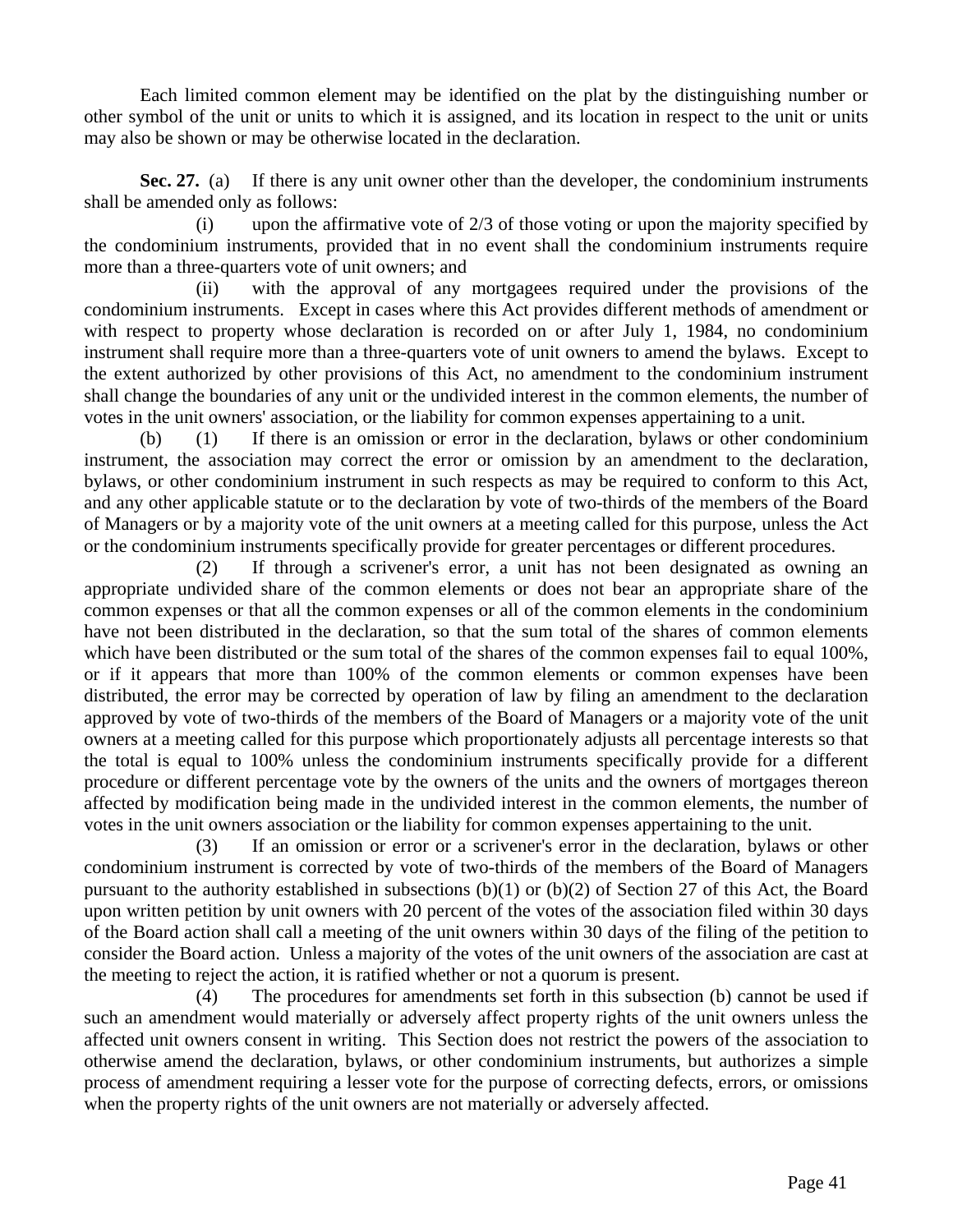(5) If there is an omission or error in the declaration, bylaws, or other condominium instruments, which may not be corrected by an amendment procedure set forth in paragraphs (1) and (2) of subsection (b) of Section 27 in the declaration then the Circuit Court in the County in which the condominium is located shall have jurisdiction to hear a petition of one or more of the unit owners thereon or of the association, to correct the error or omission, and the action may be a class action. The court may require that one or more methods of correcting the error or omission be submitted to the unit owners to determine the most acceptable correction. All unit owners in the association must be joined as parties to the action. Service of process on owners may be by publication, but the plaintiff shall furnish all unit owners not personally served with process with copies of the petition and final judgment of the court by certified mail return receipt requested, at their last known address.

 (6) Nothing contained in this Section shall be construed to invalidate any provision of a condominium instrument authorizing the developer to amend a condominium instrument prior to the latest date on which the initial membership meeting of the unit owners must be held, whether or nor it has actually been held, to bring the instrument into compliance with the legal requirements of the Federal National Mortgage Association, the Federal Home Loan Mortgage Corporation, the Federal Housing Administration, the United States Veterans Administration or their respective successors and assigns.

**Sec. 29. ALTERATIONS WITHIN UNITS.** A unit owner owning 2 or more units shall have the right, subject to such reasonable limitations as the condominium instruments may impose, to remove or otherwise alter any intervening partition, so long as the action does not weaken, impair or endanger any common element or unit. The unit owner shall notify the board of managers of the nature of the removal or alteration at least 10 days prior to commencing work.

## **Sec. 30. CONVERSION CONDOMINIUMS; NOTICE; RECORDING**.

 (a)(1) No real estate may be submitted to the provisions of the Act as a conversion condominium unless (i) a notice of intent to submit the real estate to this Act (notice of intent) has been given to all persons who were tenants of the building located on the real estate on the date the notice is given. Such notice shall be given at least 30 days, and not more than 1 year prior to the recording of the declaration which submits the real estate to this Act; and (ii) the developer executes and acknowledges a certificate which shall be attached to and made a part of the declaration and which provides that the developer, prior to the execution by him or his agent of any agreement for the sale of a unit, has given a copy of the notice of intent to all persons who were tenants of the building located on the real estate on the date the notice of intent was given.

 (2) If the owner fails to provide a tenant with notice of the intent to convert as defined in this Section, the tenant permanently vacates the premises as a direct result of non- renewal of his or

her lease by the owner, and the tenant's unit is converted to a condominium by the filing of a declaration submitting a property to this Act without having provided the required notice, then the owner is liable to the tenant for the following:

 (A) the tenant's actual moving expenses incurred when moving from the subject property, not to exceed \$1,500;

- (B) three month's rent at the subject property; and
- (C) reasonable attorney's fees and court costs.

 (b) Any developer of a conversion condominium must, upon issuing the notice of intent, publish and deliver along with such notice of intent, a schedule of selling prices for all units subject to the condominium instruments and offer to sell such unit to the current tenants, except for units to be vacated for rehabilitation subsequent to such notice of intent. Such offer shall not expire earlier than 30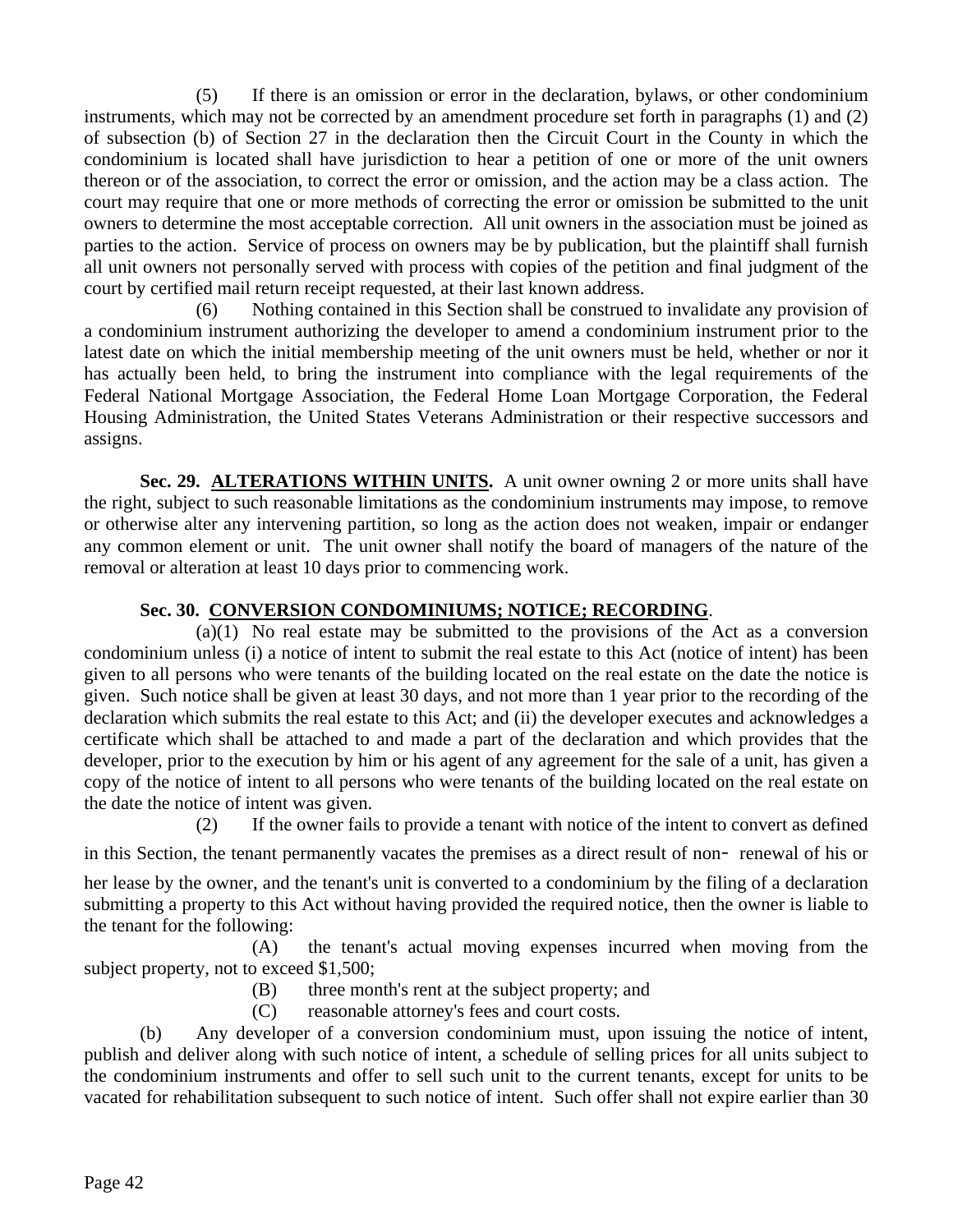days after receipt of the offer by the current tenant, unless the tenant notifies the developer in writing of his election not to purchase the condominium unit.

 (c) Any tenant who was a tenant as of the date of the notice of intent and whose tenancy expires (other than for cause) prior to the expiration of 120 days from the date on which a copy of the notice of intent was given to the tenant shall have the right to extend his tenancy on the same terms and conditions and for the same rental until the expiration of such 120 day period by the giving of written notice thereof to the developer within 30 days of the date upon which a copy of the notice of intent was given to the tenant by the developer.

 (d) Each lessee in a conversion condominium shall be informed by the developer at the time the notice of intent is given whether his tenancy will be renewed or terminated upon its expiration. If the tenancy is to be renewed, the tenant shall be informed of all charges, rental or otherwise, in connection with the new tenancy and the length of the term of occupancy proposed in conjunction therewith.

 (e) For a period of 120 days following his receipt of the notice of intent, any tenant who was a tenant on the date the notice of intent was given shall be given the right to purchase his unit on substantially the same terms and conditions as set forth in a duly executed contract to purchase the unit, which contract shall conspicuously disclose the existence of, and shall be subject to, the right of first refusal. The tenant may exercise the right of first refusal by giving notice thereof to the developer prior to the expiration of 30 days from the giving of notice by the developer to the tenant of the execution of the contract to purchase the unit. The tenant may exercise such right of first refusal within 30 days from the giving of notice by the developer of the execution of a contract to purchase the unit, notwithstanding the expiration of the 120 day period following the tenant's receipt of the notice of intent, if such contract was executed prior to the expiration of the 120 day period. The recording of the deed conveying the unit to the purchaser which contains a statement to the effect that the tenant of the unit either waived or failed to exercise the right of first refusal or option or had no right of first refusal or option with respect to the unit shall extinguish any legal or equitable right or interest to the possession or acquisition of the unit which the tenant may have or claim with respect to the unit arising out of the right of first refusal or option provided for in this Section. The foregoing provision shall not affect any claim which the tenant may have against the landlord for damages arising out of the right of first refusal provided for in this Section.

 (f) During the 30 day period after the giving of notice of an executed contract in which the tenant may exercise the right of first refusal, the developer shall grant to such tenant access to any portion of the building to inspect any of its features or systems and access to any reports, warranties, or other documents in the possession of the developer which reasonably pertain to the condition of the building. Such access shall be subject to reasonable limitations, including as to hours. The refusal of the developer to grant such access is a business offense punishable by a fine of \$500. Each refusal to an individual lessee who is a potential purchaser is a separate violation.

 (g) Any notice provided for in this Section shall be deemed given when a written notice is delivered in person or mailed, certified or registered mail, return receipt requested to the party who is being given the notice.

 (h) Prior to their initial sale, units offered for sale in a conversion condominium and occupied by a tenant at the time of the offer shall be shown to prospective purchasers only a reasonable number of times and at appropriate hours. Units may only be shown to prospective purchasers during the last 90 days of any expiring tenancy.

 (i) Any provision in any lease or other rental agreement, or any termination of occupancy on account of condominium conversion, not authorized herein, or contrary to or waiving the foregoing provisions, shall be deemed to be void as against public policy.

 (j) A tenant is entitled to injunctive relief to enforce the provisions of subsections (a) and (c) of this Section.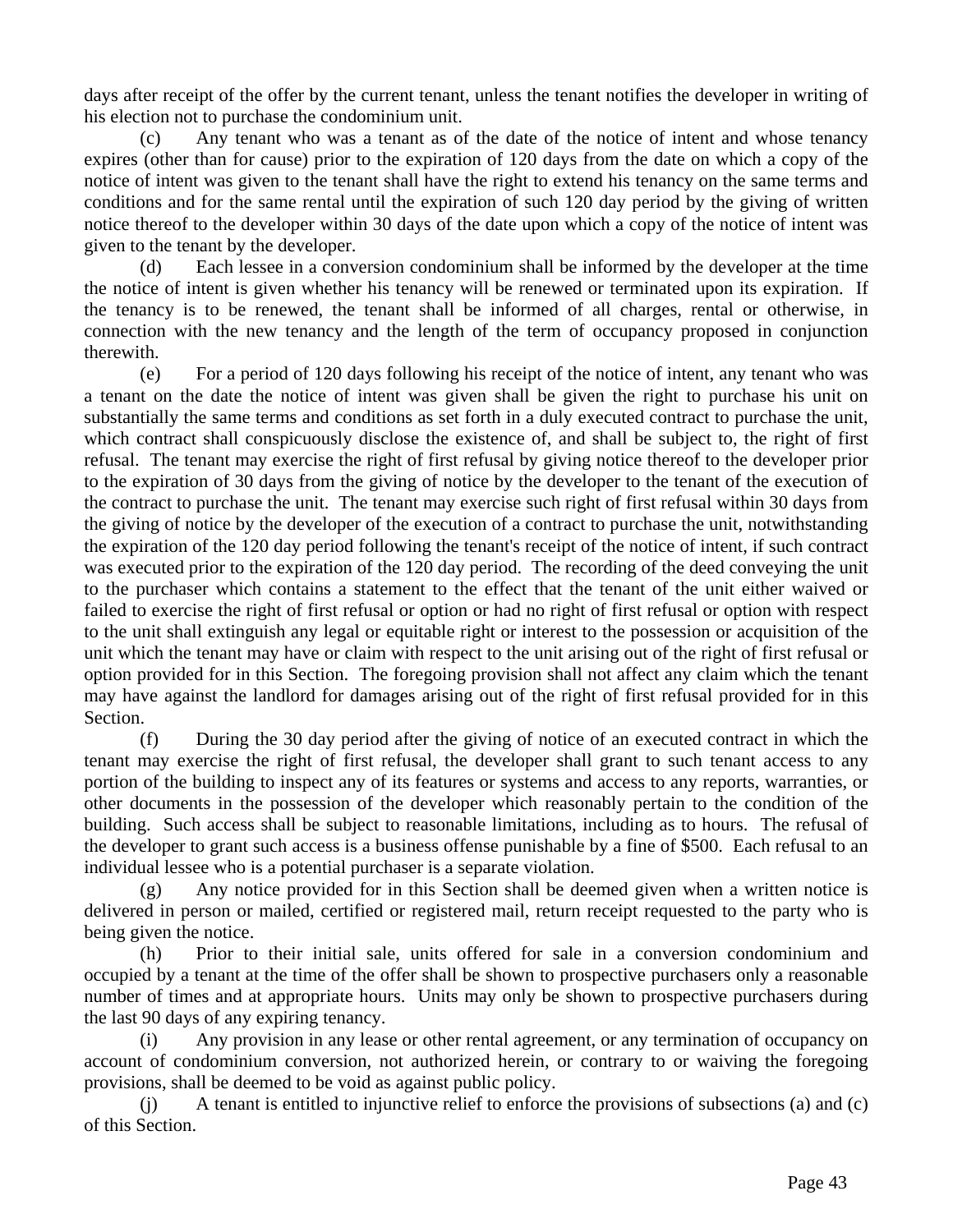(k) A non- profit housing organization, suing on behalf of an aggrieved tenant under this

Section, may also recover compensation for reasonable attorney's fees and court costs necessary for filing such action.

 (l) Nothing in this Section shall affect any provision in any lease or rental agreement in effect before this Act becomes law.

Nothing in this amendatory Act of 1978 shall be construed to imply that there was previously a requirement to record the notice provided for in this Section.

**Sec. 30.5. CONVERSION OF APARTMENTS.** In the case of the conversion of an apartment building into condominium units, a municipality shall have the right to inspect the apartment building prior to the conversion to condominium units and may require that each new proposed condominium unit comply with the current life safety, building, and zoning codes of the municipality.

Sec. 31. **SUBDIVISION OR COMBINATION OF UNITS.** Unless the condominium instruments expressly prohibit the subdivision or combination of any units, and subject to additional limitations provided by the condominium instruments, the owner or owners may, at their own expense, subdivide or combine and locate or relocate common elements affected or required thereby, in accordance with the provisions of the condominium instruments and the requirements of this Act. The owner or owners shall make written application to the board of managers, requesting an amendment to the condominium instruments, setting forth in the application a proposed reallocation to the new units of the percentage interest in the common elements, and setting forth whether the limited common elements, if any, previously assigned to the unit to be subdivided should be assigned to each new unit or to fewer than all of the new units created and requesting, if desired in the event of a combination of any units, that the new unit be granted the exclusive right to use as a limited common element, a portion of the common elements within the building adjacent to the new unit. If the transaction is approved by a majority of the board of managers, it shall be effective upon (1) recording of an amendment to condominium instruments in accordance with the provisions of Sections 5 and 6 of this Act, and (2) execution by the owners of the units involved. In the event of a combination of any units, the amendment may grant the owner of the combined unit the exclusive right to use, as a limited common element, a portion of the common elements within the building adjacent to the new unit. The request for the amendment shall be granted and the amendment shall grant this exclusive right to use as a limited common element if the following conditions are met:

 (1) the common element for which the exclusive right to use as a limited common element is sought is not necessary or practical for use by the owners of any units other than the owner or owners of the combined unit; and

 (2) the owner or owners of the combined unit are responsible for any and all costs associated with the renovation, modification, or other adaptation performed as a result of the granting of the exclusive right to use as a limited common element.

 If the combined unit is divided, part of the original combined unit is sold, and the grant of the exclusive right to use as a limited common element is no longer necessary, practical, or appropriate for the use and enjoyment of the owner or owners of the original combined unit, the board may terminate the grant of the exclusive right to use as a limited common element and require that the owner or owners of the original combined unit restore the common area to its condition prior to the grant of the exclusive right to use as a limited common element. If the combined unit is sold without being divided, the grant of the exclusive right to use as a limited common element shall apply to the new owner or owners of the combined unit, who shall assume the rights and responsibilities of the original owner or owners.

## **Sec. 32. ALTERNATE DISPUTE RESOLUTION; MEDIATION; ARBITRATION.**